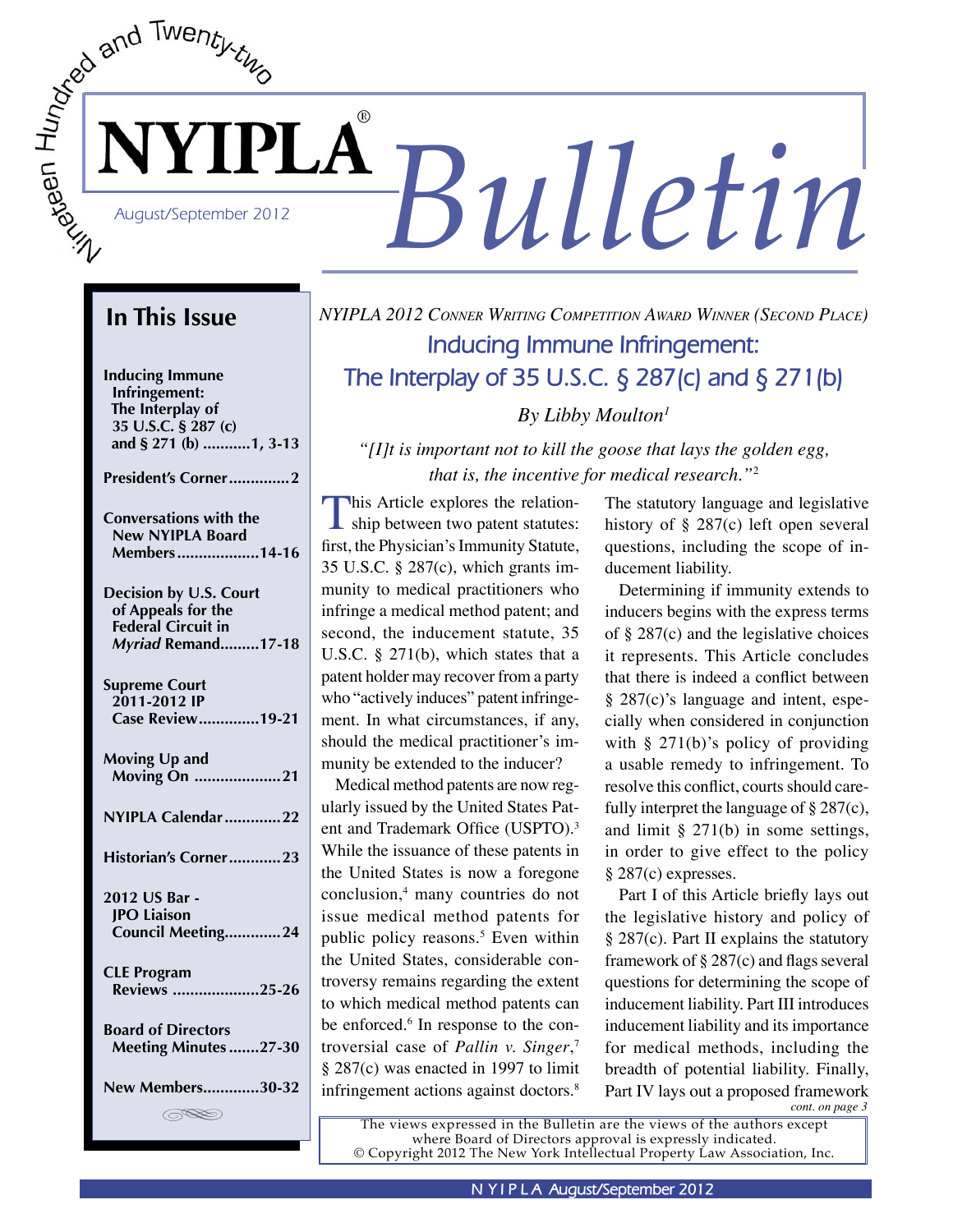# PRESIDENT'S CORNER PRESIDENT'S CORNER

**NYIPLA** 

#### October 2012

s I write this column, the summer holidays are behind us and our members are busily engaged on all fronts. NYIPLA continues to undertake an impressive level of excellent work on behalf of our members and our community. Even during the summer months our Association remained remarkably active, so that many interesting programs will be held during the remainder of this year and into next year. The legislative provisions of the America Invents Act have spawned a raft of new regulations that will challenge our members in the coming years. NYIPLA members have been at the forefront as the law becomes more fully implemented, and we were fortunate to conduct two exciting programs devoted to new AIA regulations.

First, on September 20, 2012, NYIPLA hosted a CLE breakfast on AIA Implementation at the offices of Philips Corporation in Briarcliff Manor, N.Y. The program featured panelists from the U.S. Patent and Trademark Office, corporate and private practice. Especially given the success of this program, we likely will see more CLE or networking programs conducted outside of Manhattan, as we take NYIPLA "on the road" to surrounding neighborhoods. Thanks particularly to Kevin Ecker and Philips Corporation for hosting this important breakfast CLE.

The Patent Law and Practice Committee

also arranged to host a USPTO Roadshow event on September 28 to discuss AIA implementation issues. Peter Thurlow, Brian Rothery, and Dorothy Auth worked very hard on this program, in conjunction with the USPTO, and by all accounts this program was a hit. These recent programs have enabled our membership to be fully updated on the latest AIA developments, and to learn directly from the USPTO about its implementation efforts. Stay tuned for further AIA programming as additional regulations are introduced next year.

On other fronts, our Young Lawyers Committee held a networking event at NYU on October 4, and our Women in IP Law Committee is organizing an event for October 24. The Meetings and Forums Committee also is hosting a CLE event during the evening on October 18. The topic is ethical issues regarding the use of social media. We hope that the evening format for these programs will be a convenient alternative to some of our lunchtime programs. Please see our website for further details on the upcoming programs.

The September/October events kicked off our fall programming, but much more is in store for the membership. I encourage you to become active in a committee to learn more about NYIPLA, meet new colleagues, and to participate in important developments in our field. NYIPLA offers you a host of opportunities, including efforts on amicus briefs, publications, membership enhancement, etc., in addition to CLE and networking events. The Board recently hosted a meeting with the Committee Chairs, and we were quite impressed with the energy of all the committees. My thanks to our Immediate Past President, Terri Gillis, for her efforts to support our committees and also to all the committee chairs and members for their commitment to NYIPLA. Please call me or any Board

member if you would like to learn more.

Finally, I would like to welcome our newest Board members: Denise Loring of Ropes & Gray LLP; Rich Parke of Frommer Lawrence & Haug LLP; and Wanli Wu of Cantor Colburn LLP. Thanks also to Leora Ben-Ami of Kirkland & Ellis LLP for agreeing to serve as NYIPLA Secretary this year. We all benefit greatly from the enthusiasm and dedication of these volunteers.

**N YIPLA** Page 2 www.NYIPLA.org

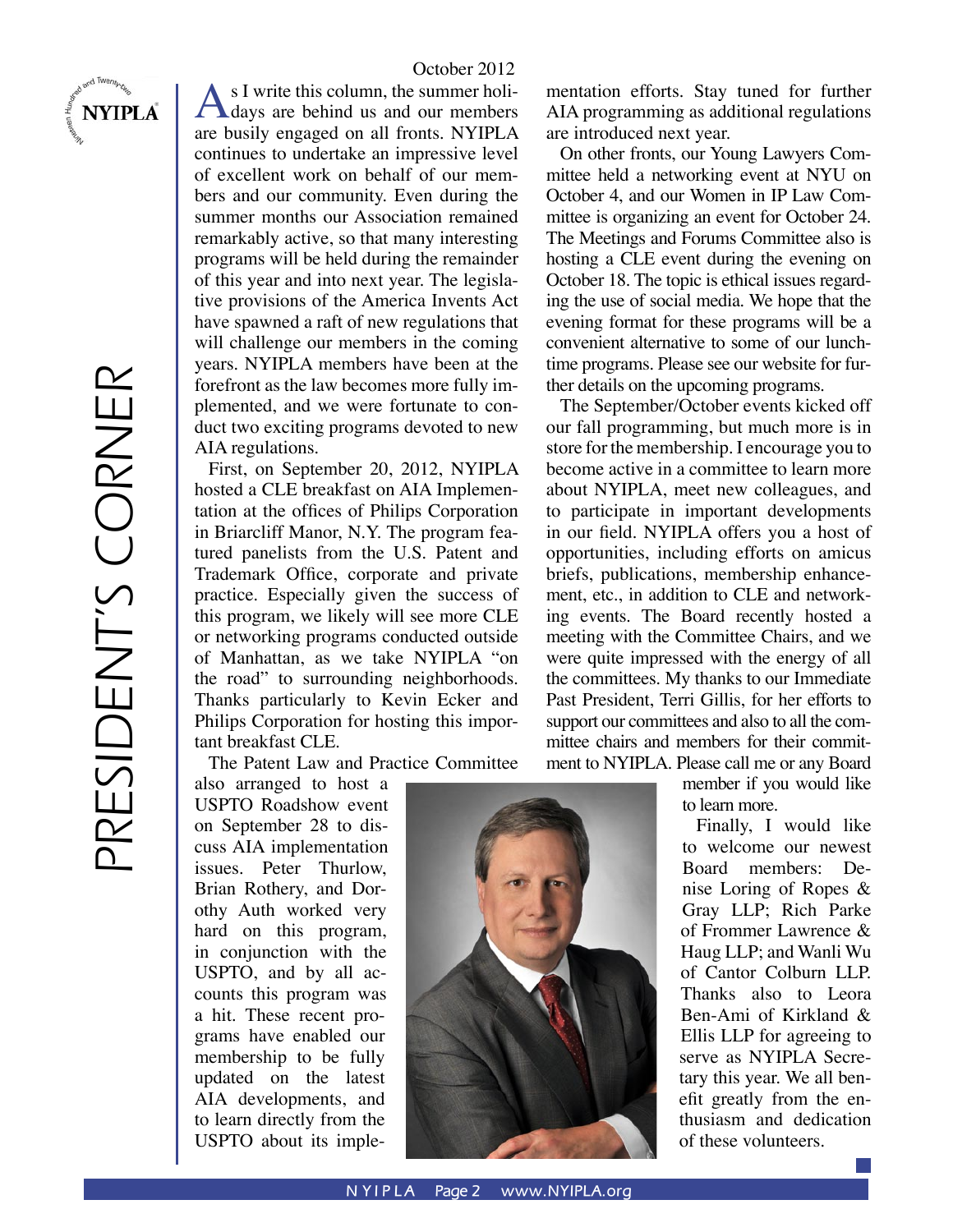for courts to determine when an inducer should be held liable for infringement of a medical method patent.

#### **I. The Physician's Immunity Statute**

Section 287(c) lays out a complicated framework for immunizing medical practitioners from patent infringement suits. To date, § 287(c) has not been successfully invoked as a defense.<sup>9</sup>

#### **A. Legislative History**

In 1996, Congress added § 287(c) to the patent statute through an appropriations rider.<sup>10</sup> The so-called "Physician's Immunity Statute" immunizes a medical practitioner or related health care entity from damages, injunctive relief, and attorney fees in a patent infringement suit for performance of a medical activity on a body. 35 U.S.C. § 287 is entitled, "Limitation on damages and other remedies; marking and notice." The main part of the Physician's Immunity Statute, 35 U.S.C.  $§ 287(c)(1),<sup>11</sup> states:$ 

> With respect to a medical practitioner's performance of a medical activity that constitutes an infringement under section  $271(a)$  or (b) of this title, the provisions of sections 281, 283, 284, and 285 of this title shall not apply against the medical practitioner or against a related health care entity with respect to such medical activity.

The Physician's Immunity Statute was enacted at the behest of the American Medical Association (AMA) and various other advocacy groups in response to several concerns, including the perceived threat that medical method patents would have on open discourse in the medical field.12 Although the USPTO had been granting medical method patents for several years, the first lawsuit against a doctor for infringing a medical method patent in 1994 spurred the AMA's legislative efforts to amend the Patent Act.13

The case, *Pallin v. Singer*, involved both direct and induced infringement claims by one ophthalmologist, Dr. Pallin, against another competing ophthalmologist, Dr. Singer. Dr. Pallin held a patent on a method of performing a sutureless cataract surgery.14 Dr. Singer both performed the surgery, constituting direct infringement, and taught other ocular surgeons the surgery technique, constituting induced infringement.<sup>15</sup> Even though the case was later dismissed by a consent order invalidating the claims and enjoining Dr. Pallin from enforcing his patent, <sup>16</sup> the potential liability of doctors and other medical professionals led Congress to begin investigating ways to stop medical method suits.

The AMA, joined by several other medical associations, first attempted to pass legislation that would have prevented the USPTO from issuing medical method patents by placing medical methods outside the reach of § 101.<sup>17</sup> These groups argued that medical method patents harm the health care system in several ways. First, the AMA argued that patents would restrict peer review of medical procedures and the sharing of information for fear of infringement lawsuits. Second, the costs of licensing, litigation, and searching patents would restrict patient access to the best care. Third, the AMA worried that allowing litigation over medical methods would breach patient confidentiality. Finally, the AMA contended that medical method patents were not a necessary incentive for doctors and other health care researchers to create new methods of treatment.<sup>18</sup> This approach was strongly opposed by the biotechnology and pharmaceutical industry. These groups worried that the AMA's proposal to amend § 101 would prevent them from obtaining patent protection and securing funding for their research.<sup>19</sup>

In response to these competing concerns, Senator Bill Frist (R-TN), a doctor, proposed an amendment to § 271 that would have stated that it was not an act of infringement to use or induce certain people to perform patented medical methods.20 This bill was criticized for severely limiting the exclusionary powers of a patent.<sup>21</sup> Furthermore, the Frist amendment was accused of discriminating both on the basis of the technology of the patent and the identity of the infringer.<sup>22</sup>

These two early approaches of excluding medical methods from issuance or infringement were quickly abandoned. In their place, H.R. 3610 proposed to immunize some infringements of medical method patents. H.R. 3610 was sent to the Senate as a conference agreement, meaning that it could not be amended and was only subject to an up or down vote.<sup>23</sup> The bill did not pass through the judiciary committee nor was any hearing held on its exact terms, despite including language that was not present in any previous bill. Nevertheless, the bill was passed by the Senate by a vote of 84-15 and was signed by the President later that evening.<sup>24</sup>

*cont. on page 4* According to a letter written by Senator Orrin Hatch (R-UT), there were too many unresolved issues to "sweep" the legislation into an end-of-the-session omnibus appropriations bill.25 In particular, Senator Hatch objected to the amendment on procedural grounds because the proposal was never the subject of hearings or amendments in either the House or Senate. Senator Hatch also objected to the legislation because of its potential to set undesirable precedent for United States trade policy.<sup>26</sup>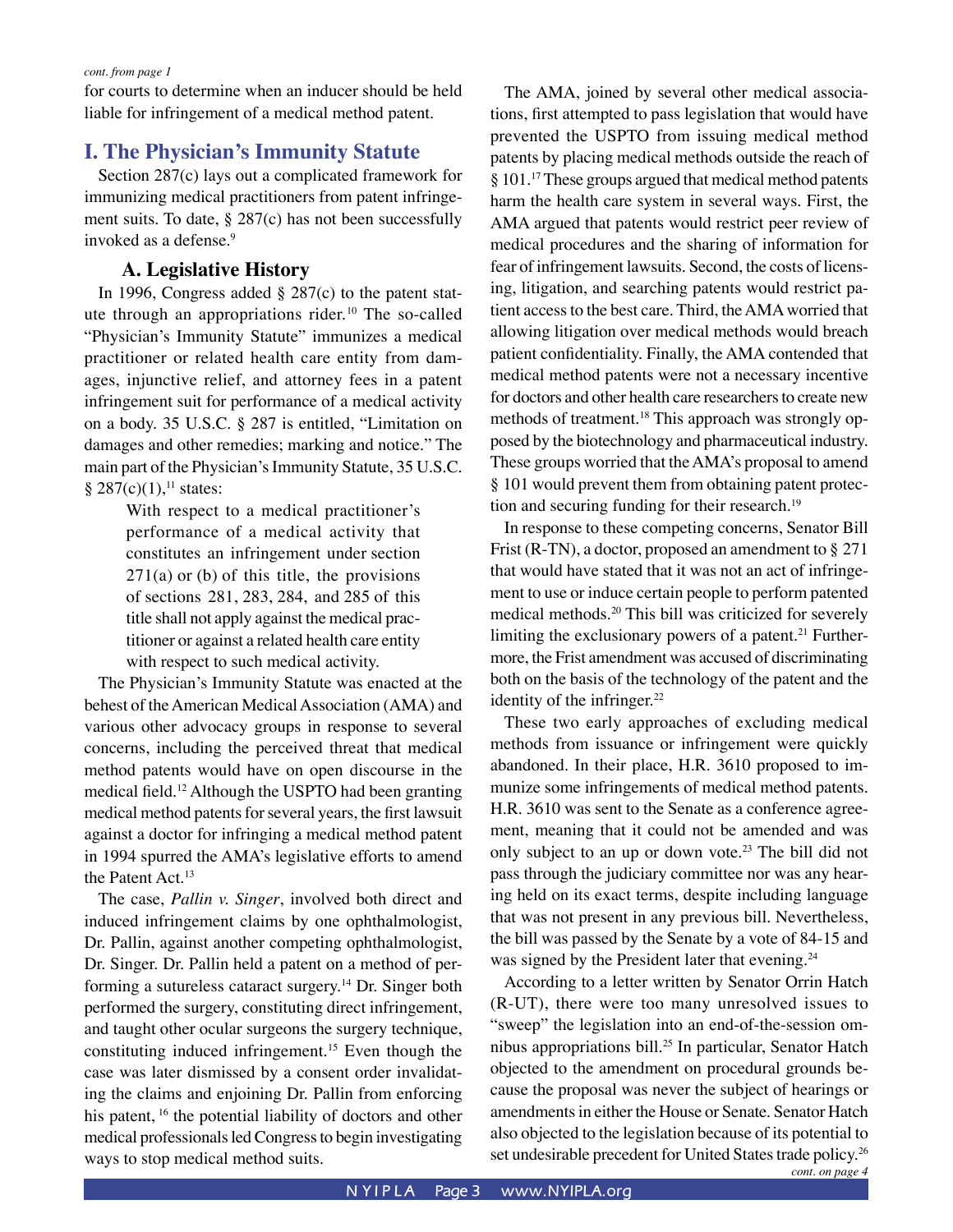Inducement liability is just one of many questions left open by the text of the bill and its legislative history. None of the legislative history of § 287(c) or its prior bills addresses the question of whether immunity should extend to an inducer.

#### **B. Policy Behind the Statute**

The AMA's original opposition to the issuance of medical method patents, and later its support for the Physician's Immunity Statute, is based on its concerns regarding the effects that medical method patents might have on the medical profession. Several of these concerns about a medical practitioner's direct liability also apply to the liability of an inducer.

#### **1. Free and Open Disclosure in the Medical Profession**

The Hippocratic Oath requires doctors to share information.27 The AMA Code of Medical Ethics also requires sharing of medical knowledge and public disclosure of a physician's knowledge and research.<sup>28</sup> By immunizing both direct and induced infringement on the part of the medical practitioner and the related health care entity, the Physician's Immunity Statute allows medical practitioners to share information freely without fear of liability.29 However, non-licensed researchers do not fall within the protection of  $\S 287(c)$ .<sup>30</sup>

#### **2. Access to New Advances in Health Care for Patients**

An important driving force behind § 287(c) is the fear that patients will not be able to have adequate access to new developments in medical technology without immunizing those who develop or disseminate information regarding new treatments.<sup>31</sup> Because simply providing instructions or advertising a method of use is considered conduct constituting "active inducement,"32 the potential liability for insurers, instructors, textbook authors, and authors of scholarly papers would sharply limit the spread of information.

Additionally, it can be very difficult to determine whether something is patented, or if claimed in a patent, whether the patent is valid and enforceable. The difficulty of determining what is patented can lead to over-deterrence, and therefore discussion of procedures that are in fact in the public domain would also be chilled through inducement liability.<sup>33</sup>

#### **3. Costs to Health Care**

Today, health care costs are a source of frequent public ire.34 If inducers were held liable for patent infringement, health care costs could go up in a number of ways. Insurance against inducement liability, acquiring licenses for patented technologies, and even reliance on older, more expensive technology would all increase the costs of patient care.<sup>35</sup> Presumably these costs would be passed onto patients.

#### **4. Peer Review of Medical Procedures**

Under the prospect theory of patents<sup>36</sup> we assume that the inventor should have control of the invention and its future development. In medical practice, however, a group-development model of medical care dominates, which emphasizes peer-reviewed procedures. The importance of peer-review and discussion to the group-development model has led to concerns over the possibility of patent law having a chilling effect on discourse. This was one of the primary motivators behind enacting the Physician's Immunity Statute.<sup>37</sup>

#### **5. Patient Confidentiality**

The AMA was also concerned that infringement suits would force doctors to breach patient confidentiality.<sup>38</sup> In order to be held liable for either induced or direct infringement, the patentee must prove that actual infringement took place. This would require a patentee to prove that the method was performed by the medical practitioner or that a patient infringed the method.39 Thus, the AMA worried that the patentee could force the doctor to disclose confidential information during the discovery phase of an infringement suit. The concern really only supports a non-infringement statute, rather than an immunized infringement statute, since to invoke  $\S 287(c)$ in the first place the medical practitioner's activity must "constitute an infringement."40

#### **II. The Statutory Framework of § 287(c)**

Section 287(c) lays out a multipart framework for determining if a medical practitioner is immune from liability. In order to qualify for immunity, $41$  the infringement must be: (1) a "medical practitioner's"<sup>42</sup> performance of a  $(2)$  "medical activity"<sup>43</sup>  $(3)$  on a "body."<sup>44</sup> Then, the various liability provisions<sup>45</sup> of the Patent Act will not apply against the medical practitioner or a "related health care entity."46

#### **A. Immunity from infringing . . .**

As a preliminary matter, § 287(c) must be interpreted as creating an exception to liability, rather than an exception to infringing behavior. If practicing a medical method patent is not an infringement, then no one can be liable for inducement, since inducement requires an actual, direct infringement. If the statute is creating only an immunity, then inducement could still occur despite a lack of liability attaching to the direct infringer. This question can be answered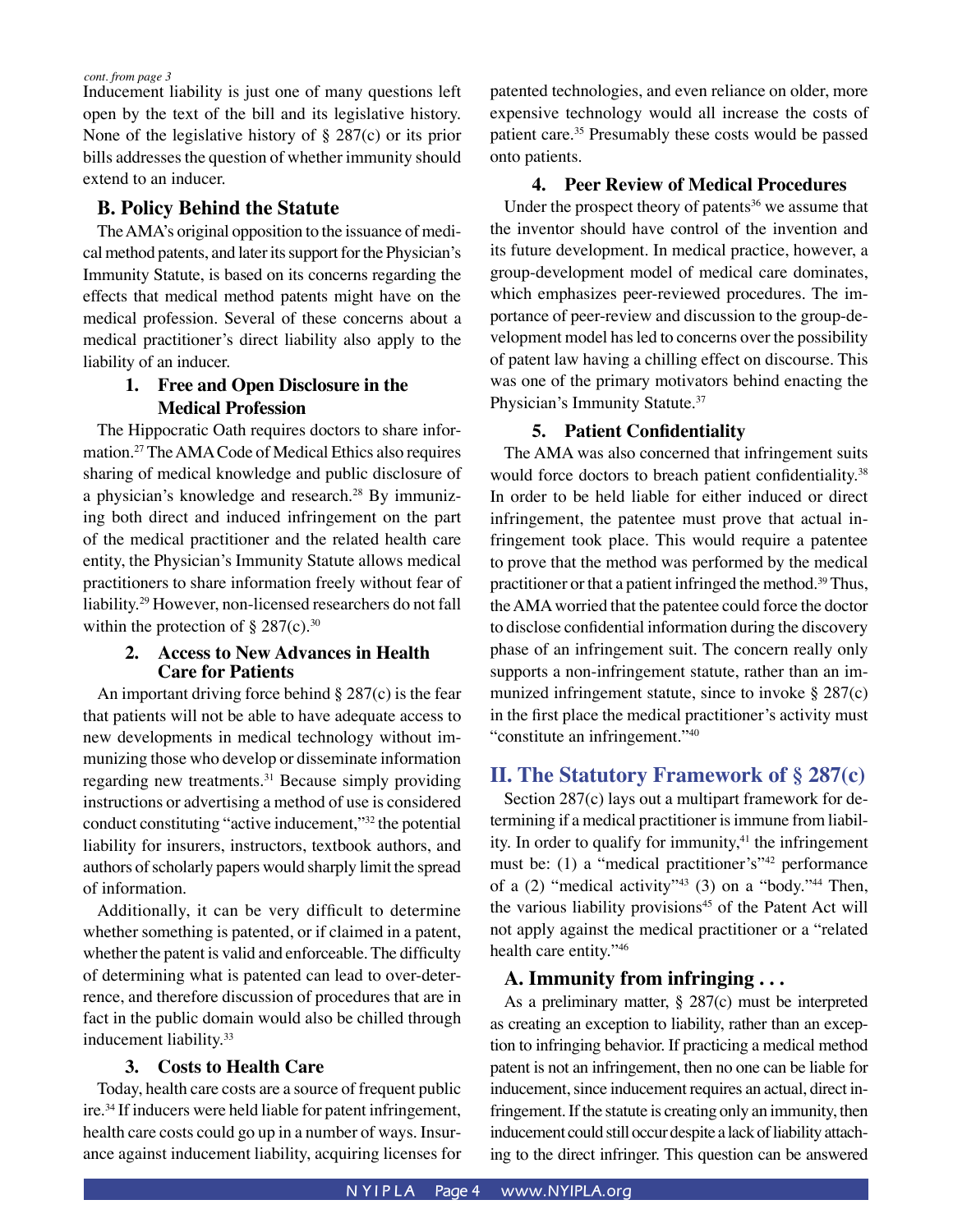by looking at both the express terms of the statute and the legislative history of § 287(c). Both support the view that the statute creates an immunity to infringement liability.

First, the language of the statute states that the performance of a medical activity "constitutes an infringement," either a direct infringement or an induced infringement, and then states that the remedies provisions of the Patent Act will not apply against the medical practitioner.<sup>47</sup> Additionally, § 287 is titled "Limitation on damages and other remedies." On a plain meaning basis, this supports the view that the statute recognizes a statutory infringement, but then immunizes it from legal remedies.

Second,  $\S 271(e)(1)$ , also known as the clinical trial exemption, creates a statutory exception from infringement, stating that "it shall not be an act of infringement" to conduct research related to the development and submission of information to the FDA. This shows that Congress knew what to say if it wanted to create an exception to infringement, rather than just an immunized infringement. By choosing not to use that same language in § 287(c), § 271(e)(1) should be understood as giving a different meaning.

Finally, the legislative history of § 287(c) indicates that Congress intended an immunized infringement rather than no infringement. A prior version of  $\S 287(c)$  would have created an express exception to infringement under § 271. In Senate Bill 1334, Senator Frist proposed adding a new subsection (j) to  $\S 271$  which would have stated:

[I]t shall not be an act of infringement for a patient, physician, or other licensed health care practitioner, or a health care entity with which a physician or licensed health care practitioner is professionally affiliated, to use or induce others to use a patented technique, method, or process for performing a surgical or medical procedure, administering a surgical or medical therapy, or making a medical diagnosis.  $\ldots$ <sup>48</sup>

A number of concerns emerged about S. 1334. Seizing upon the lack of litigation among medical practitioners of patented procedures, opponents took issue with exempting a specific class of inventions and a specific profession from the patent statutes.<sup>49</sup> They argued that this would set a dangerous precedent under the patent laws and that it was inconsistent with the purposes of the patent system.<sup>50</sup>

This change in position from earlier versions of the bill indicates that § 287(c) must be interpreted as recognizing a statutory infringement, but then providing an immunity defense to the medical practitioner, or related health care entity, who infringes or induces others to infringe.

#### **B. For a medical practitioner . . .**

The first requirement for immunity under  $\S 287(c)(1)$  is that a medical practitioner must carry out the infringement. Section  $287(c)(2)(B)$  defines a "medical practitioner" as "any natural person who is licensed by a State to provide the medical activity described in subsection  $(c)(1)$  or who is acting under the direction of such person in the performance of the medical activity." This means that non-licensed researchers will not be immunized under § 287(c)(1). It does, however, immunize someone working under the control of a state-licensed medical practitioner.

#### **C. Performing a medical activity . . .**

The second requirement under  $\S 287(c)(1)$  is for the infringing activity to be a "medical activity." Section  $287(c)(2)(A)$  defines a "medical activity" as "the performance of a medical or surgical procedure on a body" but with three exemptions in the definition. First, it exempts patents that utilize a patented machine, manufacture, or composition of matter in performing the method. Second, it exempts patented methods of using compositions of matter (*e.g.*, pharmaceuticals), whether the drug is patented or not. Finally, it categorically exempts all processes that violate biotechnology patents from immunity.

These exemptions indicate that Congress limited the scope of the statute in response to pressures from the biotechnology, pharmaceutical, and medical device industries. By including the three specific exemptions in § 287(c)(2)(A), Congress has attempted to limit the scope of the immunity to only "pure" method claims. However, the exemptions still leave open several loopholes that could affect the patent rights of many commercialized technologies. In deciding if the immunity of the infringer should extend to the inducer, a court will have to ask if Congress intended for these exemptions to occupy the field or instead if the general purposes of the statute should prevail.

Sections  $287(c)(2)(A)(i)$  and (ii) limit the applicability of § 287(c) to "pure" method patents – those that do not involve a *patented* machine, manufacture, or composition of matter, or patented use of *any* composition of matter.<sup>51</sup> This is supposed to prevent a physician from claiming immunity for using a patented medical device (*e.g.*, implanting a patented stent using a patented method). However, it is unclear if the statute applies where the device is patented but the device claims are later held invalid or unenforceable.<sup>52</sup>

*cont. on page 6* Finally,  $\S 287(c)(2)(A)(iii)$  broadly exempts all biotechnology patents from the immunity protection of the statute: clearly an intended result of biotechnology and genetics industry lobbying. Although the term "biotechnol-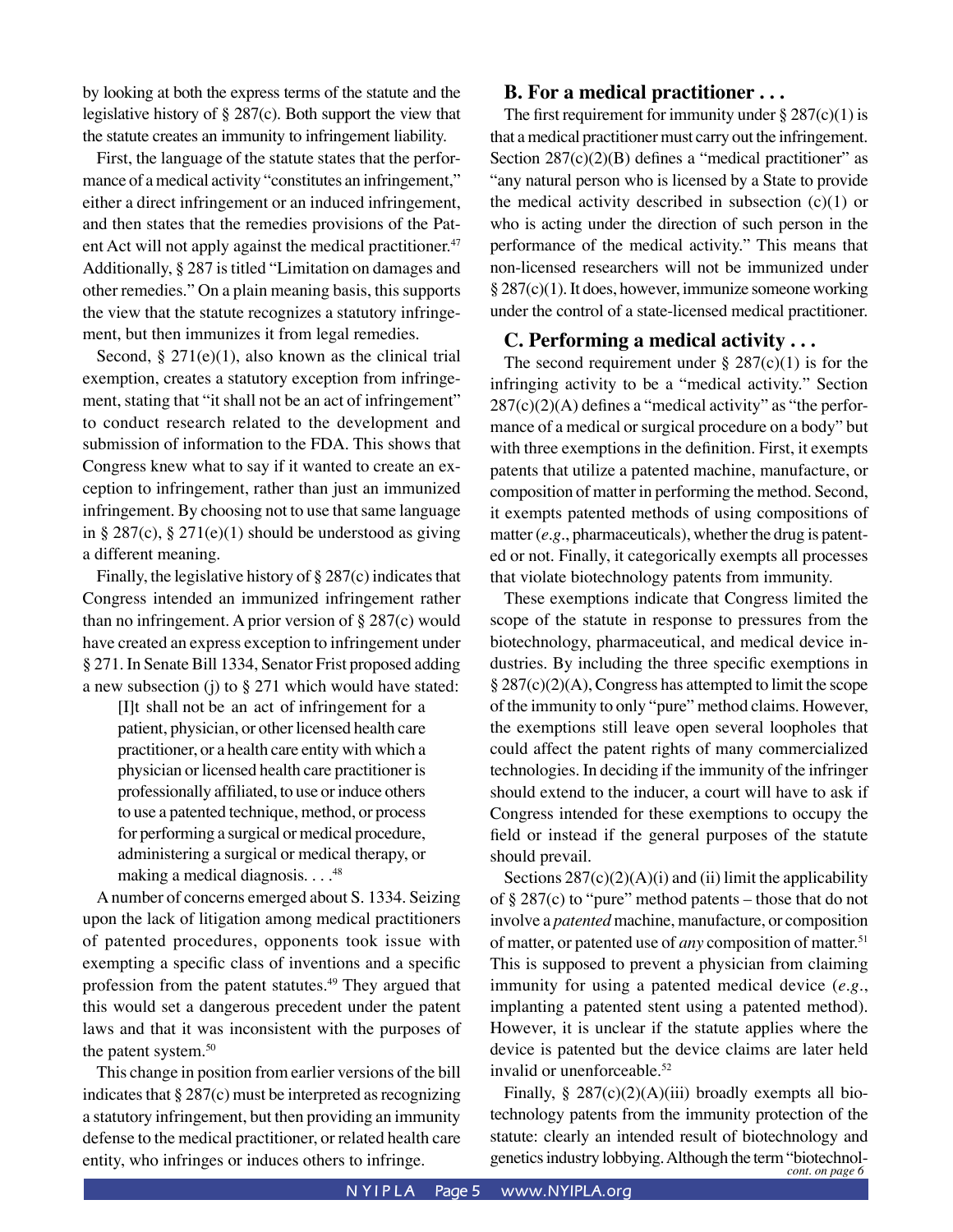ogy patent" is not defined in the statute, the corresponding Conference Report states that it "includes a patent on a 'biotechnological process' as defined in 35 U.S.C. § 103(b), as well as a patent on a process of making or using biological materials, including treatment using those materials, where those materials have been manipulated *ex vivo* at the cellular or molecular level."53

#### **D. On a body . . .**

Third, in order to be immune under  $\S 287(c)(2)(A)$ , the medical activity must take place "on a body." Section 287(c)(2)(E) defines "body" as "a human body, organ or cadaver, or a nonhuman animal used in medical research or instruction directly relating to the treatment of humans." This is potentially a huge loophole depending on how broadly this term is construed by the courts. Nonhuman animals used in research include patented animals such as transgenic mice.<sup>54</sup> Research is also performed on excised human tissues, animal tissues, human cells lines, and animal cell lines, etc. If § 287(c) is seen as immunizing research on tissue and cell lines, the statute will have a much broader scope than Congress originally contemplated.

#### **E. And related health care entities . . .**

Section 287(c)(1) immunizes both medical practitioners and related health care entities from infringement liability. Congress's rationale for immunizing related health care entities is illustrated by the facts of the *Pallin v. Singer* litigation.

Dr. Pallin sued both Dr. Singer and the clinic he was affiliated with for performing the patented sutureless cataract surgery.55 Immunizing only Dr. Singer, and not the associated clinic, would not have stopped the *Pallin* suit. In fact, the clinic may have been a more desirable target because of its deeper pockets. The AMA feared that clinics would stop their employees from performing infringing methods in order to avoid infringement liability.<sup>56</sup> Immunizing the "related health care entity" was seen as necessary to effectuate the policy of the statute.

 Congress's choice to expressly immunize a party aside from the medical practitioner strongly suggests that it did not intend to immunize any more parties.<sup>57</sup> Congress provided broad definitions of both "medical practitioners"58 and "related health care entities."59 It would be incongruous with the terms of the statute to extend immunity to inducers outside of those two groups.

#### **F. But Not for Commercial Developers?**

Section  $287(c)(3)$  includes a broad exception from immunity where the infringing activities are directly related to "the commercial development, manufacture, sale, importation, or distribution of a machine, manufacture, or composition of matter or the provision of pharmacy or clinical laboratory services (other than clinical laboratory services provided in a physician's office)." Because there is no legislative history accompanying this provision, in § 287(c) as adopted or in any prior version, it is unclear what Congress intended with this provision.

One interpretation is that  $\S 287(c)(3)$  is meant to direct the reader to look to § 271(e). Section 271(e), the clinical trials exemption, states that it is "not . . . an act of infringement" to conduct infringing research for the purpose of submitting information to the FDA.<sup>60</sup> This is a likely interpretation of  $\S 287(c)(3)$  because it specifically calls out FDA-regulated activities and the "commercial development" of new technologies.

However, under a broader interpretation, § 287(c)(3) could potentially strongly limit the applicability of the immunity provision. For example, if a surgeon practices an infringing method for the purpose of improving the method and developing a device for performing the improved method, would he be liable? His performance of the patented method is "directly related" to the commercial development of a new device, but he is also involved in an effort to improve existing medical techniques and patient care. This interpretation of the statute could conflict with the goals of the statute – to protect the peer-review system of medical treatment.<sup>61</sup>

#### **III. The Scope of the Inducement Problem**

#### **A. Introduction to Inducement Liability**

Section 271(b) was codified in the 1952 Patent Act in order to provide an effective remedy against infringement in the case in which it is impractical or infeasible to sue the direct infringer. $62$  Section 271(b) entitles the patent holder to the same relief against the inducer as against the direct infringer – the possibility of damages (including willful damages), an injunction, and attorney fees.<sup>63</sup> The objective of inducement liability is to give patent holders effective protection in circumstances in which the direct infringer either is not the truly culpable party or is impractical to sue. Inducement liability requires findings about the accused inducer's knowledge and intent, and some conduct which "actively induces" the infringement of a third party.<sup>64</sup>

The knowledge and intent requirements for inducement were recently clarified by the Supreme Court in *Global-Tech Appliances, Inc. v. SEB S.A*. <sup>65</sup> *Global-Tech*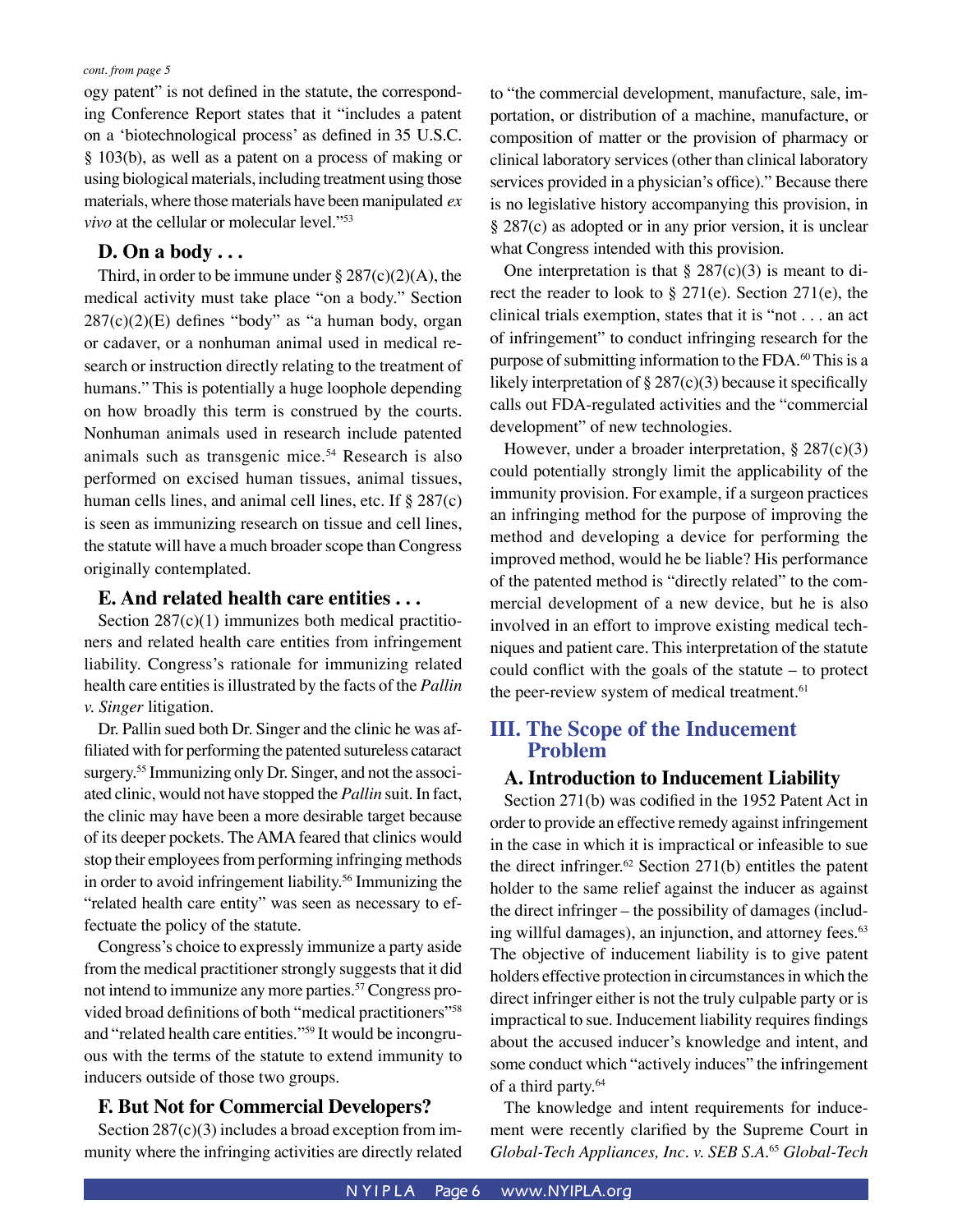holds that induced infringement under  $\S 271(b)$  "requires knowledge that the induced acts constitute patent infringement."66 Knowledge may be established through the willful blindness doctrine, but "deliberate indifference to a known risk" is insufficient.<sup>67</sup> Because of the knowledge and intent requirements, inducement liability is a poor vehicle to rely on for effective patent protection. However, in many cases, inducement liability is the only available avenue for effectively protecting a patent.

#### **1. What Counts as Inducing Conduct**

Section 271(b) requires "active inducement" of direct infringement. The conduct which can be relied upon to find active inducement has the potential to be very broad.68 While the action which is inducing must be intentional, it may be "as broad as the range of actions by which one in fact causes, or urges, or encourages, or aids another to infringe a patent."69

Because the lower courts have found that extremely low levels of conduct may constitute active inducement (when coupled with the requisite intent and knowledge), medical device suppliers, insurers, medical instructors, and even authors of medical papers could be liable for induced infringement.

#### **a. Providing Instructions**

Provision of instructions for how to perform a medical method is extremely common. This could be found in product inserts, product demonstrations, advertisements, or even in non-commercial forms like health care training, demonstrations at conventions, medical journals, or textbooks.

In other contexts involving non-medical technologies, defendants were liable for inducing infringement based on their providing instructions to others on how to undertake a patented process or implement a patented design. Instructions included with a product have also been found sufficient to induce infringement. In *Corning Inc. v. SRU Biosystems*, the manufacturer of an infringing product was also found to have induced infringement of method claims by customers who used the product in accordance with the manufacturer's instructions.70 In *Tristrata Technology, Inc. v. Mary Kay, Inc.*, advertisements and product inserts were found to have induced customers to practice the patented method using an unpatented product.<sup>71</sup>

In *Chiuminatta Concrete Concepts, Inc. v. Cardinal Industries, Inc.*, the Federal Circuit upheld a finding of inducement liability against a party that advertised and sold a rotary saw for cutting concrete.<sup>72</sup> The saw, capable of multiple uses, was advertised for use in a manner that infringed the plaintiff's patent claims for a method of cutting concrete. Because at least one possible mode of use recommended and instructed by defendant's advertisements infringed on plaintiff's method claims, the defendant was found to have intentionally induced its customers' infringement.

In the medical device case of *C.R. Bard, Inc. v. U.S. Surgical Corp.*, the defendant-manufacturer was found to have induced infringement of the plaintiff's method claim although the accused product did not infringe the plaintiff's device claims.73 The case involved a surgical hernia plug manufactured by the defendant that could be trimmed to fit the patient. Pursuant to manufacturer's instructions for reducing the plug's bulk, surgeons trimmed the "petals" of the plug during surgery. This practice supported the finding that surgeons were directly infringing the plaintiff's method claim, which called for "detaching one or more petals from the inner filler body to vary the stiffness of the implantable prosthesis." The court held that the manufacturer actively induced such infringement based on the manufacturer's instructions provided with the product.74

The Federal Circuit has also upheld inducement where the defendant published medical articles that encouraged the performance of an infringing method. In *Metabolite Labs., Inc. v. Laboratory Corp. of America Holdings*, the defendant published medical articles targeting doctors, specifically suggesting in the articles the infringing use of a patented assay to identify a vitamin deficiency.75 The court found that

LabCorp publishes both Continuing Medical Education articles as well as a Directory of Services that are specifically targeted to the medical doctors ordering the LabCorp assays. These publications state that elevated total homocysteine correlates to cobalamin/folate deficiency and that this deficiency can be treated with vitamin supplements. LabCorp's articles thus promote total homocysteine assays for detecting cobalamin/folate deficiency.76

These cases demonstrate that the potential inducement liability for medical method patents is extremely broad, and potentially affects a number of different actors.

#### **b. Unassembled Kits**

The provider of an unassembled kit, where the kit creates an infringing device when assembled, may be liable for inducing the purchaser to create the infringing device. In a case involving a fireplace kit claimed as a device, the Federal Circuit found a manufacturer liable for induced infringement through selling a kit which included instructions for assembling the fireplace burner in an infringing combination.<sup>77</sup>

through the kit or assembly theory.<sup>78</sup> In *nCube Corp. v.*  $_{cont.~on~page~8}^{v}$ Even infringement of method claims may be induced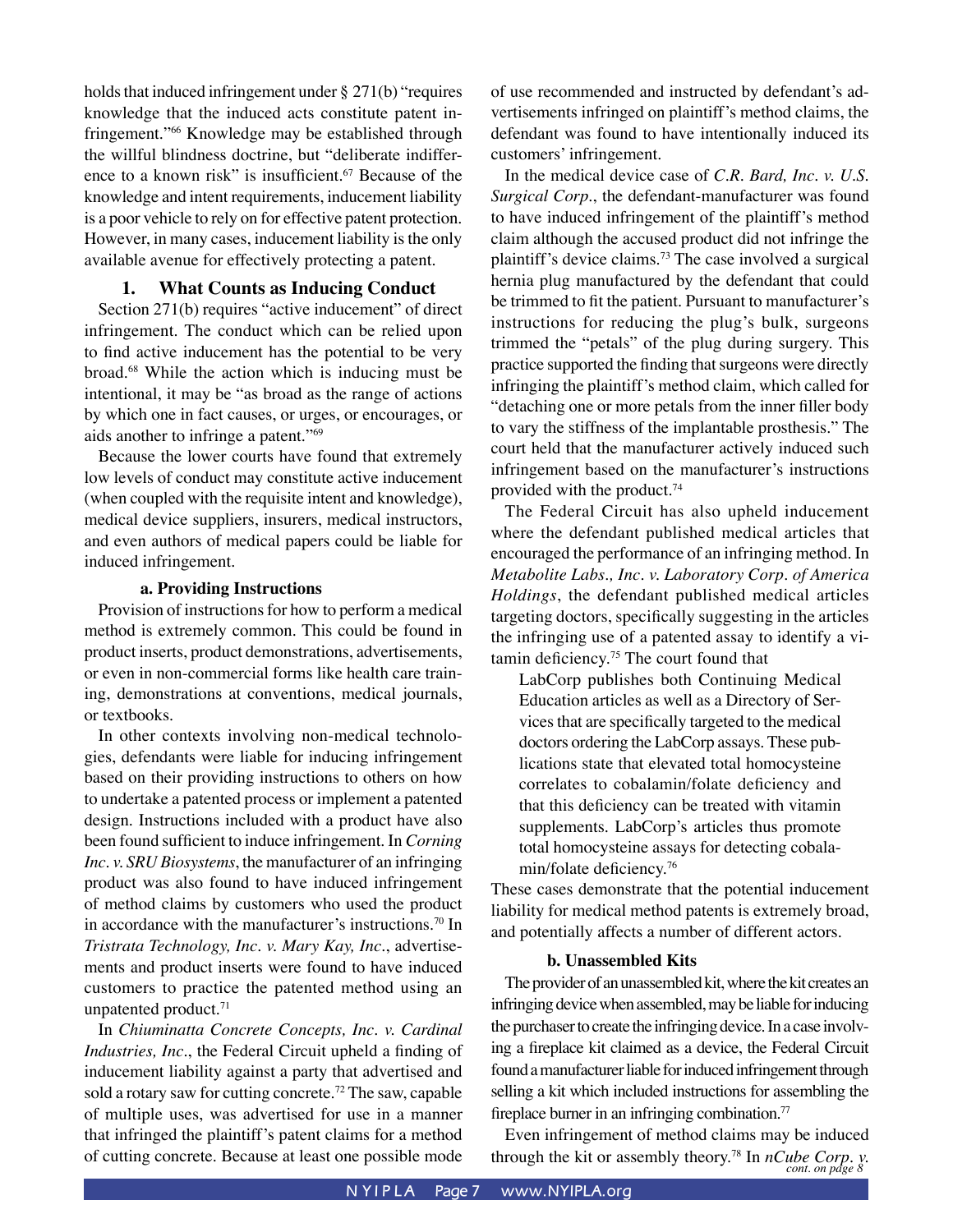*Seachange Int'l, Inc.*, the Federal Circuit found that the defendant induced infringement of a patent for a method of providing multimedia data in networked system. The defendant sold systems without a relevant component to customers whose networks already contained their own version of relevant component. By combining the defendant's systems with pre-existing customer systems, the new, combined system infringed the patent.

Sometimes method claims are a "method of providing" a device that includes the limitations of the device and requires providing those components according to the claim limitations "for use" in a medical procedure.79 For example, claim 11 of an external insulin pump technology patent claims:

A method of making a delivery device for delivering an infusion medium to a user, the method comprising: providing a first housing portion . . . providing a second housing portion…arranging a plunger within the interior of the reservoir and moveable along an axial direction of the reservoir; supporting a slide member on the second housing portion  $\dots$ .  $80$ 

Such claims could provide the basis for direct infringement by a medical provider who assembles the device and then uses it in the medical context. If the assembled device is not patented, then the surgeon will be immune from suit.81 However, the manufacturer of the kit could be liable for inducement.

Overall, the potential for inducement liability on the part of manufacturers or even instructors of medical practitioners is enormous. If merely describing a patented method in a manner that encourages others to perform it constitutes conduct of "active inducement" then liability for medical method patents could be widespread.

#### **B. Medical Methods Require Protection Against Induced Infringement**

The traditional justification for the patent system is that it encourages inventors to disclose their inventions to the public in exchange for a limited monopoly.

From their inception, the federal patent laws have embodied a careful balance between the need to promote innovation and the recognition that imitation and refinement through imitation are both necessary to invention itself and the very lifeblood of a competitive economy.82

This justification is no less true in the case of medical procedure patents. Even though "historically, surgical procedures [were] not patented," there are incentives for patenting procedures to attract investment and capital in research and development.<sup>83</sup> The earliest medical method patent is believed to be a patent on the method of using ether as a surgical anesthetic, granted by the USPTO in 1846.84 By the 1960s, the USPTO routinely issued medical method patents.85 Today there are venture-funded companies that are protected solely by medical method patents.<sup>86</sup> Even the AMA agrees that there is some medical technology that would not be available today without the patent incentive.<sup>87</sup>

Many medical method patents can be effectively protected only through inducement liability. For example, a patient may be the direct infringer of a method patent when he takes a drug to treat a specific condition.<sup>88</sup>

An example of this is the patent on using Rogaine to treat hair loss.89 Rogaine the compound (Minoxidil) was already well known at the time of the patent so the compound could not be patented. Thus, the only effective protection over the discovery that Rogaine can be used to treat hair loss is a method patent. However, the patient would be the direct infringer of such a patent. To sue the patient would be both impractical (the patient may be judgment proof, difficult to find, and effective protection of the method patent would require numerous individual suits), and the patient is not the truly culpable party.

In other situations, the direct infringer of a medical method is a doctor. For example, the Acclarent patents would be infringed by a doctor performing the steps of the method using a non-patented balloon catheter and introducer assembly.<sup>90</sup> Suing the doctor generally presents the same difficulties as suing the patient.

In both of these situations,  $\S 271(b)$  gives the patentee the only effective protection of the patented technology.

#### **C. Possible Medical Methods Inducers**

Given the broad scope of activity that has been considered inducing conduct, many activities related to medical method patents could give rise to inducement liability. Not only are many activities potentially inducing, but also many different actors.

#### **1. Patients**

A patient could be an inducer of infringement of a medical method patent. For example, a patent claiming a method of treating back pain by performing various chiropractic maneuvers on a patient's body<sup>91</sup> would be a "medical activity" within the terms of  $\S 287(c)$ . The patient, by requesting the treatment, would induce the doctor, who is the direct infringer. This could lead to an anomalous situation in which a patient who is a state-licensed medical practitioner would be immune from suit, but a "lay" patient would not be! Of course, the owner of the method patent would still have to overcome the difficulties of finding and suing individual patients to enforce the patent.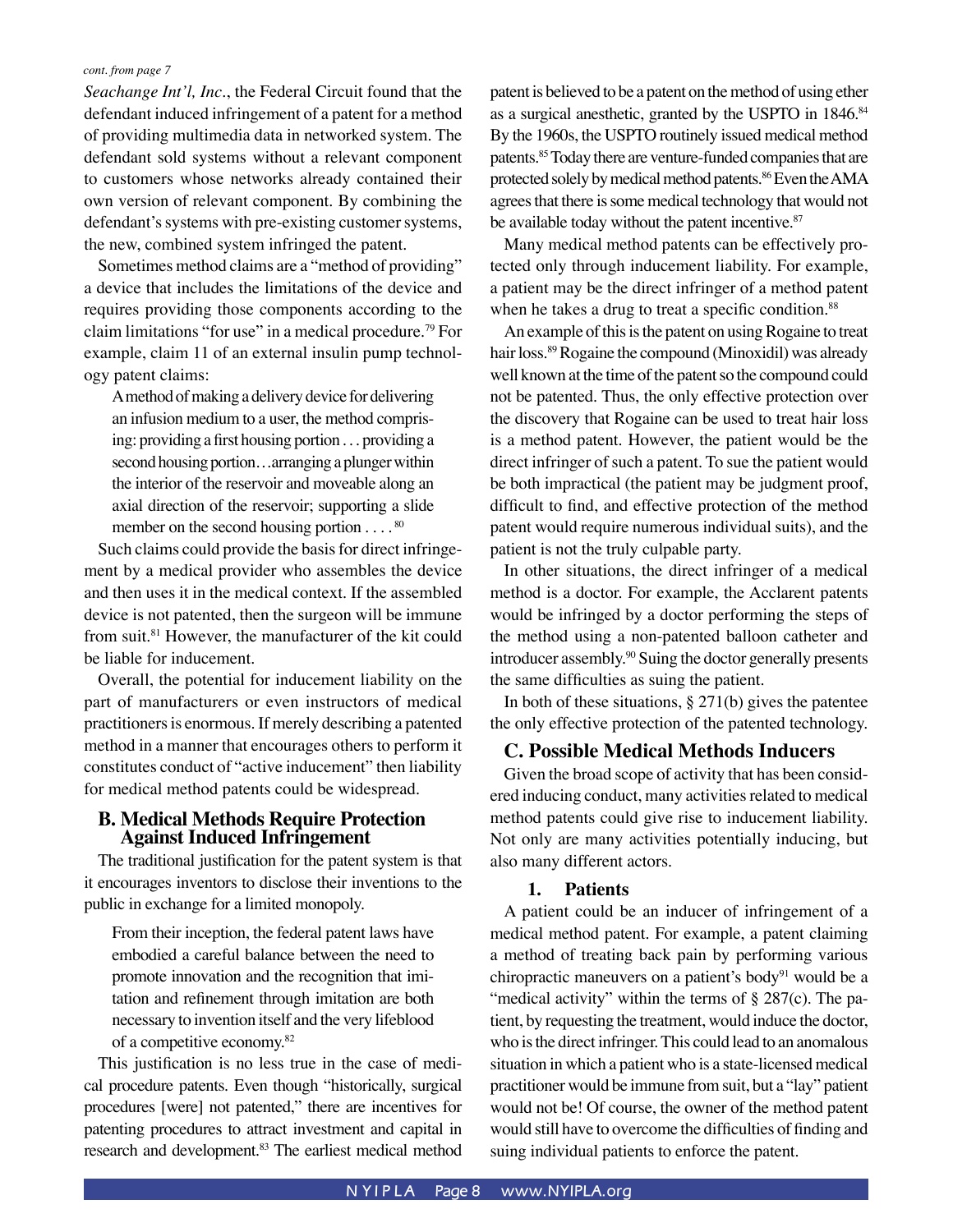#### **2. Insurers**

Insurance companies could also induce infringement of a medical method patent. An insurance company may choose to only reimburse doctors for using a new, patented method of treatment because it is cheaper or more reliable than prior art methods. The doctor would be immune under § 287(c), but the immunity of the inducer would depend on whether or not they can qualify as a "related health care entity" under § 287(c)(2)(C). Health maintenance organizations (HMOs) are considered related health care entities, as are entities with which a doctor has a "professional affiliation."

It would be wholly counter to Congress's intentions if the immunity of an insurance company depended on the terms of its contractual relationships with its doctors. A group like Kaiser Permanente, which operates its own hospitals and labs, may be totally immune because it could readily qualify as a "related health care entity." Small insurance groups on the other hand may not, and thus could be sued for inducing infringement.

#### **3. Device Manufacturers**

Device manufacturers who provide the tools or instructions for infringement could be liable for inducing the infringing activities of doctors. As described above, merely providing instructions is considered inducing conduct.

#### **4. Medical Articles – Authors and Publishers**

Another category of potential inducers is authors and publishers of medical articles or medical training and teaching materials.92 There is no doubt that an author who publishes a description of an improved medical technique would be shocked to find himself a defendant in a patent infringement suit for inducing infringement by doctors. This situation also leads to discriminatory results based on the licensing status of the author – a medically licensed author would be a "medical practitioner" under  $\S 287(c)(2)(B)$  and therefore immune, while a non-licensed person could not avail himself of the immunity of  $\S 287(c)(1)$ .

#### **IV. Resolving the Conflict Between the Statutory Language of § 287(c) With the Policy Considerations of § 287(c) and § 271(b)**

The careful balance drawn by Congress in § 287(c) between the competing interests of the medical community and the device, biotech, and pharmaceutical industries is threatened by inducement liability. The question of inducement liability sets up a conflict between the major policies behind  $\S 287(c)$  and with both the plain meaning of  $\S 287(c)$ and traditional justifications of the patent system.

If  $\S 287(c)$  is interpreted to take away inducement liability, a much broader range of conduct will be immunized than was originally contemplated in the bargain. On the other hand, to hold inducers immune would leave some technologies totally unprotected by the patent system, despite reliance on intellectual property protection for their development and financing.

This approach is consistent with earlier Supreme Court treatment of medical patent statutes. In *Eli Lilly & Co. v. Medtronic, Inc.* the Supreme Court extended § 271(e), the clinical trials exemption, to cover medical devices, not just pharmaceuticals.<sup>93</sup> Eli Lilly sued to enjoin Medtronic from testing and marketing of a pacemaker. Medtronic's defense rested on a broad interpretation of  $\S 271(e)(1)$ , which authorizes the manufacture, use, or sale of a patented article "solely for uses reasonably related to the development and submission of information under a Federal law which regulates the manufacture, use, or sale of drugs." The District Court of the Eastern District of Pennsylvania concluded that § 271(e)(1) does not apply to medical devices and, after a jury trial, entered judgment on verdicts for Eli Lilly. The decision was reversed by the Federal Circuit.<sup>94</sup>

In an opinion authored by Justice Scalia, the Supreme Court affirmed the reversal, holding that the phrase "a Federal law which regulates the manufacture, use, or sale of drugs," is ambiguous and should be read as applying to medical devices as well as drugs.<sup>95</sup> The court explained that the purpose of the act was to rectify two problems with limited patent terms for technology that requires extensive pre-market approval: first, the patentee loses time at the beginning of his patent while waiting for market approval; second, the public loses time at the end of the patent while waiting for a competitor to obtain market approval. Because this problem applies equally to drugs and devices, the clinical trials exception was read as applying to both drugs and devices.<sup>96</sup>

The Court's willingness to effectuate Congressional policy and rectify common-sense problems with the regulation of medical technology suggests that the policy of § 287(c) could be realized through a functional analysis of inducement liability rooted in the text of § 287(c).

is entitled to immunity. To determine if infringement *cont. on page 10* A court will of course begin with the express terms of the statute. Section 287(c) addresses some inducement liability situations. However, other significant situations are not addressed by the statute. Because a categorical rule of immunity or no immunity in those cases would undermine the balance created by  $\S 287(c)$ , courts will need to determine on a case-by-case basis if the inducer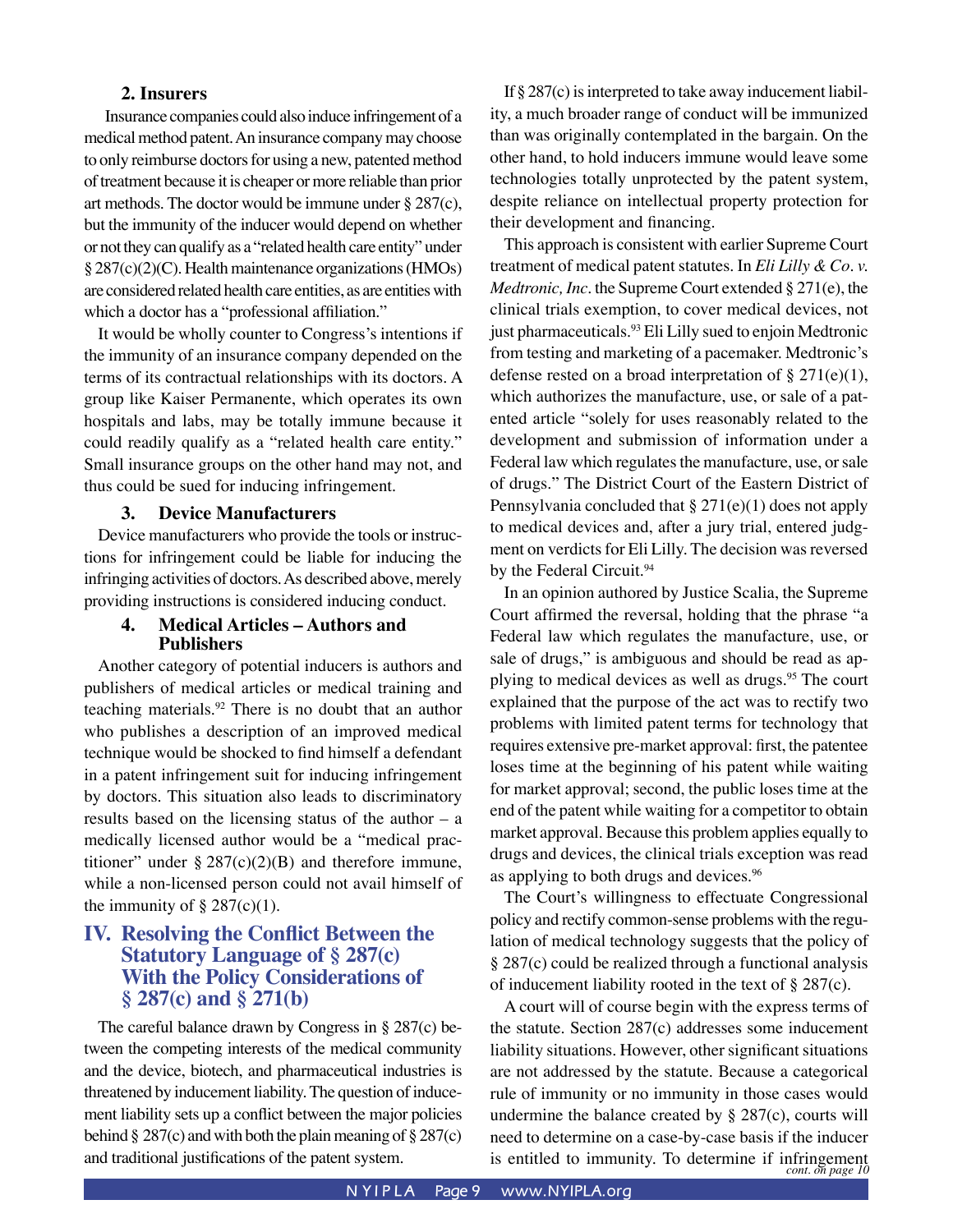extends to an inducer, courts should consider two things: the intent of the inducer and the primary activities of the inducing party.

#### **A. Parties Who are Immune Under the Express Terms of § 287(c)**

Section  $287(c)(1)$  states that the activities of medical practitioners and related health care entities are immune from suits based on either direct infringement *or* induced infringement. $97$  This addresses the easy cases, such as *Pallin v. Singer*, where the patentee sues both the directly infringing doctor and the inducing clinic that offers the patented procedures. Additionally, this immunizes doctors and hospitals in suits where the patient is the direct infringer and the medical practitioner and/or related health care entity is the inducer.<sup>98</sup>

#### **B. Parties Who are Not Immune Under the Express Terms of § 287(c)**

There are three situations where a party would not be immune from inducement liability because  $\S 287(c)(1)$  itself does not apply to the medical practitioner or related health care entity. If the medical practitioner or related health care entity is not immune, then there is no basis for holding the inducer immune. These exceptions will allow for inducement liability in a substantial number of situations.

First, Section  $287(c)(3)$  states that the protections of  $\S 287(c)(1)$  do not apply to the activities of individuals which are "directly related to the commercial development, manufacture, sale, importation, or distribution of a machine, manufacture, or composition of matter or the provision of pharmacy or clinical laboratory services (other than clinical laboratory services provided in a physician's office)" and are "regulated under the Federal Food, Drug, and Cosmetic Act, the Public Health Service Act, or the Clinical Laboratories Improvement Act."99

While the scope of subsection (3) is unclear, it at least allows for liability against companies who are developing new medical products that will require FDA approval. In those cases,  $\S 271(e)$  will determine whether they are infringing and if another party may be liable inducing their activities.100

Second, § 287(c) does not apply to "any patent issued based on an application the earliest effective filing date of which is prior to September 30, 1996."<sup>101</sup> Because of this exception, some older cases may have turned out differently had § 287(c) applied. For example, in *C.R. Bard v. U.S. Surgical*, U.S. Surgical was held liable for inducing infringement of a method claim, although it did not infringe the patent's device claim. The patent was issued on an application filed in 1993, so  $\S 287(c)$  did not apply.<sup>102</sup>

Third,  $\S 287(c)(1)$  does not apply if one of the three exceptions to the definition of "medical activity" is invoked. That is, if the medical method involves the use of a patented machine, manufacture, or composition of matter; or a patented method of using any composition of matter, whether patented or not; or a biotechnology patent. This makes § 287(c) inapplicable to virtually all methods of using a drug (whether the drug is patented or not).

#### **C. Parties Who are Not Addressed by the Express Terms of the Statute**

In some cases, the express terms of the statute do not dictate whether immunity will extend to an inducer. In those situations the court should look to two considerations to determine if immunity will extend to the inducer. These considerations are an attempt to effectuate the core policies of the statute – to protect the free exchange of ideas amongst medical practitioners and allow for peer review and improvement of medical techniques. The inquiries also attempt to curb immunity to avoid an end-run around medical method patents by enterprising copycats. Finally, this inquiry will not be a great additional burden on the court because the intent and conduct of the inducer must be examined to determine if the requirements for inducement liability under § 271(b) itself are met.

#### **1. Intent of the Inducer**

The court should first consider the intent of the inducer. The main goal of this inquiry is to determine if the inducement occurred for educational or research reasons, or if the inducement was intended to produce commercial gains. While this flavor of intent inquiry is not traditionally an element of inducement liability, a court could look to the inducer's intent – based on an interpretation of the language in  $\S 287(c)(3)$  – to decline to immunize conduct that is directly related to commercial development.

In some cases this intent test will be determinative. For example, where the inducer is selling a non-patented or non-infringing device with instructions to perform a patented method, the inducer will not be immune. Thus cases like *C.R. Bard v. U.S. Surgical Corp.* will come out the same way.

Where the inducer is merely an academic author without a financial stake in the inducement, the inducer should be immune. This would protect non-physician researchers, who are not medical practitioners under the statute, from liability for researching and improving medical techniques. It would also protect non-state-licensed instructors who teach infringing methods from inducement liability. This inquiry helps preserve the free flow of information and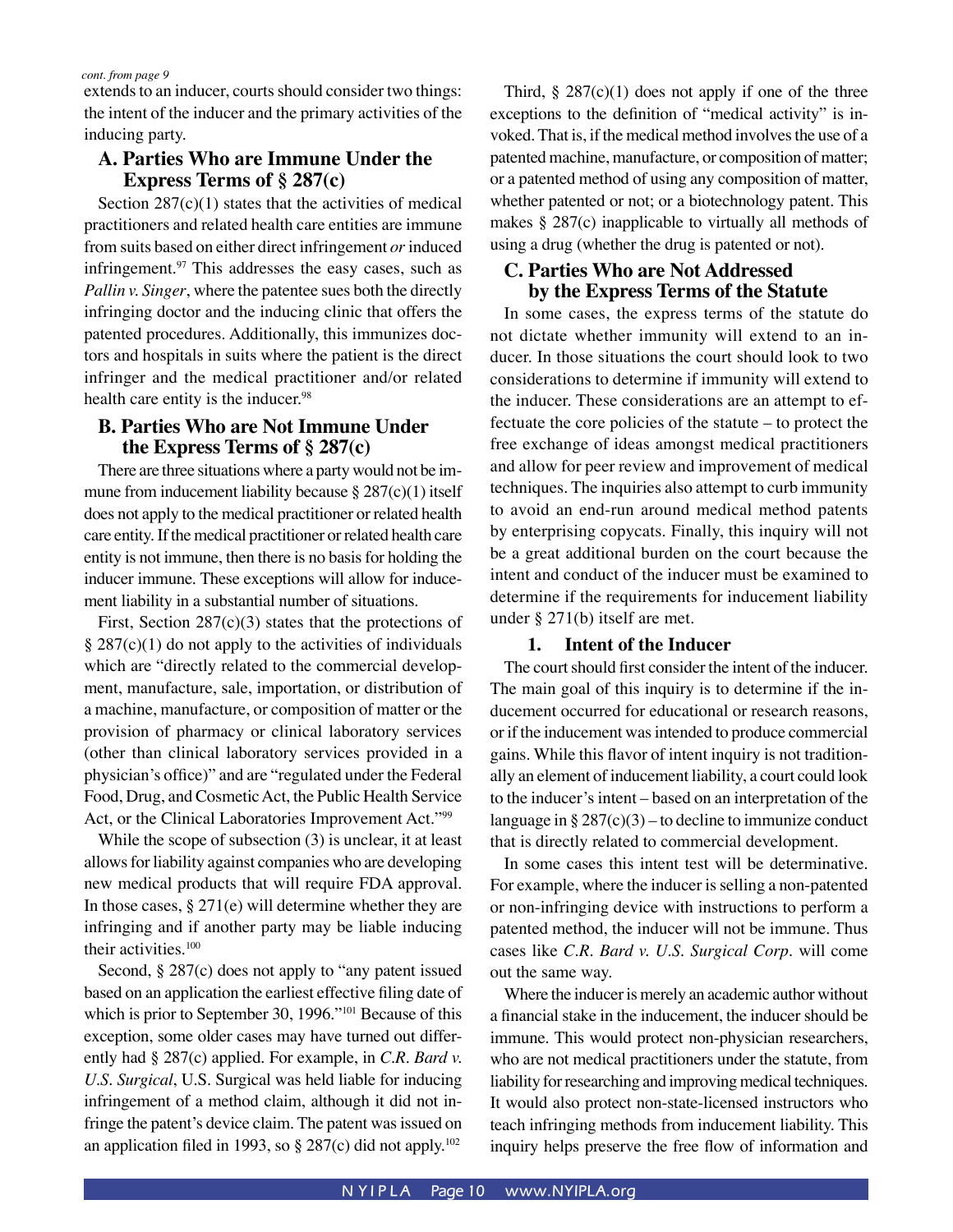peer review that is necessary in the medical profession for self-regulation and improved patient care.

However, this may still be a difficult analysis for the court. For example, in *Metabolite Labs*, the trial court found induced infringement on the basis of published articles in medical journals. The Metabolite patent was filed prior to the effective date of  $\S 287(c)$  so immunity was not at issue in the case. In a case like that, where the inducer is publishing educational articles, but with the intention of driving business to itself, the court would have to continue on to the second inquiry and look at the other activities of the inducer to determine if immunity should be extended.

#### **2. Primary Activities of the Inducer**

If the court cannot resolve the intent question either way, the court may next look to the other activities of the inducer. If the inducer is not primarily involved in commercialization of medical technologies, but is instead primarily involved in treatment, education or research activities, the inducer should not be held liable. On the other hand, if the inducer is primarily engaged in the commercialization of medical technologies they should be held liable for inducing infringement. This inquiry is again based on the legislative intent of the statute embodied in  $\S 287(c)(3)$  and in Congressional debates over precursor bills to § 287(c).

The major themes of the debate over § 287(c) were the protection of medical sharing norms versus the necessity of effective patent protection for funding development of medical products. By inquiring into the primary activities of the inducer and the inducer's intent, the courts should be able to weed out cases in which the activities of the inducer are meant to circumvent the patent bargain of public disclosure in exchange for the right to exclude.

Courts would implement this test by looking at the inducer's activities as a whole. For example, in *Metabolite Labs* inducement liability would still attach because LabCorp is a company that profits from the commercialization of medical technologies.

This two-step analysis best reflects the goal of Congress as embodied in  $\S 287(c)$  – to protect the development of medical knowledge amongst practitioners without destroying the patent bargain of the inventor. Although the express terms of the statute represent only interest groups who secured exemptions to "medical activities," courts should not allow either inducers or patentees to circumvent the intended scope of § 287(c) by creating a rigid yea or nay rule in all cases of inducement.

#### **V. Conclusion**

The interaction of the Physician's Immunity Statute and inducement liability presents many complex questions that the courts will have to answer soon enough. Given the breadth of conduct that can give rise to inducement liability, it is only a matter of time before courts confront this issue. There is no clear answer to the question of extending the direct infringer's immunity to the inducer from either the text of the statute or the conflicting policies of § 287(c) and § 271(b). Instead, the court would have to rely on the legislative decisions behind § 287(c) and § 271(b) and try to balance two competing interests – the medical community's desire for open discourse over medical methods, and the patent owners ability to effectively enforce their monopoly rights.

#### **(Endnotes)**

<sup>1</sup> Ms. Moulton is currently a Law Clerk to the Hon. Raymond C. Clevenger, United States Court of Appeals for the Federal Circuit, for 2012-2013. She received a JD from Columbia Law School in 2012, an MS from The George Washington University in 2009, and a BAS in Biomedical Engineering from the University of Pennsylvania in 2006. This article first appeared in Vol. 13 of the *Columbia Science and Technology Law Review*, pp. 206-233 (Feb. 15, 2012), http://www.stlr.org/cite. cgi?volume=13&article=5.



2 142 Cong. Rec. 26,642 (1996) (letter from Sen. Orrin G. Hatch to U.S. Patent and Trademark Office Comm'r Bruce Lehman) (internal quotes omitted).

<sup>3</sup> *See, e.g.*, U.S. Patent No. 7,912,554 (filed Apr. 29, 2005) ("Method for treatment of aneurysms"); U.S. Patent No. 7,285,124 (filed Dec. 31, 2003) ("Single-tailed suturing method"); U.S. Patent No. 6,231,496 (filed Jul. 7, 1999) ("Medical treatment method") (claiming a method of human sterilization); U.S. Patent No. 6,383,172 (filed Apr. 2, 1999) ("Retrograde venous perfusion with isolation of cerebral circulation"); U.S. Patent No. 6,209,545 (filed Mar. 22, 1999) ("Method of recovering peripheral nerves functionality").

<sup>4</sup> *See Ex parte Scherer,* 103 U.S.P.Q. (BNA) 107, 110 (Pat. Off. Bd. App. 1954) (ruling that medical methods cannot be held to be unpatentable subject matter, or be subject to a higher patentability standard, merely because they involve treating the human body).

<sup>5</sup> *See* Julie A. Burger and Justin Brunner, *A Court's Dilemma: When Patents Conflict with Public Health*, 12 Va. J. L. & Tech. 7, 32 (2007); *see also*  Jasemine Chambers, *Patent Eligibility of Biotechnological Invention in the United States, Europe, and Japan: How much patent policy is public policy?*, 34 Geo. Wash. Int'l L. Rev. 223, 226-40 (2002) (surveying the U.S., European, and Japanese policy approaches to the patent eligibility of medical methods). <sup>6</sup> *See, e.g.*, *Ass'n for Molecular Pathology, et al. v. U.S. Patent and Trademark Office, et al.*, 702 F. Supp. 2d 181, 232-37 (S.D.N.Y. 2010) (ruling gene analysis method and cancer therapeutic screening method claims unpatentable subject matter), *aff'd in part* & *rev'd in part*, 653 F.3d 1329 (Fed. Cir. 2011) (overruling invalidation of screening method claim), *vacated by* 132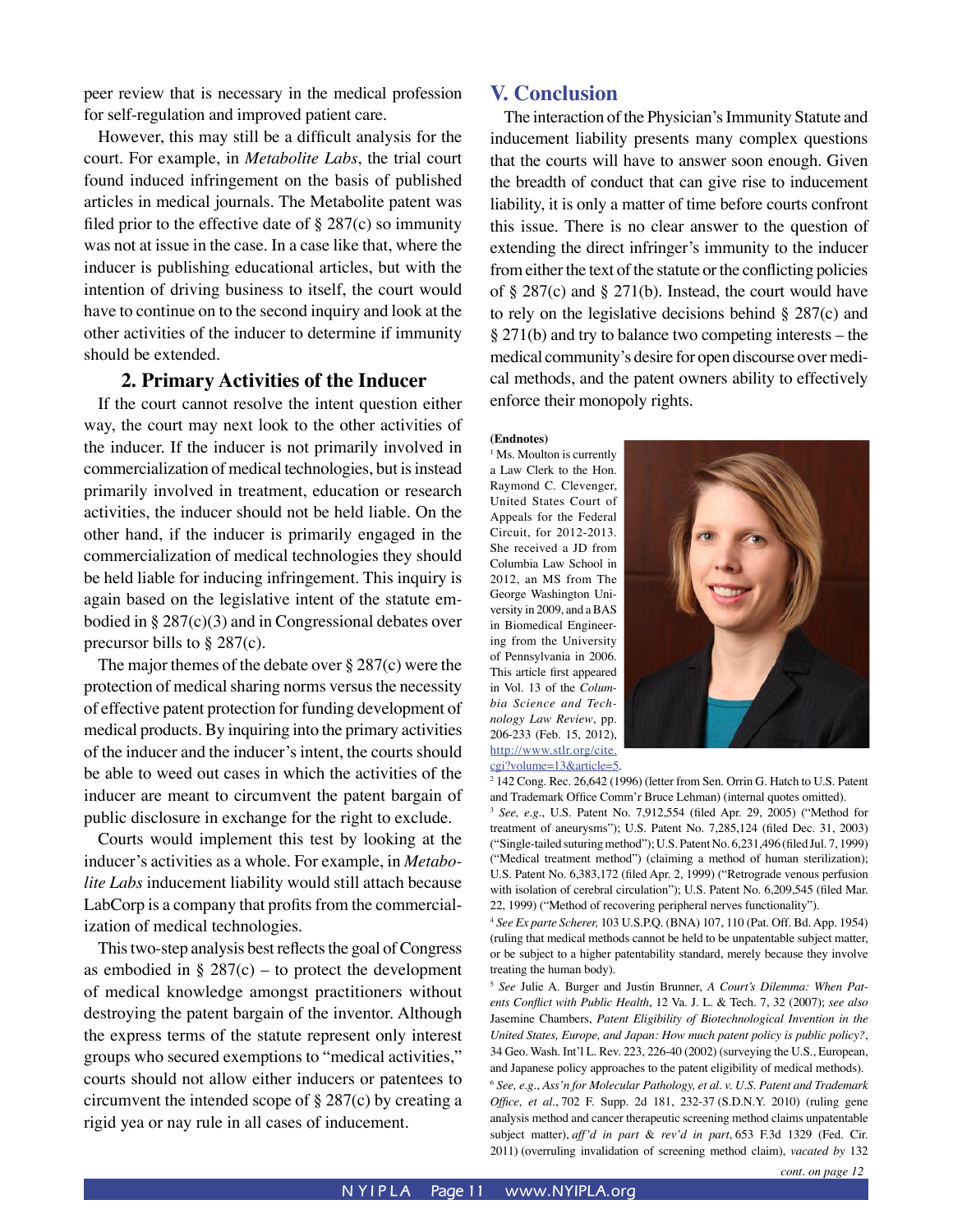S. Ct. 1794 (2012), *aff'd in part & rev'd in part*, 689 F.3d 1303 (Fed. Cir. Aug. 16, 2012); *Prometheus Labs. Inc. v. Mayo Collaborative Services*, 628 F.3d 1347 (Fed. Cir. 2010), *rev'd*, 132 S. Ct. 1289 (2012); *Metabolite Labs., Inc. v. Lab. Corp. of America Holdings,* 370 F.3d 1354 (Fed. Cir. 2004), *cert. dismissed*, 548 U.S. 124 (2006).

<sup>7</sup> *Pallin v. Singer,* 36 U.S.P.Q.2d (BNA) 1050 (D. Vt. 1995) (first infringement case brought against a physician for infringing a medical method patent).

<sup>8</sup> *See* Leisa T. Peschel, *Revisiting the Compromise of 35 U.S.C. § 287(c)*, 16 Tex. Intell. Prop. L.J. 299, 307 (2008).

9 As of this writing, only one case, *Emtel, Inc. v. Lipid Labs, Inc.*, 583 F. Supp. 2d 811 (S.D. Tex. 2008), has invoked § 287(c) as a possible defense. The patent was held not infringed, so no inquiry was made into the requirements for a § 287(c) defense.

<sup>10</sup> Omnibus Consolidated Appropriations Act of 1997, Pub. L. No. 104-208, § 616, 110 Stat. 3009, 3009-67 (1996) (codified as 35 U.S.C. § 287(c) (1999)). <sup>11</sup> Subsection (c)(2) includes definitions of several terms.

<sup>12</sup> *See* Jeff S. Rundle, *The Physician's Immunity Statute: A Botched Operation or a Model Procedure?*, 34 J. Corp. L. 943, 945 (2009); Brett Alten, *Left to One's Devices: Congress Limits Patents on Medical Procedures*, 8 Fordham Intell. Prop. Media & Ent. L.J. 837, 862 (1998). *See generally* Eric M. Lee, *35 U.S.C. § 287(c) – The Physician Immunity Statute*, 79 J. Pat. & Trademark Off. Soc. 701, 710 (1997) (noting the arguments from the medical community in favor of § 287(c)); Fariba Sirjani & Dariush Keyhani, *35 U.S.C. § 287(c): Language Slightly Beyond Intent*, 3 Buff. Intell. Prop. L.J. 13, 25-26 (2005) (listing the lobbying groups supporting and opposing the language of § 287(c)).

<sup>13</sup> *Pallin v. Singer,* 36 U.S.P.Q.2d (BNA) 1050, 1050 (D. Vt. 1995).

<sup>14</sup> *See id.*; U.S. Patent No. 5,080,111 (filed June 28, 1990).

<sup>15</sup> *Pallin v. Singer*, 36 U.S.P.Q.2d at 1051.

<sup>16</sup> *Pallin v. Singer*, No. 2:93-CV-202, 1996 WL 274407, at \*1 (D. Vt. Mar. 28, 1996).

17 Am. Med. Ass'n, *Patenting of Medical Procedures, Reports of Council on Ethical and Judicial Affairs, House of Delegates Proceedings, 144th Annual Meeting* 200-06 (June 18-22, 1995) (hereinafter "AMA Proceedings"). *See also H.R. 1127, 104th Cong. (1995) ("LIMITATION ON ISSUANCE OF PATENTS. On or after the date of the enactment of this Act, a patent may not be issued for any invention or discovery of a technique, method, or process for performing a surgical or medical procedure, administering a surgical or medical therapy, or making a medical diagnosis, except that if the technique, method, or process is performed by or as a necessary component of a machine, manufacture, or composition of matter or improvement thereof which is itself patentable subject matter, the patent on such machine, manufacture or composition of matter may claim such technique, method, or process.").*

<sup>18</sup> *See* AMA Proceedings, *supra* note 17.

<sup>19</sup> *See, e.g., The Medical Procedures Innovation and Affordability Act: Hearings on H.R. 1127 Before the H. Judiciary Subcomm. on Courts and Intellectual Property, 104th Cong. 92 (1995) (statement of Frank Baldino, Jr., President and CEO, Cephalon, Inc.).*

- <sup>20</sup> *See* Lee, *supra* note 12, at 706.
- <sup>21</sup> *See* Alten, *supra* note 12, at 873.
- <sup>22</sup> *See* Alten, *supra* note 12, at 871.

<sup>23</sup> *See* Alten, *supra* note 12, at 875; *see also* Appropriations Bill (H.R. 3610) Containing Patent Limitations on Medical Procedures, 52 Pat., Trademark & Copyright J. (BNA) 612 (October 3, 1996).

<sup>24</sup> *See* Alten, *supra* note 12, at 875.

<sup>25</sup> *See* 142 Cong. Rec. 26,642 (1996).

<sup>26</sup> *See, e.g.*, Cynthia M. Ho, *Patents, Patients, and Public Policy: An Incomplete Intersection at 35 U.S.C. § 287(c)*, 33 U.C. Davis L. Rev. 601, 669 (2000) (suggesting that § 287(c) violates the Agreement on Trade Related Aspects of Intellectual Property Rights (TRIPS).).

 $27$  "I will respect the hard-won scientific gains of those physicians in whose steps I walk, and gladly share such knowledge as is mine with those who are to follow." Louis Lasagna, The Hippocratic Oath - Modern Version (1964), *available at http://ethics.ucsd.edu/journal/2006/readings/Hippocratic\_Oath\_ Modern\_Version.pdf.*

28 American Medical Association, *Code of Medical Ethics of the American Medical Association,* § 9.08 (2008-2009 ed.).

29 35 U.S.C. § 287(c)(1).

<sup>30</sup> *Id.* § 287(c)(2)(B).

<sup>31</sup> *See* Lee, *supra* note 12, at 710; Rundle, *supra* note 12, at 945-46.

<sup>32</sup> *See infra* Part IV.A.1.

<sup>33</sup> *See generally* Stewart E. Sterk, *Property Rules, Liability Rules, and Uncertainty about Property Rights*, 106 Mich. L. Rev. 1285, 1331-1334 (2008) (noting that there is great uncertainty regarding the scope and existence of patent rights and that the cost of determining these rights can be prohibitively expensive).

<sup>34</sup> *See, e.g.*, Uwe E. Reinhardt, *Fees, Volume, and Spending at Medicare,* New York Times Economix (December 24, 2010, 6:00 AM), http://economix. blogs.nytimes.com/2010/12/24/fees-volume-and-spending-at-medicare/.

<sup>35</sup> *See generally* Margaret Kubick, *An Uncertain Future: The Impact of Medical Process and Diagnostic Method Patents on Healthcare in the United States*, 9 Nw. J. Tech. & Intell. Prop. 280 (2010) (arguing that preventing the patenting of medical diagnostic and therapeutic methods may be a way of effectively reducing health care costs); Amy Lynn Sorrell, *Tinkering with Patents: Decisions Muddy the Waters on Legal Rights, Am. Med. News* (May 26, 2008), *http://www.ama-assn.org/amednews/2008/05/26/prsa0526.htm (arguing that enforcing sweeping medical process patents can increase health care costs and reduce health care quality).*

<sup>36</sup> *See generally* Mark A. Lemley, *Ex ante versus Ex Post Justifications for Intellectual Property*, 71 U. Chi. L. Rev. 129, 132-33 (2004) (citing Edmund Kitch's prospect theory of patents in *The Nature and Function of the Patent System,* 20 J. L. & Econ. 265 (1977)).

<sup>37</sup> *See* Lee, *supra* note 12 at 710.

<sup>39</sup> *Id.* at 715.

<sup>41</sup> *See* 35 U.S.C. § 287(c)(1).

- <sup>43</sup> *Id.* § 287(c)(2)(A).
- <sup>44</sup> *Id.* § 287(c)(2)(E).

45 35 U.S.C. § 283 (injunction); 35 U.S.C. § 284 (damages); 35 U.S.C. § 285 (attorney fees).

<sup>46</sup> *Id.* § 287(c)(2)(C) ("[A]n entity . . . under which the medical practitioner performs the medical activity, including but not limited to a nursing home, hospital, university, medical school, health maintenance organization, group medical practice, or a medical clinic.").

48 Medical Procedures Innovation and Affordability Act, S. 1334, 104th Cong. § 2 (1st Sess. 1995).

<sup>51</sup> This requires the court to engage in an initial inquiry into the subject matter of the method patent – such as another *Markman* hearing – to see if it is appropriate to allow a § 287(c) defense to go forward at trial.

<sup>52</sup> There is also no requirement that the device be patented in the United States or patented by the same or a related entity to the method patent.

53 H.R. Rep. No. 104-863, at 854 (1996) (Conf. Rep.) (quoting 35 U.S.C. § 103(b)); Lee, *supra* note 12, at 720.

<sup>54</sup> *E.g.*, U.S. Patent No. 4,736,866 (filed June 22, 1984).

<sup>38</sup> *Id.*

<sup>40</sup> *Id.*

<sup>42</sup> *Id.* § 287(c)(2)(B).

<sup>47</sup> *Id.* § 287(c)(1).

<sup>49</sup> Richard P. Burgoon, Jr., *Silk Purses, Sows Ears and Other Nuances Regarding 35 U.S.C. § 287(c)*, 4 U. Balt. Intell. Prop. L.J. 69, 77 (1996). <sup>50</sup> *See id*.

<sup>55</sup> *See Pallin v. Singer*, 36 U.S.P.Q.2d 1050, 1051 (D. Vt. 1995)*.*

<sup>56</sup> *See* Lee, *supra* note 12, at 703.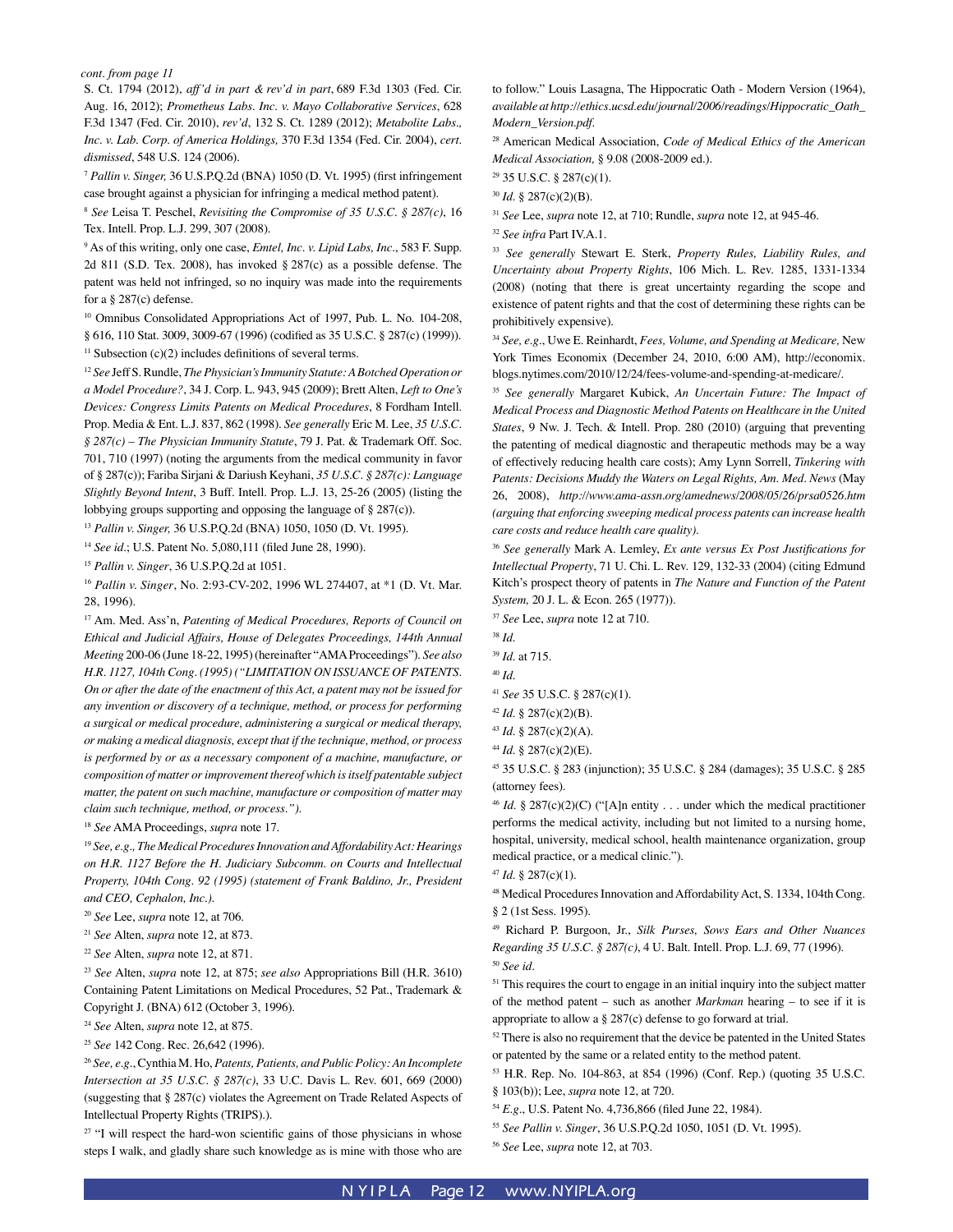<sup>57</sup> *Expressio unius est exclusio alterius*.

58 35 U.S.C. § 287(c)(2)(B) (defining a medical practitioner as "any natural person who is licensed by a State to provide the medical activity described in subsection (c)(1) or who is acting under the direction of such person in the performance of the medical activity.").

<sup>59</sup> *Id.* § 287(c)(2)(C)-(D) (defining a related health care entity as "an entity with which a medical practitioner has a professional affiliation under which the medical practitioner performs the medical activity, including but not limited to a nursing home, hospital, university, medical school, health maintenance organization, group medical practice, or a medical clinic," and defining a professional affiliation as "staff privileges, medical staff membership, employment or contractual relationship, partnership or ownership interest, academic appointment, or other affiliation under which a medical practitioner provides the medical activity on behalf of, or in association with, the health care entity.").

60 35 U.S.C. § 271(e)(1).

<sup>61</sup> *See supra* Part II.B.

<sup>62</sup> *See* 35 U.S.C. § 271(b) ("Whoever actively induces infringement of a patent shall be liable as an infringer.").

63 35 U.S.C. § 283 (injunction); 35 U.S.C. § 284 (damages); 35 U.S.C. § 285 (attorney fees).

64 Mark A. Lemley, *Inducing Patent Infringement*, 39 U.C. Davis L. Rev. 225, 228 (2005).

<sup>65</sup> *Global-Tech Appliances, Inc. v. SEB S.A.*, 131 S. Ct. 2060 (2011).

<sup>66</sup> *See id.* at 2068.

<sup>67</sup> *Id.*

68 Lemley, *supra* note 64, at 229.

<sup>69</sup> *Fromberg, Inc. v. Thornhill*, 315 F.2d 407, 411 (5th Cir. 1963).

<sup>70</sup> *Corning Inc. v. SRU Biosystems*, 400 F. Supp. 2d 653, 665-66 (D. Del. 2005).

<sup>71</sup> *Tristrata Technology, Inc. v. Mary Kay, Inc.*, 423 F. Supp. 2d 456, 465-66 (D. Del. 2006).

<sup>72</sup> *Chiuminatta Concrete Concepts, Inc. v. Cardinal Industries, Inc.*, 145 F.3d 1303, 1311-12 (Fed. Cir. 1998).

<sup>73</sup> *C.R. Bard, Inc. v. U.S. Surgical Corp.*, 258 F. Supp. 2d 355, 361 (D. Del. 2003). <sup>74</sup> *Id.*

<sup>75</sup> *Metabolite Labs., Inc. v. Lab. Corp. of America Holdings*, 370 F.3d 1354, 1365 (Fed. Cir. 2004).

<sup>76</sup> *Id.* Metabolite's patent was filed prior to the enactment of § 287(c), so the immunity could not apply. *See* U.S. Patent No. 4,940,658 (filed Nov. 20, 1986).

<sup>77</sup> *Golden Blount, Inc. v. Robert H. Peterson Co.*, 438 F.3d 1354, 1364-65 (Fed. Cir. 2006).

<sup>78</sup> *nCube Corp. v. Seachange Int'l, Inc.*, 436 F.3d 1317, 1325 (Fed. Cir. 2006).

<sup>79</sup> *See, e.g.*, U.S. Patent No. 7,736,344 (filed Nov. 22, 2006) (claim 11); U.S. Patent No. 7,678,078 (filed Oct. 21, 2008) (claim 20).

80 U.S. Patent No. 7,736,344 (filed Nov. 22, 2006) ("Infusion Medium Delivery Device and Method with Drive Device for Driver Plunger in Reservoir").

<sup>81</sup> *See* 35 U.S.C. § 287(c)(2)(A) (although a medical practitioner is immune from suit for the "medical activity," that immunity does not apply to the use of a patented "machine, manufacture, or composition of matter.").

<sup>82</sup> *Bonito Boats, Inc. v. Thunder Craft Boats, Inc.*, 489 U.S. 141, 146 (1989).

83 Ho, *supra* note 26, at 617.

<sup>84</sup> *See* U.S. Patent No. 4,848 (filed Oct. 27, 1846).

<sup>85</sup> *See Ex parte Scherer*, 103 U.S.P.Q. (BNA) 107, 110 (Pat. Off. Bd. App. 1954) (ruling that medical methods cannot be held to be unpatentable subject matter, or be subject to a higher patentability standard, merely because they involve treating the human body).

<sup>86</sup> *See, e.g.*, *Patents: Commitment to Innovation*, Acclarent, http://www. acclarent.com/company/patents/ (last visited Dec. 8, 2011) (listing patents granted on a method of opening sinus passageways with an unpatented balloon catheter assembly).

<sup>87</sup> *See Am. Med. Ass'n, Council on Ethical and Judicial Affairs, Ethical Issues in the Patenting of Medical Procedures,* 53 Food & Drug L. J. 341, 348 (1998). The most commonly cited example of a procedure that may have gone undeveloped had patent protection not existed is the Surrogate Embryo Transfer (SET) procedure. The SET procedure cost over \$500,000 to develop. After the NIH denied funding, a private venture capital group provided research funding for the project. The private venture group would have been unwilling to invest without the assurances against free-riding secured by a patent. *See* George J. Annas, *Surrogate Embryo Transfer: The Perils of Patenting,* 14 Hastings Cent. Rep. 25, 25-26 (1984)*.*

88 This example would not invoke § 287(c) because patented uses of compositions of matter are exempted from the definition of medical activities in § 287(c)(2)(A)(ii).

89 U.S. Patent No. 4,596,812 (filed Aug. 28, 1980).

<sup>90</sup> *See, e.g.*, U.S. Patent No. 7,654,997 (filed Apr. 21, 2004) ("A method for enlarging an ostium of a paranasal sinus of a subject, said method comprising the steps of: placing in the subject's head a port device having a lumen through which a balloon catheter may be inserted; positioning a light emitting portion of a light emitting instrument within the paranasal sinus; emitting light from the light emitting portion of the light emitting instrument; observing the emitted light; advancing a balloon dilation catheter through the port device to a location within the ostium of paranasal sinus; and inflating a balloon of the balloon catheter to expand the ostium and modify bone that directly underlies mucosa of the ostium.").

<sup>91</sup> U.S. Patent No. 6,209,545 (filed Mar. 22, 1999) (claiming a method of manually massaging the nerves in the human body to restore function of the nerves. No device, other than the hands, is associated with the method).

<sup>92</sup> *See, e.g.*, *Metabolite Labs., Inc. v. Lab. Corp. of America Holdings*, 370 F.3d 1354 (Fed. Cir. 2004).

<sup>93</sup> *Eli Lilly & Co. v. Medtronic, Inc.*, 496 U.S. 661, 678 (1990).

<sup>94</sup> *Eli Lilly & Co. v. Medtronic, Inc.*, 696 F. Supp. 1033 (E.D. Pa. 1988), *rev'd*, 872 F.2d 402 (Fed. Cir. 1989).

<sup>95</sup> *Eli Lilly & Co. v. Medtronic, Inc.*, 496 U.S. at 665-69.

98 However, subject to logistical constraints, the patients could be sued as direct infringers. *See* Part II.B, *supra.*

99 35 U.S.C. § 287(c)(3)(A)-(B), which read as follows:

(3) This subsection does not apply to the activities of any person, or employee or agent of such person (regardless of whether such person is a tax exempt organization under section 501(c) of the Internal Revenue Code), who is engaged in the commercial development, manufacture, sale, importation, or distribution of a machine, manufacture, or composition of matter or the provision of pharmacy or clinical laboratory services (other than clinical laboratory services provided in a physician's office), where such activities are:

(A) directly related to the commercial development, manufacture, sale, importation, or distribution of a machine, manufacture, or composition of matter or the provision of pharmacy or clinical laboratory services (other than clinical laboratory services provided in a physician's office), and

(B) regulated under the Federal Food, Drug, and Cosmetic Act, the Public Health Service Act, or the Clinical Laboratories Improvement Act.

<sup>100</sup> *See* Carrie S. Martin, *Proving Inducement of Infringement of Method-of-use Patents in Hatch-Waxman Act Litigation: Are the Standards Realistic of the Pharmaceutical Industry?*, 32 AIPLA Q.J. 163 (2004).

101 35 U.S.C. § 287(c)(4).

102 U.S. Patent No. 5,356,432 (filed Feb. 5, 1993). The patent in *Metabolite Labs*  was also filed prior to the effective date of § 287(c).

<sup>96</sup> *Id.* at 675-78.

<sup>97 35</sup> U.S.C. § 287(c)(1).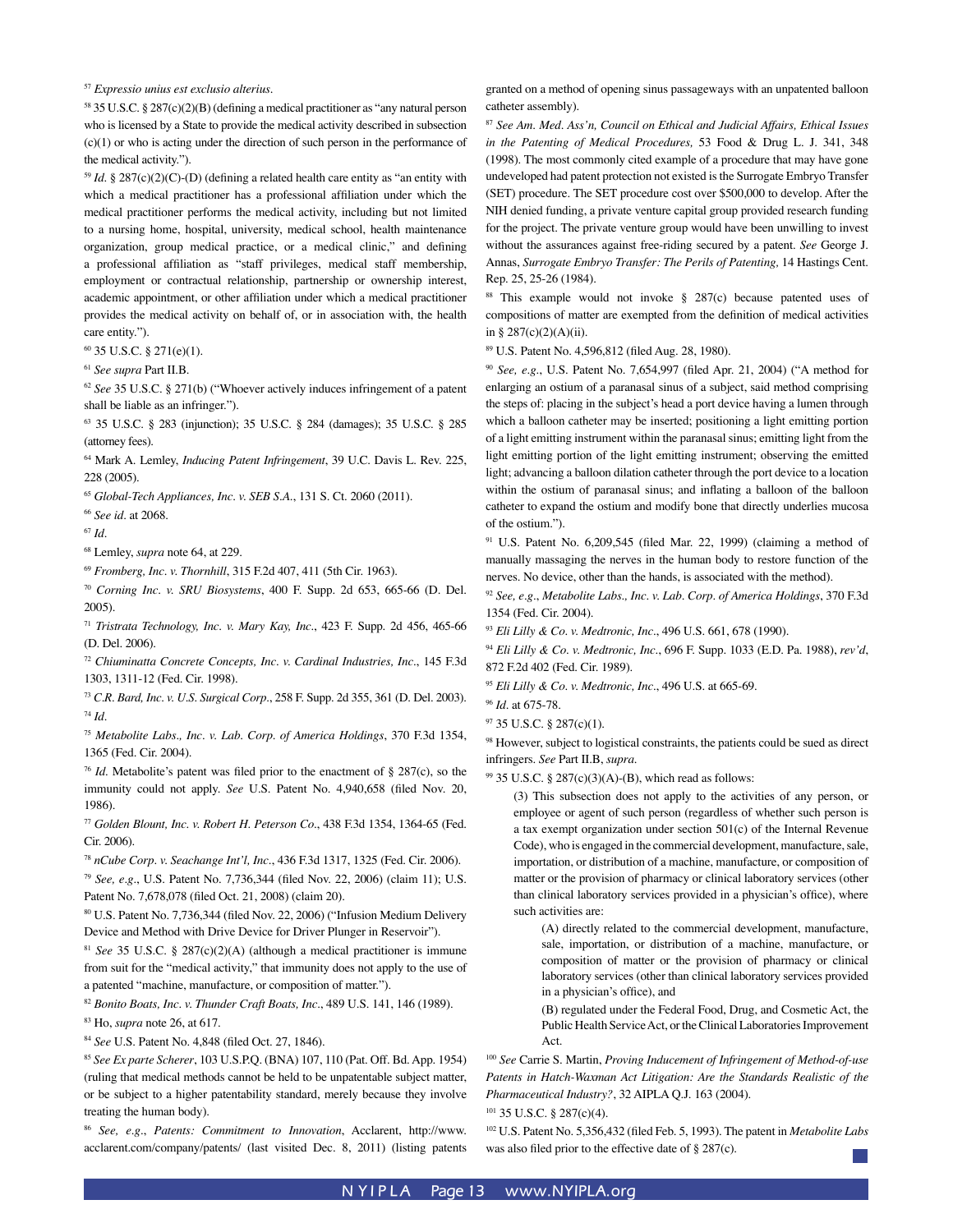# **Conversations with the New NYIPLA Board Members**

In May 2012, three new members joined the NYIPLA Board of Directors: Wanli<br>Wu from Cantor Colburn LLP, Denise Loring from Ropes & Gray LLP, and n May 2012, three new members joined the NYIPLA Board of Directors: Wanli Richard Parke from Frommer Lawrence & Haug LLP. The *Bulletin* interviewed the new Board members to discuss their experiences with the NYIPLA.



**Wanli Wu**

**BULLETIN**: How long have you been a member of the NYIPLA?

WW: I have been involved for four to five years.

**BULLETIN**: Why did you first join the NYIPLA?

**WW**: I had the privilege to work with the senior partner of my old firm, Dale Carlson. He was a past president of the NYIPLA. He encouraged me to join.

**BULLETIN:** How has your NYIPLA membership benefited your law practice?

**WW**: My knowledge about IP law has grown by participating in the various committees.

**BULLETIN:** In which committees have you been involved during your membership?

**WW**: I have been a member of the Licensing Committee, the License to Practice Committee (also called the License to Practice Requirements Committee), and the Publications Committee, of which I was co-chair for the past two years.

**BULLETIN**: How did you end up on the Board?

**WW**: I was nominated by Dale Carlson.

**BULLETIN:** Why did you desire to be on the Board?

**WW**: I was hoping to make more of a contribution to the Association.

**BULLETIN**: Are you active in any other bar associations?

**WW**: I am a member of other associations, but not that active. I feel that the NYIPLA gives its members a better opportunity to participate. Sometimes the other bar associations feel like a closed loop.

**BULLETIN**: For those readers who may not know, what is the Board's role in the larger organization?

**WW**: The Board makes sure that the Association is financially in good shape, helps facilitate all kinds of activities that encourage the active participation of members, makes sure that it actively serves members, and makes contributions to IP law through IP amicus briefs.

**BULLETIN:** What is your role on the Board?

**WW**: I am the liaison to the Publications Committee. There is a Board member liaison for each committee.

**BULLETIN**: What are your goals for your time on the Board? What do you hope to accomplish?

**WW**: I am not exactly sure because I have not been on the Board for very long and I am still learning. But I want to do whatever I can to encourage the active participation of the members. I believe that is the key to the success of the organization.

**BULLETIN**: Over the longer term, what do you see as the future of the Association?

**WW**: The Association will have a powerful and valuable voice in matters related to patent law because the Association has a lot of excellent attorneys and practitioners. Also, I see the NYIPLA continuing to get its voice heard through amicus briefs and influencing the local patent rules in the EDNY and SDNY.

**BULLETIN**: Is there anything else you want to add?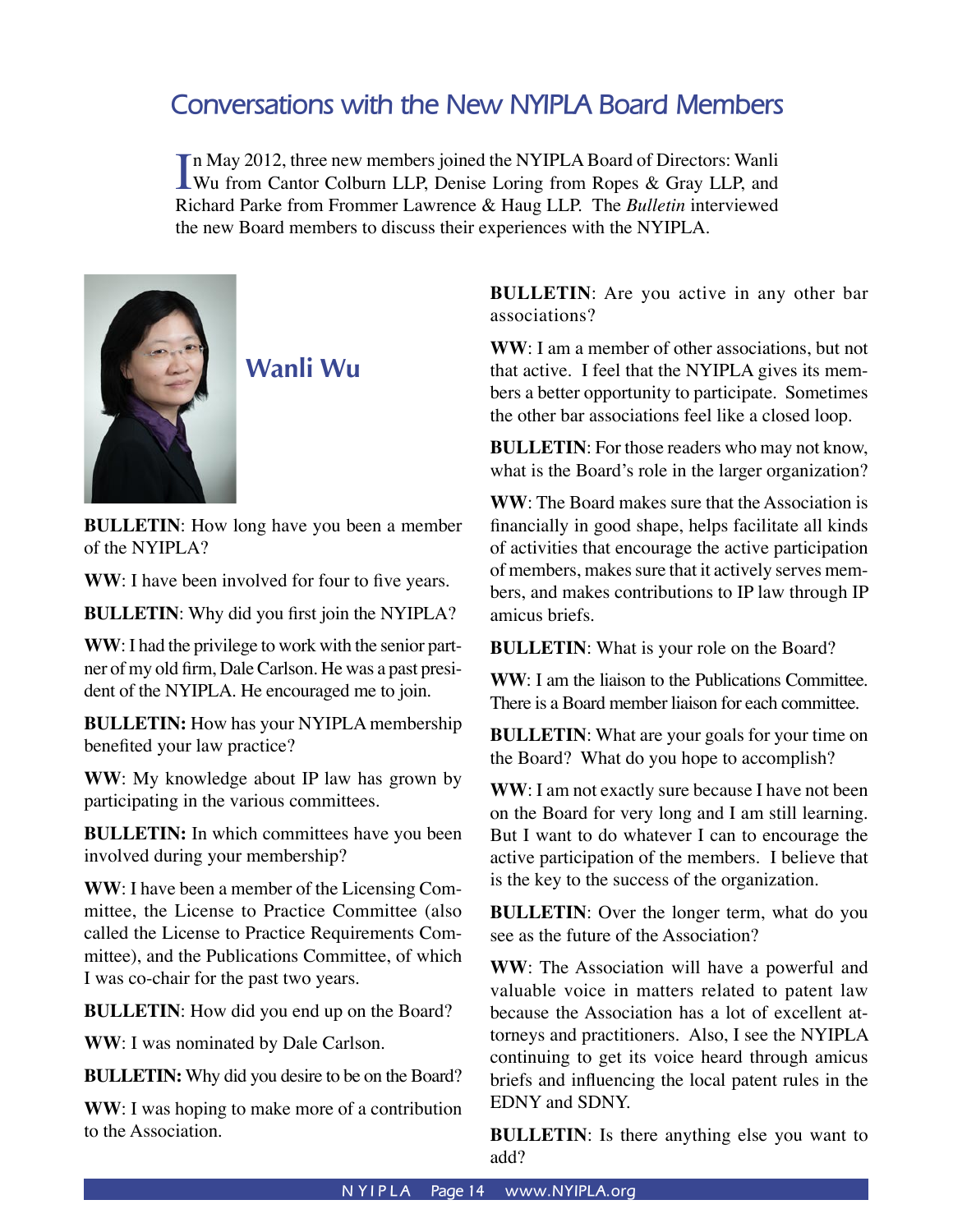**WW**: I just want to talk a little more about my experience with the NYIPLA. It has been fun to get involved and to learn a lot from people with different experiences and styles. It has been great getting networking opportunities and forming long-lasting friendships. The NYIPLA has given me a sense of accomplishment because I feel satisfied when I get things done such as getting the *Bulletin* published.



**Denise Loring**

**BULLETIN:** How long have you been a member of the NYIPLA?

**DL**: I became a member as a young associate, close to 30 years ago.

**BULLETIN**: Why did you first join?

**DL**: When I was a young associate, my firm, Fish and Neave, was very active in the NYIPLA and it encouraged all its lawyers to join and participate.

**BULLETIN**: How has your NYIPLA membership benefited your law practice?

**DL**: The Association is one of the most prestigious IP associations in the country, and the programs they have offered have been terrific. Also, the opportunity to interact with my colleagues in the Association has been a tremendous asset. In sum, the benefits have been the ability to associate with smart people and to be a part of a great association.

**BULLETIN:** In what committees have you been involved during your membership?

**DL**: My Board membership has been my first active role since joining the Association.

**BULLETIN**: How did you end up on the board?

**DL**: I got a call from Mark Abate and was invited to put my name in to be nominated.

**BULLETIN**: Why did you desire to be on the board?

**DL**: After being a member of the Association for so many years and not having the opportunity to participate, I thought it would be terrific at this stage of my career to give back to the Association.

**BULLETIN**: What is your role on the Board?

**DL**: I am the liaison to the Amicus Briefs Committee. It is a tremendous opportunity to help shape the law by participating in the drafting of amicus briefs.

**BULLETIN**: Are you active in any other bar associations?

**DL**: I am a member of the ABA and AIPLA, and I am very active in the Federal Circuit Bar Association where I participate in panel discussions at the Annual Bench and Bar Conference.

**BULLETIN**: How does involvement in the NYIPLA compare with your involvement in these other organizations?

**DL**: I am most active in the NYIPLA. I have often participated at the NYIPLA lunch conferences. I guess that's because it is closer to home and closer to what I do every day than some of the other bar associations.

**BULLETIN**: What are your goals for your time on the board?

**DL**: I have only been involved for a couple of months. But I want to help contribute to the Amicus Briefs Committee and contribute to the Association's stature and make it an organization young lawyers want to join. And going forward, I want to keep the Association doing the same good work it has been doing in the past.

**BULLETIN**: Over the longer term, what do you see as the future of the Association?

**DL**: Over the course of my career, IP has become more and more important to companies, businesses, and universities. As the value of IP increases, the value of IP lawyers increases, and the NYIPLA's value increases. Also, it is critical for young lawyers to join an organization like the NYIPLA so that they can stay involved in the legal community and because their involvement improves the organization and improves their career as lawyers.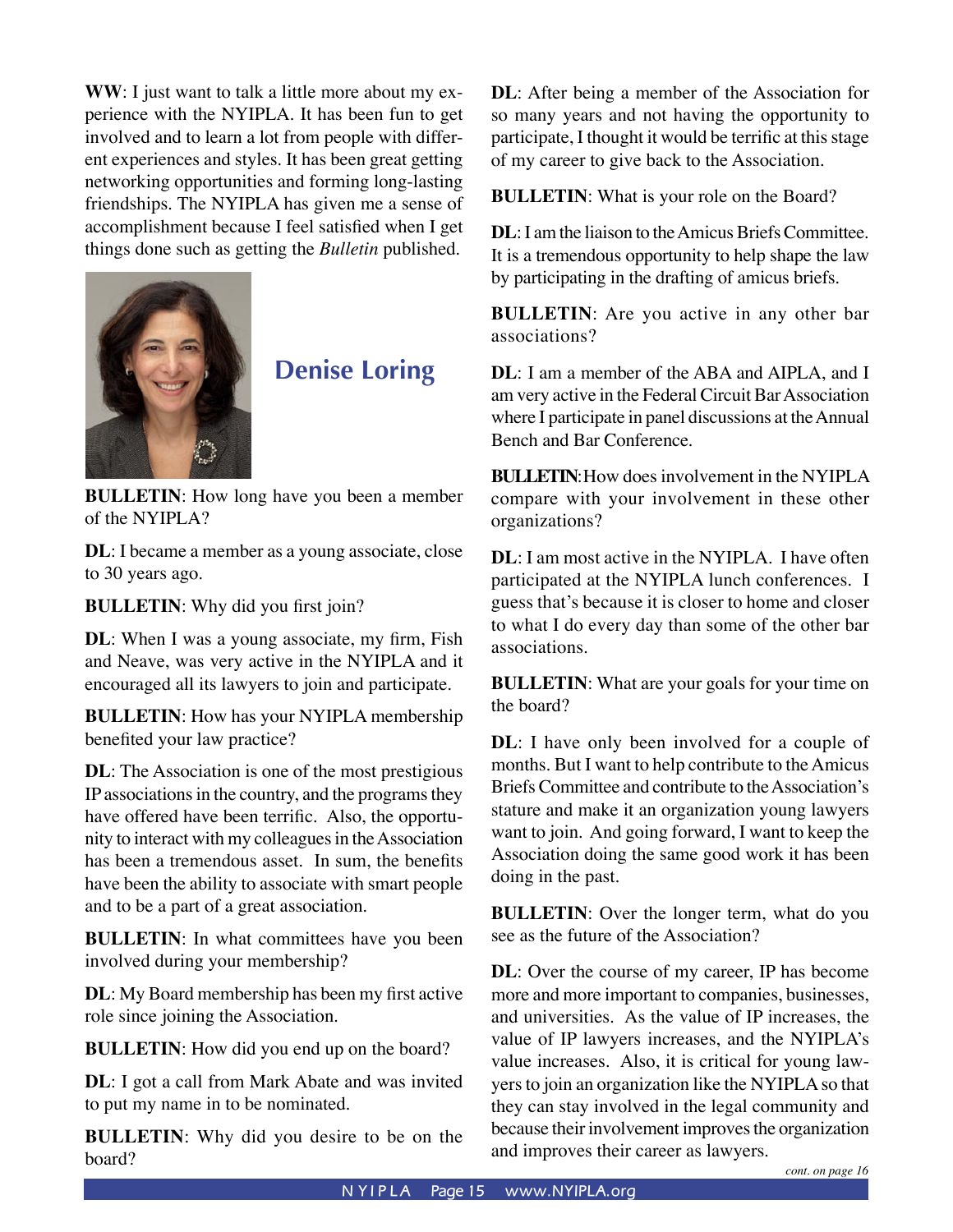*cont. from page 15*



# **Richard Parke**

**BULLETIN:** How long have you been a member of the NYIPLA?

**RP**: I have been a member since 1990.

**BULLETIN**: Why did you first join?

**RP**: I started my legal career at Morgan & Finnegan, which was a big supporter of the NYIPLA. In fact, my recollection is that all M&F attorneys were members and active in the Association.

**BULLETIN**: How has your NYIPLA membership benefited your law practice?

**RP**: Over the years I've attended a number of NYIPLA's CLE offerings – they are almost always on cutting-edge topics that I have found to be useful to my practice. The Association's high standing in the legal community has allowed it to attract outstanding speakers from the federal bench, the PTO, and the bar.

Also, the NYIPLA has wonderful social and networking events that allow members get to know their New York-based colleagues better, with the annual Judges Dinner being the best known of these types of functions.

**BULLETIN:** In which committees have you been involved during your membership?

**RP**: Before joining the Board, I served on the CLE Committee for three years.

**BULLETIN**: How did you end up on the Board?

**RP**: Through my work on the CLE Committee I came into contact with a number of Board members. Last year a representative asked me if I was interested in having my name put forward for election to the Board. I was honored to be considered, and said yes.

**BULLETIN**: Why did you desire to be on the Board?

**RP**: It seemed to be a natural outgrowth of my work as a co-chair of the CLE Committee, which is an incredibly active group. In fact, I am now the Board liaison to the CLE Committee, which allows me to be a conduit between the two entities. I generally take active roles in any organization I join, so being on the Board is an opportunity for me to help in managing the Association, which is one of the country's leading IP bar associations. In short, it's both a privilege and an honor to serve.

**BULLETIN**: Are you active in any other of the bar associations?

**RP**: I had been active in another IP-related bar association, but beginning with my work on the CLE Committee several years ago the NYIPLA has been my primary legal 'extracurricular activity' – there's definitely a lot going on that keeps one busy.

**BULLETIN**: What are your goals for your time on the Board?

**RP**: As I mentioned, I am the Board's liaison for the CLE Committee. My primary goals are to help strengthen our already robust CLE offerings and to increase our visibility and membership.

**BULLETIN**: Over the longer term, what do you see as the future of the Association?

**RP**: In my short time on the Board I've been impressed by the vision of my fellow members for the Association's future. We are continually looking for new ways to increase the importance and relevance of this organization to the IP bar. I think that this is critically important for younger lawyers, in particular. An essential focus of our efforts should be directed to showing them – and their firms – that NYIPLA membership is helpful to their development as attorneys, via our solid CLE, networking, and mentoring opportunities.

**BULLETIN**: Is there anything else you would like to add?

**RP**: Nothing more than to encourage everyone reading this to consider increasing their involvement in and support of this important organization and to not hesitate in sharing their ideas about what we can do better. Thank you.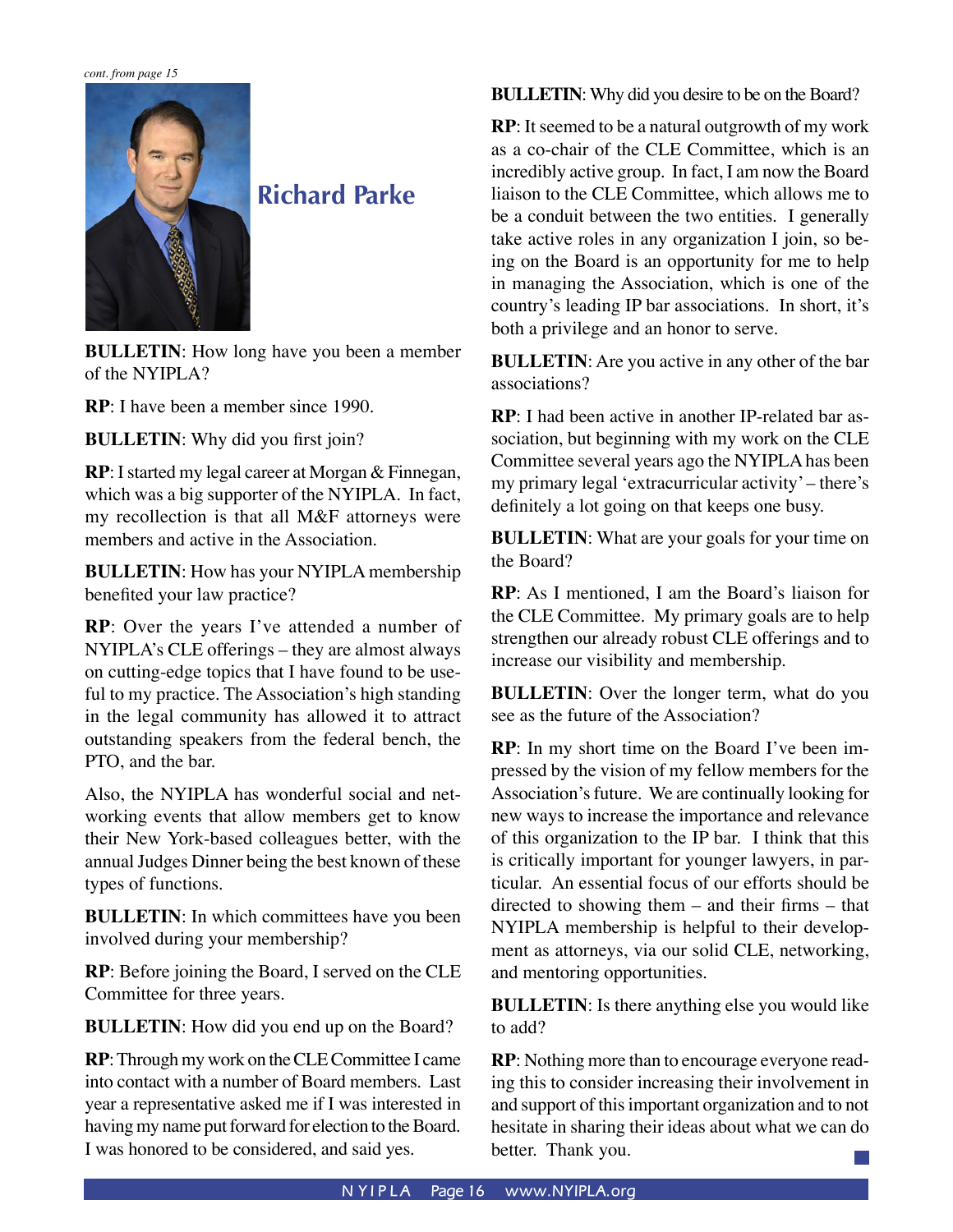# **Decision by U.S. Court of Appeals for the Federal Circuit in**  *Myriad* **Remand Mirrors Reasoning in NYIPLA Amicus Brief**

*By Charles R. Macedo, Michael J. Kasdan, and David P. Goldberg, Amster, Rothstein & Ebenstein LLP*<sup>1</sup>

In August 16, 2012, the U.S. Court of Appeals for the Federal Circuit ("Federal Circuit") released its highly anticipated decision in *Ass'n for Molecular Pathology v. U.S. Patent & Trademark Office*, No. 2010- 1406 (Fed. Cir. Aug. 16, 2012) ("*Myriad IV*"), concerning the patent eligibility of isolated DNA under 35 U.S.C. § 101, on remand from the U.S. Supreme Court. *See Ass'n for Molecular Pathology v. Myriad Genetics, Inc.*, 132 S. Ct. 1794 (2012) ("*Myriad III*").

In *Myriad IV*, the Federal Circuit largely followed the rationale of its prior decision in the case. *Cf. Ass'n for Molecular Pathology v. U.S. Patent & Trademark Office*, 653 F.3d 1329 (Fed. Cir. 2011) ("*Myriad II*"). The *Myriad IV* majority decision reflects a reasoning similar to the positions set forth in the NYIPLA Amicus Brief filed in this case. *Compare* Brief for Amicus Curiae N.Y. Intellectual Property Law Ass'n in Support of Neither Party, *Ass'n for Molecular Pathology v. U.S. Patent & Trademark Office*, No. 2010-1406 (Fed. Cir. June 15, 2012), *available at* [http://www.nyipla.org/images/ny](http://www.nyipla.org/images/nyipla/Documents/Amicus%20Briefs/Myriad%20_2010_1406.pdf)[ipla/Documents/Amicus%20Briefs/Myriad%20\\_2010\\_](http://www.nyipla.org/images/nyipla/Documents/Amicus%20Briefs/Myriad%20_2010_1406.pdf) [1406.pdf](http://www.nyipla.org/images/nyipla/Documents/Amicus%20Briefs/Myriad%20_2010_1406.pdf) ("NYIPLA Amicus Brief"), *with Myriad IV*, No. 2010-1406 (Fed. Cir. Aug. 16, 2012). Anthony F. Lo Cicero and Charles R. Macedo of Amster, Rothstein & Ebenstein LLP and Ronald M. Daignault and Matthew B. McFarland of Robins, Kaplan, Miller & Ciresi LLP prepared the NYIPLA Amicus Brief.

#### **Background**

This case began in 2009, when a number of medical associations, doctors and patients challenged the patent eligibility of claims in seven patents held in part by Myriad Genetics, Inc. and the University of Utah Research Foundation ("Myriad"). On summary judgment at the trial court level, all of the claims were held to be patent ineligible. *Ass'n for Molecular Pathology v. U.S. Patent & Trademark Office,* 702 F. Supp. 2d 181, 220-37 (S.D.N.Y. 2010) ("*Myriad I*").

In a July 29, 2011 split decision, the Federal Circuit reversed in part, finding all of the isolated DNA composition claims, as well as one method claim directed to screening potential cancer therapies based upon changes in the growth rates of transformed cells, to be patent eligible. *Myriad II*, 653 F.3d at 1329, 1358. *Myriad II* also found one set of method claims directed to identifying cancer-predisposing mutations by analyzing or comparing a patient's DNA sequence to a normal sequence to be patent ineligible. *Id.* at 1355-57.

Thereafter, the U.S. Supreme Court granted *certiorari*, vacated *Myriad II* and remanded the case to the Federal Circuit to be reconsidered in light of its recent decision in *Mayo Collaborative Services v. Prometheus Labs., Inc.,* 132 S. Ct. 1289 (2012). *See Myriad III*. In *Mayo*, the Supreme Court invalidated certain blood testing method claims directed towards diagnosing and treating a disease for claiming unpatentable laws of nature.

#### **The NYIPLA Amicus Brief**

The NYIPLA filed an amicus brief not supporting either party to offer its views that the Supreme Court's *Mayo* decision did not change existing patent-eligibility jurisprudence under 35 U.S.C. § 101, and that the composition claims at issue (for isolated DNA), as well as the method claim based on screening potential cancer therapies based upon changes in the growth rates of transformed cells, were patent eligible.

In pertinent part, the NYIPLA Amicus Brief argued: *Mayo* maintained that patent-eligibility should be defined under Section 101's four categories of statutory subject matter [*i.e.*, process, machine, manufacture, or composition of matter], and importantly, did not overturn the holding in *Diamond v. Chakrabarty* that patent eligibility be broadly construed to "include anything under the sun that is made by man," 447 U.S. 303, 309 (1980). *Mayo*, 132 S. Ct. at 1293. *Mayo* also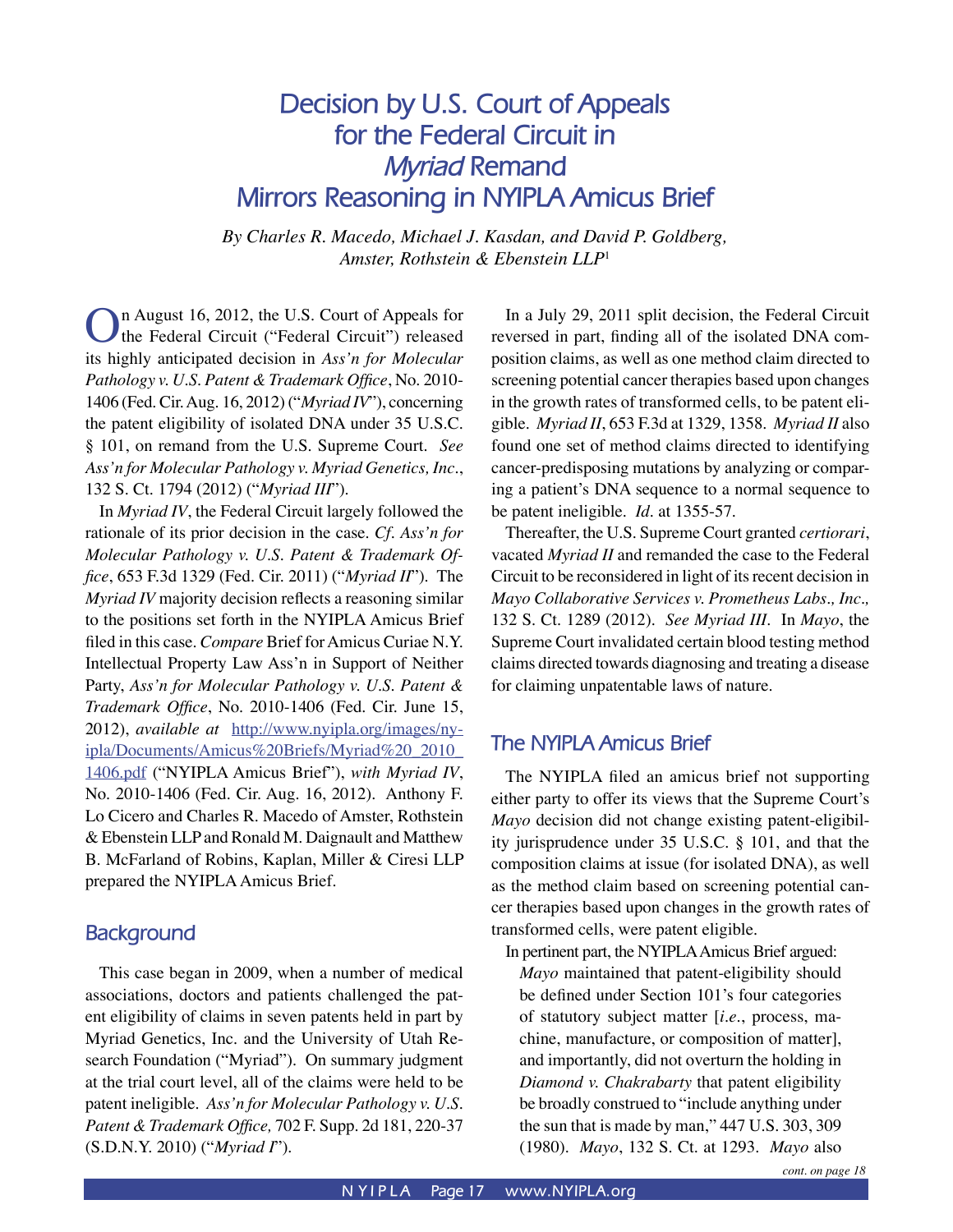continued to limit the judicial exceptions of patent-eligible subject matter subject to the same three "fundamental principles" set forth in its prior precedent: (1) laws of nature; (2) natural phenomena; and (3) abstract ideas. *Id.*

NYIPLA Amicus Br. at 4.2

The NYIPLA Amicus Brief asserted that applying these principles to the claims at issue should lead the court to find that:

- Myriad's composition claims and one of its method claims fell within a statutory category of patent-eligible subject matter,
- these claims did not preempt any fundamental principles, and
- therefore, these claims were patent eligible under 35 U.S.C. § 101.

### **The Federal Circuit Decision**

The majority decision in *Myriad IV* follows this reasoning. *See Myriad IV,* slip op. at 36-52, 59-61. Writing for the court, Judge Lourie explained that the isolated DNA in Myriad's composition claims was distinct from naturally occurring DNA:

BRCA1 and BRCA2 in their isolated states are different molecules from DNA that exists in the body; isolated DNA results from human intervention to cleave or synthesize a discrete portion of a native chromosomal DNA, imparting on that isolated DNA a distinctive chemical identity as compared to native DNA.

*Id*. at 45. The court went on to conclude that "the challenged [composition] claims are drawn to patent-eligible subject matter because the claims cover molecules that are markedly different – have a distinctive chemical structure and identity – from those found in nature." *Id*. at 44.

Of note, the court pointedly rejected plaintiffs' contention that the native and isolated DNA molecules were the same because they contained the same nucleotide sequence, holding:

[T]he patent eligibility of an isolated DNA is not negated because it has similar informational properties to a different, more complex natural material. The claimed isolated DNA molecules are distinct from their natural existence as portions of larger entities, and their informational content is irrelevant to that fact.

*Id.* at 48. Thus, because the isolated DNA molecules claimed did not fall within the product of nature exception, the claims were found to be patent eligible.

With respect to the method claim directed to screen-

ing potential cancer therapies based upon changes in the growth rates of transformed cells, the majority concluded that this claim was patent eligible because it recites a screening method based on the use of transformed, nonnaturally occurring cells, and thus "includes more than the abstract mental step of looking at two numbers and 'comparing' two host cells' growth rates." *Id*. at 60. The majority also noted that the fact "that the claim also includes the steps of determining the cells' growth rates and comparing growth rates does not change the fact that the claim is based on a man-made, non-naturally occurring transformed cell – patent-eligible subject matter." *Id*.

The *Myriad IV* decision indicates that the Federal Circuit is committed to maintaining the fundamentals of the patent-eligibility jurisprudence under 35 U.S.C. § 101. The decision also reminds practitioners that § 101's proper and limited role is to function as a "coarse filter" only. *See, e.g.*, *MySpace, Inc. v. GraphOn Corp.*, 672 F.3d 1250, 1261 (Fed. Cir. 2012).

Importantly, the majority's discussion of Myriad's composition claims opens by stating this is not a case about genetic policy making, $3$  nor is it about whether the claims at issue would pass muster under 35 U.S.C. §§ 102, 103 or 112. Rather, the majority's opinion is solely limited to

addressing the question of patent eligibility. Nevertheless, because of the charged political context of the case, there is a possibility that this decision will lead either to an *en banc* rehearing or another grant of *certiorari* by the U.S. Supreme Court.



#### **(Endnotes)**

<sup>1</sup> Charles R. Macedo and Michael J. Kasdan are Partners and David P. Goldberg is an associate at Amster, Rothstein & Ebenstein LLP. Their practice specializes in intellectual property issues including litigating patent, trademark and other intellectual property disputes.

2 The NYIPLA also submitted an amicus brief in *Mayo* that advocated similar positions to those set forth in the NYIPLA Amicus Brief in *Myriad IV*. *See* [http://www.nyipla.org/images/nyipla/](http://www.nyipla.org/images/nyipla/Documents/Amicus%20Briefs/MayovPrometheusNo2010-1150%20090811.pdf) [Documents/Amicus%20Briefs/Mayov](http://www.nyipla.org/images/nyipla/Documents/Amicus%20Briefs/MayovPrometheusNo2010-1150%20090811.pdf)  [PrometheusNo2010-1150%20090811.pdf](http://www.nyipla.org/images/nyipla/Documents/Amicus%20Briefs/MayovPrometheusNo2010-1150%20090811.pdf).

<sup>3</sup> "Whether its unusual status as a chemical entity that conveys genetic information warrants singular treatment under the patent laws," the majority opined, "is a policy question that we are not entitled to address." *Myriad IV*, slip op. at 49.



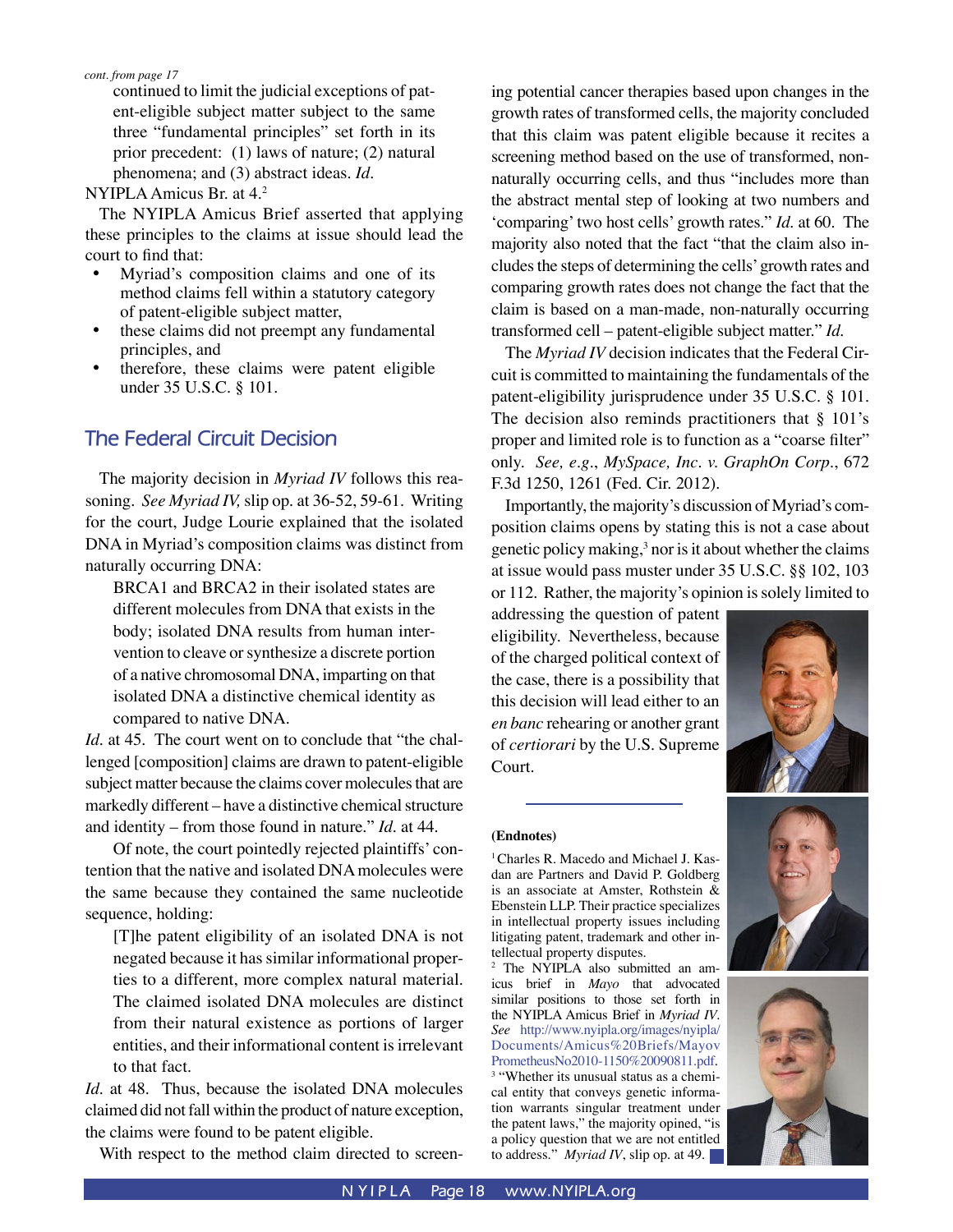# **SUPREME COURT 2011-2012 IP CASE REVIEW**

#### *Mayo Collaborative Services v.*

*Prometheus Labs., Inc.*, No. 10-1150

(March 20, 2012)

#### **Issue: Patent Law – Patentability under 35 U.S.C. § 101**

#### *By Charles R. Macedo, Michael J. Kasdan and David Boag of Amster, Rothstein & Ebenstein LLP*

On March 20, 2012, in a unanimous decision authored by Justice Breyer, the U.S. Supreme Court found patent claims directed to diagnosing and/or treating a disease to be an unpatentable law of nature under 35 U.S.C. § 101.

In *Mayo*, the Supreme Court reaffirmed that the principles set forth in its prior decisions in *Bilski v. Kappos*, 561 U. S. \_\_\_, 130 S. Ct. 3218 (2010); *Diamond v. Diehr*, 450 U.S. 175 (1981); *Parker v. Flook*, 437 U.S. 584 (1978); and *Gottschalk v. Benson*, 409 U.S. 63 (1972), remain in full force and effect. The Court rejected the notion of the "machine or transformation" test as a surrogate for determining whether a claim preempted an abstract idea, law of nature or natural phenomenon and instead focused on whether a claim merely seeks to preempt a law of nature (which is not patent eligible) or claims a particular application of a law of nature (which is patent eligible). In making this determination, the Court confirmed that merely adding insignificant "post-solution" or "pre-solution" activities is not sufficient to turn a claim that preempts a law of nature into a practical application of a law of nature, and thus become patent eligible. Here, the Court found that the additional steps of the claim beyond the law of nature itself added "nothing specific to the laws of nature other than what is well-understood, routine, conventional activity, previously engaged in by those in the field." Slip op. at 3. Thus, the Court concluded that the claims did not claim a genuine application of a law of nature.

The Court also reconfirmed that merely limiting a claim to a particular field of use – here, the medical field – is not sufficient to turn a claim that preempts a law of nature into a practical application of a law of nature, and thus become patent eligible.

The Court also rejected efforts to screen claims directed to "laws of nature" by using other portions

of the Patent Act, including novelty, obviousness and definiteness inquiries, or crafting special judicial rules for particular types of inventions.

Since the Supreme Court decided *Bilski* in 2010, there have been a series of divergent opinions issuing from the U.S. Court of Appeals for the Federal Circuit on patent eligibility. It is not clear whether *Mayo* will provide any further clarity on the issue of patent-eligible subject matter.

The NYIPLA filed an amicus curiae brief in this case. *See* [http://www.nyipla.org/images/](http://www.nyipla.org/images/nyipla/Documents/Amicus%20Briefs/MayovPrometheusNo2010-1150%20090811.pdf) [nyipla/Documents/Amicus%20Briefs/Mayov](http://www.nyipla.org/images/nyipla/Documents/Amicus%20Briefs/MayovPrometheusNo2010-1150%20090811.pdf) [PrometheusNo2010-1150%20090811.pdf.](http://www.nyipla.org/images/nyipla/Documents/Amicus%20Briefs/MayovPrometheusNo2010-1150%20090811.pdf)

#### *Caraco Pharmaceutical Labs., Ltd. v. Novo Nordisk A/S*, No. 10-844 (April 17, 2012)

# **Issue: Hatch-Waxman Act – Counterclaims**

#### *By The Supreme Court & Appellate Practice Group of Mayer Brown LLP*

The FDA is authorized to approve generic drugs only if they do not infringe the patent of a brand manufacturer. For drugs that are covered by unexpired patents, the Hatch-Waxman Amendments permit generic manufacturers to show that a proposed generic drug will not infringe the patent. One method of doing that, a "section viii statement," asserts that the generic drug will be marketed only for uses that the patent does not cover. In evaluating section viii statements, the FDA relies on "use codes" submitted by the patent holder. In *Caraco Pharmaceutical Laboratories, Ltd. v. Novo Nordisk A/S*, the Supreme Court held that a generic manufacturer may file a statutory counterclaim to force a patent holder to correct use codes that inaccurately describe the patent as covering a particular use.

The FDA approved three uses of the diabetes drug repaglinide. Novo Nordisk, respondent in the Supreme Court, held a patent, since expired, on the repaglinide chemical compound. It still holds a method-of-use patent on one of the three approved uses. Caraco, petitioner in the Supreme Court, filed a "paragraph IV certification," another method of showing non-infringement under the Hatch-Wax-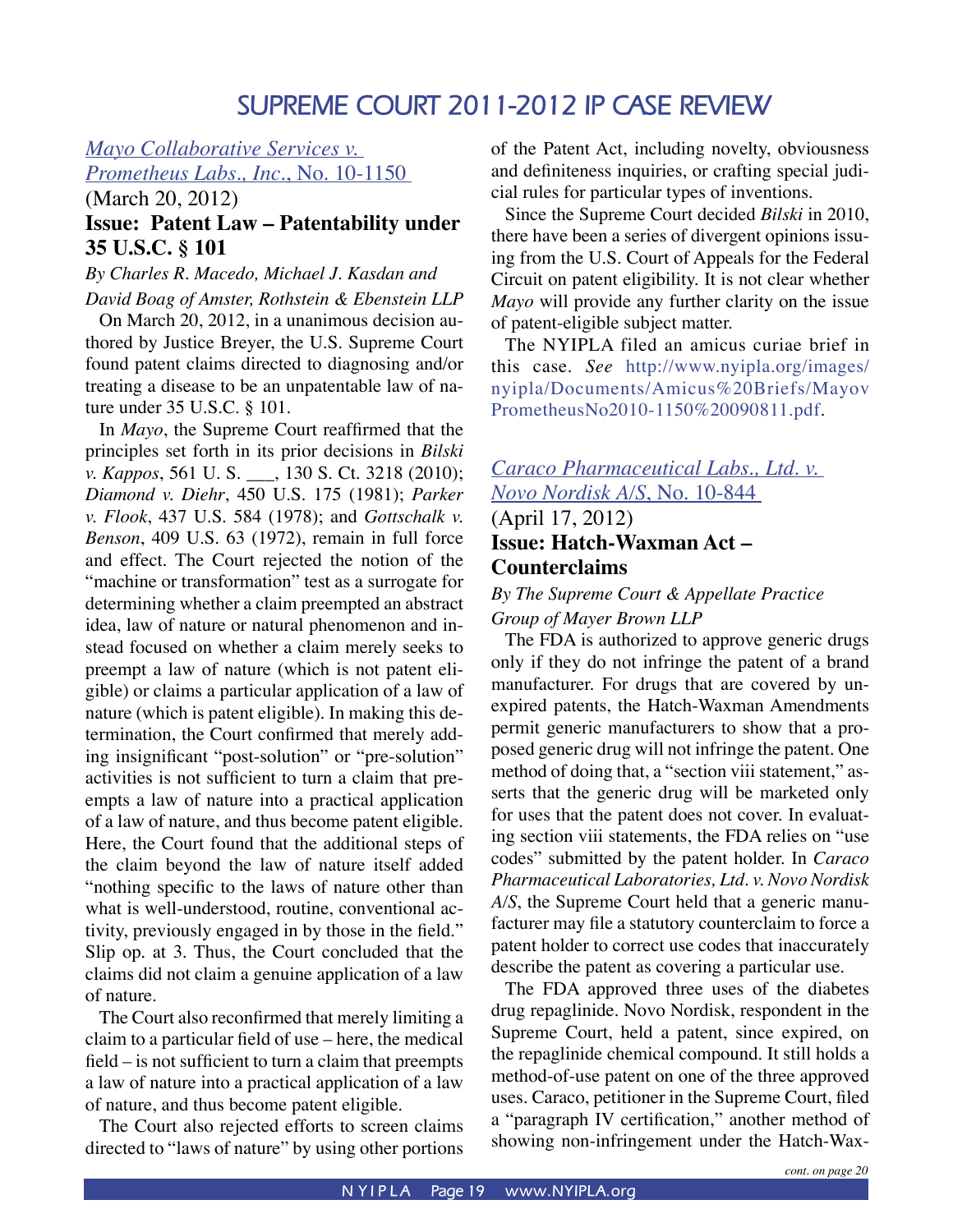man Amendments, which asserted that the patent was invalid or will not be infringed. Caraco later submitted a section viii statement, together with a proposed label that carved out the use described in the patent. Novo Nordisk then amended its use code to cover the other FDA-approved uses, leading the FDA to deny Caraco's application.

Novo Nordisk had also responded to the paragraph IV certification, which is an act of constructive patent infringement, by filing an infringement suit. Following the use-code amendment, Caraco counterclaimed under 21 U.S.C. § 355(j)(5)(C)(ii)(I) to force Novo Nordisk to correct the use codes, which Caraco argued were not claimed by the patent. That statutory provision states that a generic manufacturer "may assert a counterclaim seeking an order requiring the [brand manufacturer] to correct or delete the patent information [it] submitted . . . under [two statutory subsections] on the ground that the patent does not claim . . . an approved method of using the drug." Slip op. at 1-2.

The district court granted summary judgment to Caraco and issued an injunction requiring Novo Nordisk to correct the codes. A divided panel of the Federal Circuit reversed on two alternative grounds. It held that the statutory counterclaim is available only when the patent does not claim *any*  FDA-approved method of use, not when it merely does not cover a particular use, and that the counterclaim provision, in any event, does not reach use codes, because they are not "patent information" submitted under the relevant statutory subsections.

In an opinion by Justice Kagan, the Supreme Court unanimously reversed. The Court first rejected Novo Nordisk's contention that "not . . . an" in the statute means "not any." *Id.* at 13. It agreed with Caraco that the phrase instead means "not a particular one," such that the statute permits a counterclaim whenever the patent does not claim a method of use for which the generic manufacturer seeks to market the drug. The Court also rejected Novo Nordisk's contention that a counterclaim is not a proper mechanism for forcing correction of use codes because they are not "patent information" that is "submitted . . . under" the relevant statutory subsections. *Id.* at 15. The Court agreed with Caraco that a use code satisfies the ordinary meaning of "patent information" and that "submitted under" should be read broadly to cover filings required, not only by the statutory subsections themselves, but also by their implementing regulations.

Justice Sotomayor wrote a concurring opinion,

which highlighted the inefficiencies in the statutory scheme for correcting use codes through litigation and urged the FDA to clarify what is expected of brand manufacturers submitting the codes.

#### *Kappos* v. *Hyatt*, No. 10-1219

#### (April 18, 2012) **Issue: Patent Act – Introduction and Review of Evidence in Challenges to Patent Denial**

#### *By The Supreme Court & Appellate Practice Group of Mayer Brown LLP*

When the United States Patent and Trademark Office ("PTO") denies an application for a patent, the applicant may seek judicial relief in two different ways. The applicant may obtain review directly in the Federal Circuit (pursuant to 35 U.S.C. § 141) or, in the alternative, the applicant may file a civil action against the PTO in federal district court (pursuant to 35 U.S.C. § 145). In *Kappos v. Hyatt*, the Supreme Court clarified both the scope of evidence that a patent applicant may proffer in a Section 145 proceeding and the appropriate standard of review. Justice Thomas authored the Court's opinion, which was unanimous.

As to the scope of the evidence, the Court concluded that "there are no limitations on a patent applicant's ability to introduce new evidence in a [Section] 145 proceeding beyond those already present in the Federal Rules of Evidence and the Federal Rules of Civil Procedure." Slip op. at 14. The Court rejected the argument of the PTO Director, Kappos, who contended that the evidence to be considered by the district court should be limited to the record before the PTO. Finding that Section 145 contained no explicit limit on the scope of evidence that may be considered, and that the predecessor statute similarly permitted applicants to adduce new evidence in a district court action, the Court declined to import "background principles of administrative law" into Section 145. *Id*. at 5- 13. The Court rejected the Director's argument that permitting new evidence in Section 145 proceedings would encourage gamesmanship by applicants, finding it "unlikely" that an applicant would "intentionally undermin[e] his claims before the PTO on the speculative chance that he will gain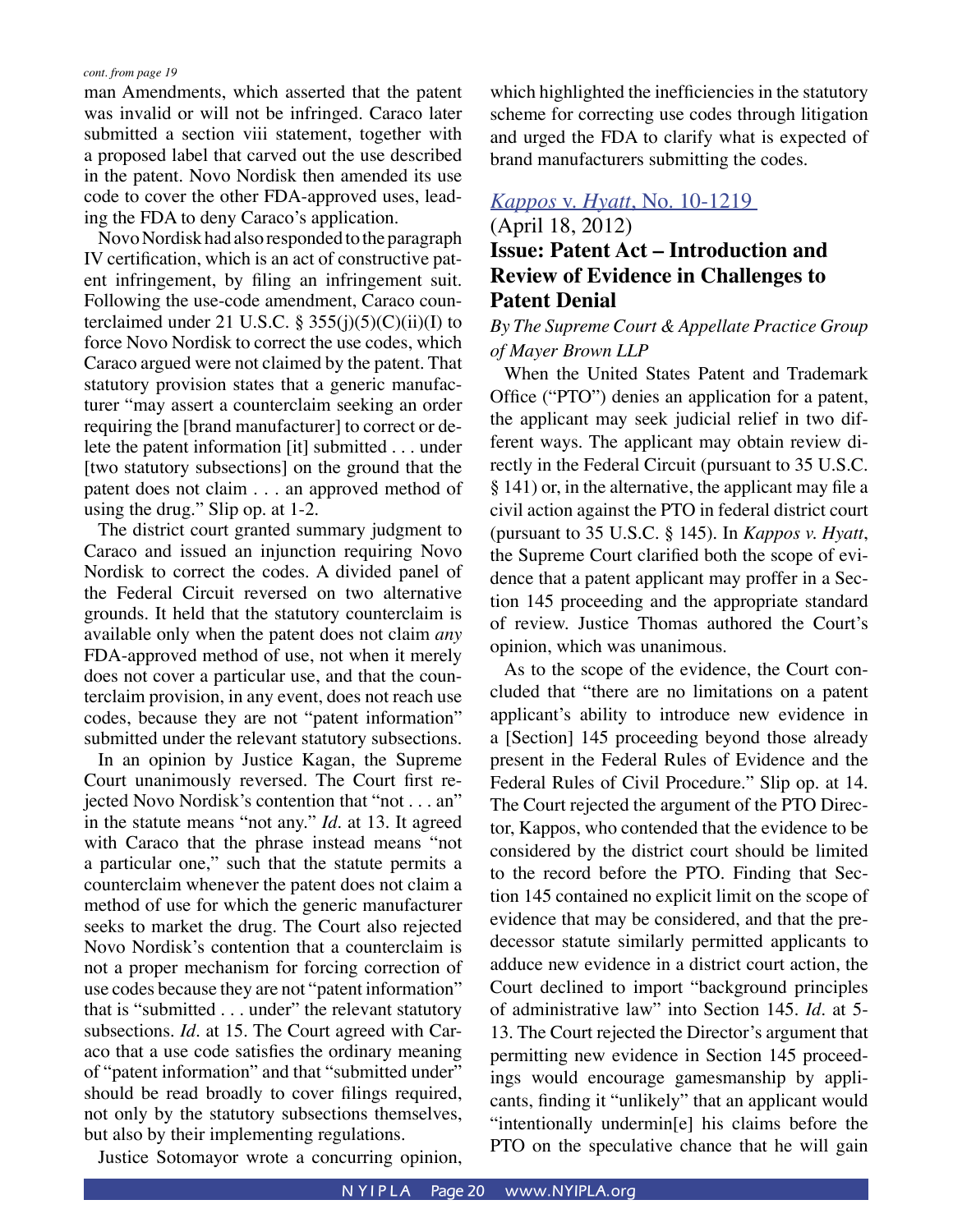some advantage in the [Section] 145 proceeding." *Id*. at 14.

Next, the Court found that "if new evidence is presented on a disputed question of fact, the district court must make *de novo* factual findings that take account of both the new evidence and the administrative record before the PTO." Slip op. at 14. "[I]t makes little sense," the Court explained, "for the district court to apply a deferential standard of review to PTO factual findings that are contradicted by the new evidence." *Id*. at 6.

Because an appeal of an application denial pursuant to 35 U.S.C. § 141 is limited to "the same administrative record that was before the PTO," slip op. at 2, *Hyatt* underscores the preferability of Section 145 proceedings for applicants who wish to proffer additional materials in support of a patent application that has been rejected by the PTO.

Justice Sotomayor, joined by Justice Breyer, concurred to express her view that the Court's decision leaves intact a district court's ability to reject, on an equitable basis, evidence that was purposely suppressed from the PTO proceeding, writing that she "do[es] not understand today's decision to foreclose a district court's authority . . . to exclude evidence 'deliberately suppressed' from the PTO or otherwise withheld in bad faith." Concurrence at 3. According to Justice Sotomayor, "when a patent applicant fails to present evidence to the PTO due to ordinary negligence, a lack of foresight, or simple attorney error, the applicant should not be stopped from presenting the evidence for the first time in a [Section] 145 proceeding," but courts "retain their ordinary authority to exclude evidence from a [Section] 145 proceeding when its admission would be inconsistent with regular equity practice and procedure." *Id*. at 2-3.

The NYIPLA filed an amicus curiae brief in this case. *See* [http://www.nyipla.org/images/nyipla/](http://www.nyipla.org/images/nyipla/Documents/Amicus%20Briefs/KapposvHyattNo.10-1219.pdf) [Documents/Amicus%20Briefs/KapposvHyatt](http://www.nyipla.org/images/nyipla/Documents/Amicus%20Briefs/KapposvHyattNo.10-1219.pdf) [No.10-1219.pdf](http://www.nyipla.org/images/nyipla/Documents/Amicus%20Briefs/KapposvHyattNo.10-1219.pdf).

# **Moving UP A** & Moving ON  $\rightarrow\rightarrow$

**Example 1** Frankfurt Kurnit Klein & Selz, PC has added S. Gregory Boyd as a partner and as head of the firm's Interactive Entertainment Group. Prior to joining Frankfurt Kurnit, Mr. Boyd was an associate at Davis & Gilbert LLP.

**EXECUTE:** Peter Vogl, formerly of Jones Day, joined the Intellectual Property Group of Orrick Herrington & Sutcliffe LLP as a partner.

Mark Bloomberg, formerly of Ropes & Gray LLP, joined the intellectual property practice of Zuber Lawler & Del Duca LLP as a partner.

Joseph Drayton, formerly of Kaye Scholer LLP, joined the Intellectual Property Litigation group of Cooley LLP as a partner.

 $\blacktriangleright$  Amr Aly, formerly of Kilpatrick Townsend & Stockton LLP, joined the Intellectual Property practice of Mayer Brown LLP as a patent litigation partner.

The Bulletin's Moving Up and Moving On feature is for the Association's members. If you have changed your firm or company, made partner, received professional recognition, or have some other significant event to share with the Association, please send it to the Bulletin editors: Mary Richardson (mrichardson@kramerlevin.com) or Robert Greenfeld (rgreenfeld@mayerbrown.com).

#### **N YIPLA** Page 21 www.NYIPLA.org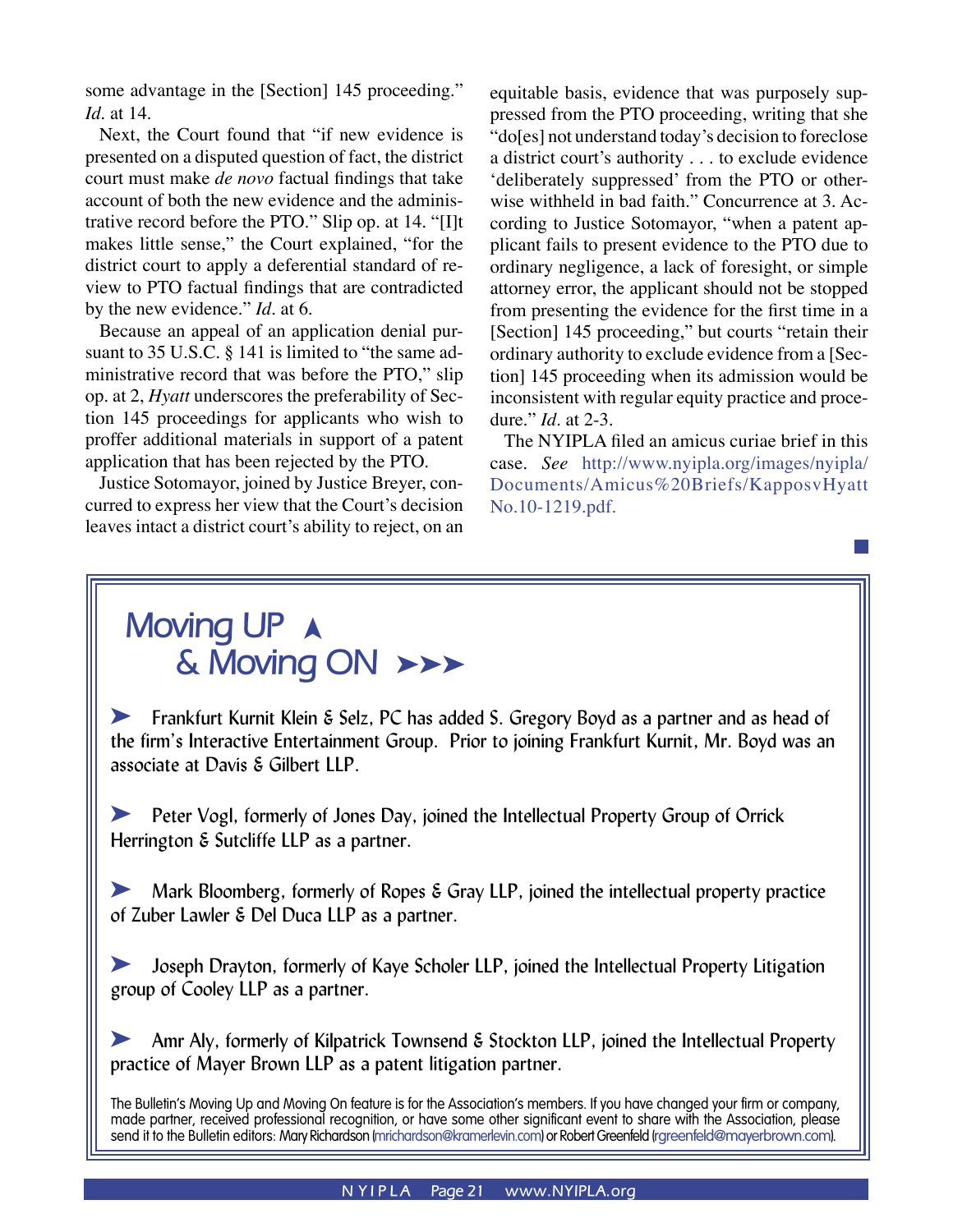# *NYIPLA Calendar www.nyipla.org*

# **THURSDAY, NOVEMBER 1, 2012, 8:00 AM to 5:00 PM One-Day Patent CLE Seminar**

**Keynote Speaker Honorable Mitchell Goldberg**

#### *United States District Court for the Eastern District of Pennsylvania*

Judge Goldberg was appointed as a United States District Court Judge for the Eastern District of Pennsylvania on October 31, 2008. Prior to his appointment, Judge Goldberg began his legal career in the trial and appellate divisions of the Philadelphia District Attorney's Office. In 1990, he joined the firm of Cozen O'Connor, where his practice initially focused on commercial litigation, and he eventually became manager of the firm's Arson and Fraud Unit. In 1997, Judge Goldberg became an Assistant United States Attorney for the Eastern District of Pennsylvania, where he focused on white collar crime cases. Judge Goldberg began his judicial career in February 2003 with an appointment to the Bucks County Court of Common Pleas, and was elected to a ten-year term on that Court in November 2003.

 Judge Goldberg's remarks will be directed to the antitrust issues that arise in patent cases involving pharmaceutical companies and "reverse payments" licensing.

#### **Panel 1 Implementation And Effects Of The America Invents Act**

Moderator William Thomashower *Schwartz & Thomashower LLP*

- **New Rules Regarding First Inventor to File** William LaMarca *United States Patent and Trademark Office*
- **Reexamination Strategy** Irene Hudson *Fish & Richardson, P.C.*
- **ADR, Judicial Recourse, and Estoppel in Post-Grant Review** Charles Miller *Dickstein Shapiro LLP*
- **Joinder** Stacey Cohen *Skadden, Arps, Slate, Meagher & Flom LLP*

#### **Panel 2 Validity And Infringement Of Method Claims**

Moderator Adda Gogoris *Merchant & Gould, P.C.* 

- **Supreme Court and Federal Circuit Cases Regarding Abstract Ideas** Charles Macedo *Amster, Rothstein & Ebenstein LLP*
- **Supreme Court and Federal Circuit Cases Regarding Laws of Nature** Ronald Daignault *Robins, Kaplan, Miller & Ciresi LLP*
- *Akamai* **Inducement of Infringement** Paul Ackerman *Dorsey & Whitney LLP*

#### **Panel 3 Ethical Considerations In Patent Prosecution And Litigation**

Moderator Wan Chieh (Jenny) Lee *King & Spalding LLP*

- **Supplemental Examination** Jonathan Ball *Greenberg Traurig, LLP*
- **PTO New Regulations on Rule 1.56** Robert Katz *Eaton & Van Winkle LLP*
- **Update on Inequitable Conduct Decisions Since Therasense** Pablo Hendler *Ropes & Gray LLP*
- **Effect of** *Hyatt* **on Prosecution Strategy** Jon Gordon *Frommer Lawrence & Haug LLP*

#### **Panel 4 Issues Arising In Licensing Patents**

Moderator Andy Berks *Nostrum Pharmaceuticals LLC*

- **Allocation of IP Rights in Research Agreements** Andy Berks *Nostrum Pharmaceuticals LLC*
- **Licensing with Government Agencies and Academic Institutions** Steven Hoffberg *Ostrolenk Faber LLP*
- **Admissibility of Settlement Agreements** Richard Brown *Day Pitney LLP*

EARN 7 NYS/NJS CLE CREDITS INCLUDING 2 ETHICS CREDITS **The Princeton Club, 15 West 43rd Street, New York, NY 10036**



# *Save the Date!*

**FRIDAY, MARCH 22, 2013 The Waldorf=Astoria Hotel 301 Park Avenue New York, NY 10022**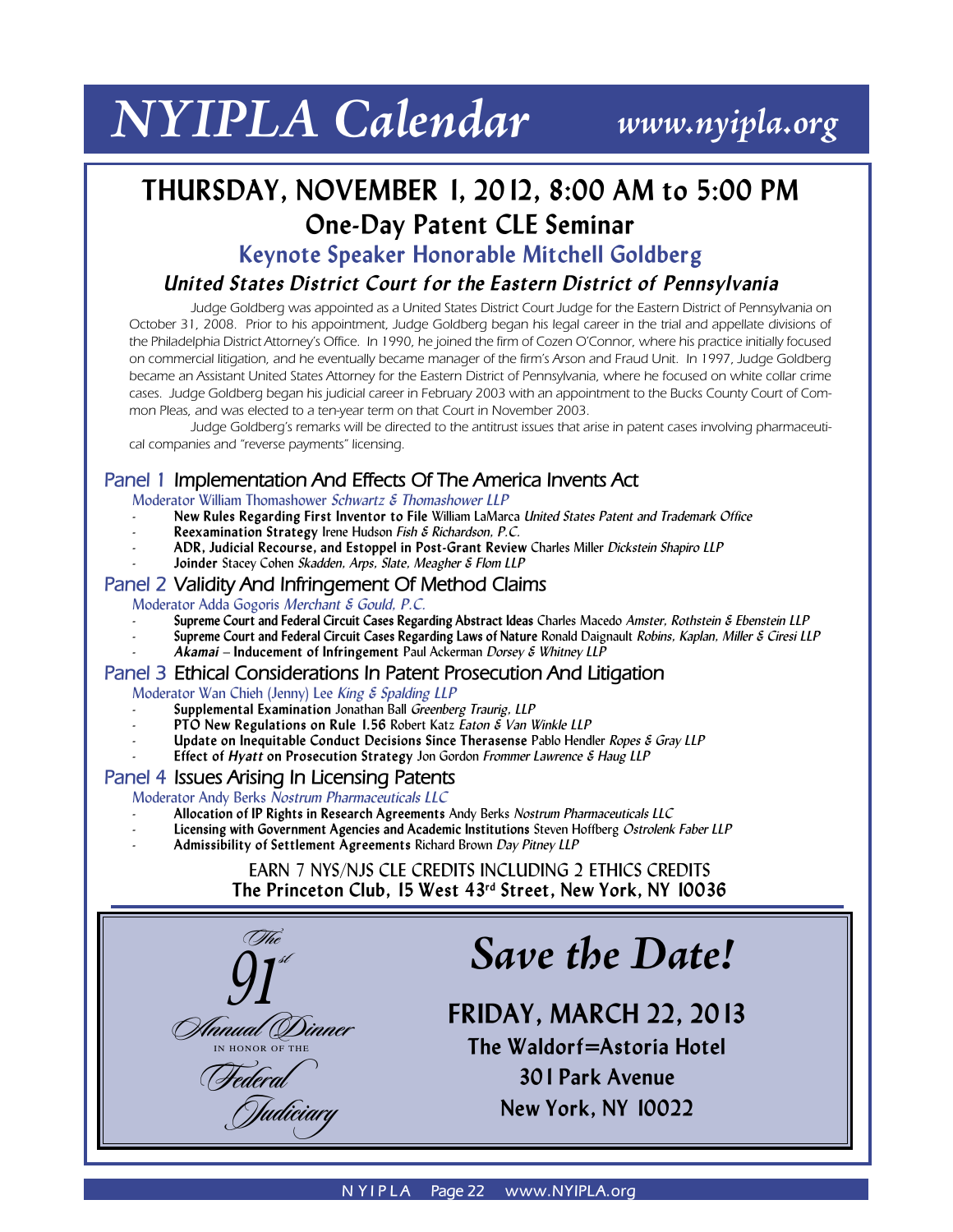

# **As Time Goes By – What Makes the NYIPLA So Special?**

A quarter century ago, the Hon. Robert W.<br>Sweet answered that question thusly: "It is rather paradoxical that in this most modern area of the law, this organization fosters the spirit, the camaraderie and the fellowship of a simpler day when lawyers rode the circuit, knew and trusted each other. Because you strengthen each other and your own branch of the profession, you strengthen all of us in the justice system."1

The NYIPLA's success in fostering a kindred spirit among its members has taken different forms over the years, ranging from dinner dances and golf outings to CLE programs in the form of weekend get-aways, full- and half-day programs, and luncheon seminars. The timeless Judges Dinner continues to afford us the opportunity to share the kindred spirit with others, including family, friends and, needless to say, judges.

The NYIPLA's efforts to help its members strengthen each other professionally by means of continuing legal education dates back to a time long before mandatory CLE became the order of the day. Indeed, from its founding the NYIPLA has served as a platform, an academe if you will, for educating members and the public alike in all things IP.

Through its seminars, the NYIPLA affords its members the opportunity to prepare papers and have them published, as well as the opportunity to speak before fellow members and non-members on developments in IP law. Public speaking skills and writing skills honed through NYIPLA programs serve to catalyze leadership roles for many of our members, both within the Association and within local, national, and other regional IP law associations.

 We now live in an era when tweeting and instant messaging are the order of the day. Whether we're at the dinner table at home or in a booth in a fancy



*Dale Carlson, a partner at Wiggin and Dana, is NYIPLA Historian and its Immediate Past President.*

restaurant, cell phones are conspicuously competing with fellow diners in demanding the attention of their owners. It seems that we've become slaves to our machines.

Query: Is there a place for face-to-face connectedness in our lives today? If so, one may wonder how our Association can continue to foster this connectedness so that our members can continue to appreciate and love the Association for the kindred spirit it engenders, rather than merely "like" it with the click of a button on their computer. I believe that the answer is "yes," and that it is our active members who are the key to maintaining professional growth and collegiality within our Association for the simple reason that it is the active members who exemplify the spirit of the organization.

Judge Sweet's kind words about the NYIPLA continue to ring true today. Our members strengthen each other and the IP profession as a whole through the vehicle of our Association. However, this can only be accomplished by active participation of the members in Association activities.

The NYIPLA continues to provide a fine forum for in-person gatherings, whether for CLE, networking, or Committee meetings. There is no doubt that face-to-face interactions are still the best way to ensure that we get to know and trust our fellow colleagues in the IP profession.

As NYIPLA President Tom Meloro launches the 2012-13 Association year, I encourage each of you to actively participate in our Association's Committee activities and CLE programs. Such participation is its own reward, and often provides a stepping-stone to leadership positions within and outside of the Association. There is also the satisfaction of knowing that you can help preserve the kindred spirit of the Association's founding for the foreseeable future. After all, that's what makes the NYIPLA so special.

> With kind regards, Dale Carlson

#### **(Endnote)**

1 Excerpt from an after-dinner speech at the NYIPLA's 1988 Annual Meeting; *see* July/August 1988 *NYPTC Bulletin*, volume 28, number 6, page 4.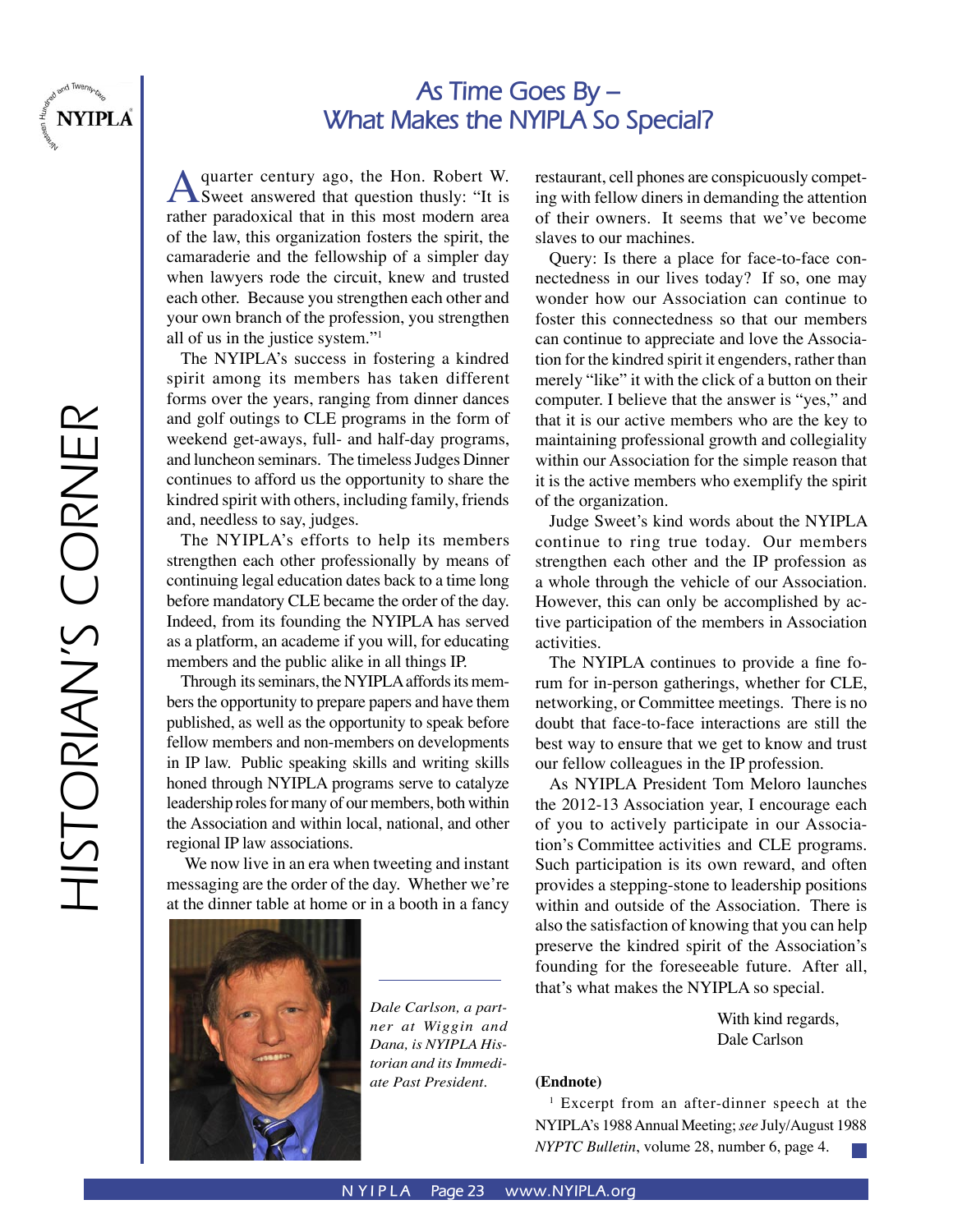## **2012 US Bar - JPO Liaison Council Meeting**

*By John B. Pegram1*

The US Bar - JPO Liaison Council met with Japan Patent<br>
Office officials on June 27, 2012 in Washington, DC. NYIPLA was represented by John B. Pegram and Raymond E. Farrell. This report summarizes the major JPO presentations. Slides presented by the JPO are posted at http://www.nyipla. org/nyipla/USBarJapanPatentOffice.asp .

 Deputy Commissioner Takahashi Sakurai provided a JPO Update. The number of PCT applications filed in the JPO continued to increase, by 20% in 2011. Japanese companies are more focused on international filings and quality of cases, so domestic applications went down.

 The JPO is focusing on issuing stronger, "internationally stable" patents through: harmonization, improving foreign language searching capability, cooperation on adoption of a common classification system, meeting global quality standards, and improvement of IT systems. Reduced time from examination request to first action is being achieved in the JPO through improved IT systems, increased outsourcing (especially classification and two-thirds of the searching) and a small increase in the number of Examiners. This time was down to 23 months at the end of 2011. The goal is 11 months by the end of 2013.

 Mr. Sakurai explained expansion of *Matome* examination, which seeks to expedite the examination process by bringing together related applications of a company before the same examiner and by increased use of interviews. He noted that the JPO is always open to meet with U.S. users, and that firms such as IBM and Microsoft meet regularly with Examining Groups.

 Tomoki Sawai, Director of the International Division, said that the JPO strongly seeks harmonization of the patent laws of developed countries, emphasizing three points:

- The sovereignty of each country should be respected by pursuing "best practices," rather than seeking compromises;
- The importance of harmonization for major countries should be recognized; and
- A bottom-up approach should be used to promote cooperation in examination.

He described several of the recent harmonization meetings including the establishment of regular meetings of the Trilateral and major European national patent offices at Tegernsee, in South Germany, and a meeting of heads of the IP5 offices in Corsica in June 2012. The Tegernsee group had agreed in April 2012 to carry out a series of studies on harmonization topics including: grace period, 18-month publication, the effect of prior applications (secret prior art) and prior user rights. The IP5 agreed at the Corsica meeting to establish a "Patent Harmonization Expert Panel" within the IP5, which is intended to engage China in such discussions.

Japan adopted an expanded grace period, effective April 1, 2012, and experienced a 50% increase in applications relying on the grace period. The JPO is willing to accept a U.S.-style grace period and is actively seeking harmonization on this issue, but Europeans appear reluctant to change, especially the German chemical industry.

A Japan-China patent offices meeting was held in October 2011. Discussion topics included the PPH (patent prosecution highway) pilot program, harmonization, machine translation, and an exchange of views on patent legislation and practices. A further meeting was held in December 2011, when the topics were trademark cooperation, misappropriated trademark application examination (Chinese companies using famous Japanese marks), and examiner exchange program.

The Asian Trilateral meeting in December 2011 was devoted to a case study of inventive step, opinions on utility model protection, harmonization matrix, a common hybrid classification (competing with CPC (cooperative patent classification)), and machine translation cooperation (CN-JP, JP-KR, CN-KR). SIPO (the Chinese State Intellectual Property Office) has been encouraging the filing of utility model applications. The JPO is very concerned about the fact that SIPO expects to receive 900,000 utility model applications a year by 2015. The Asian Trilateral will study this matter, including the possibility of requiring examination of utility models.

Tatsuya Tada, Deputy Director of Examination Standards, reported on recent revisions of JPO Examination Guidelines. Examiners are now required to explain the specific reasons and grounds for the refusal based on the claim language and description, and to indicate to the applicant how to amend in order to overcome the refusal. Mr. Tada pointed out that over 75% of the PPH applications filed in Japan from the United States are refused – at least initially – because of written description problems. Most of these refusals are due to errors in translation.

Yuichi Ito, Assistant Director of the International Division, reported on Patent Prosecution Highway (PPH) developments. In particular, he explained the PPH *Mottainai* pilot program, which seeks to increase the value of the first examination of applications with the same priority. In the regular PPH program, an office of second filing (OSF) relies on examination by the office of first filing (OFF); however, the benefits of PPH are wasted when an office other than the OFF is the first to examine an application. In the PPH *Mottainai* pilot program, any office – including the OFF – may rely on the examination results from

the office that first examines the application. This pilot program was launched on July 15, 2011 among the JPO, USPTO and six national patent offices. The EPO began participating on January 29, 2012.

#### **(Endnote)**

<sup>1</sup> John B. Pegram is a Senior Principal at Fish & Richardson P.C., a Past President of NYIPLA and a long-time NYIPLA delegate to the JPO Liaison Council.

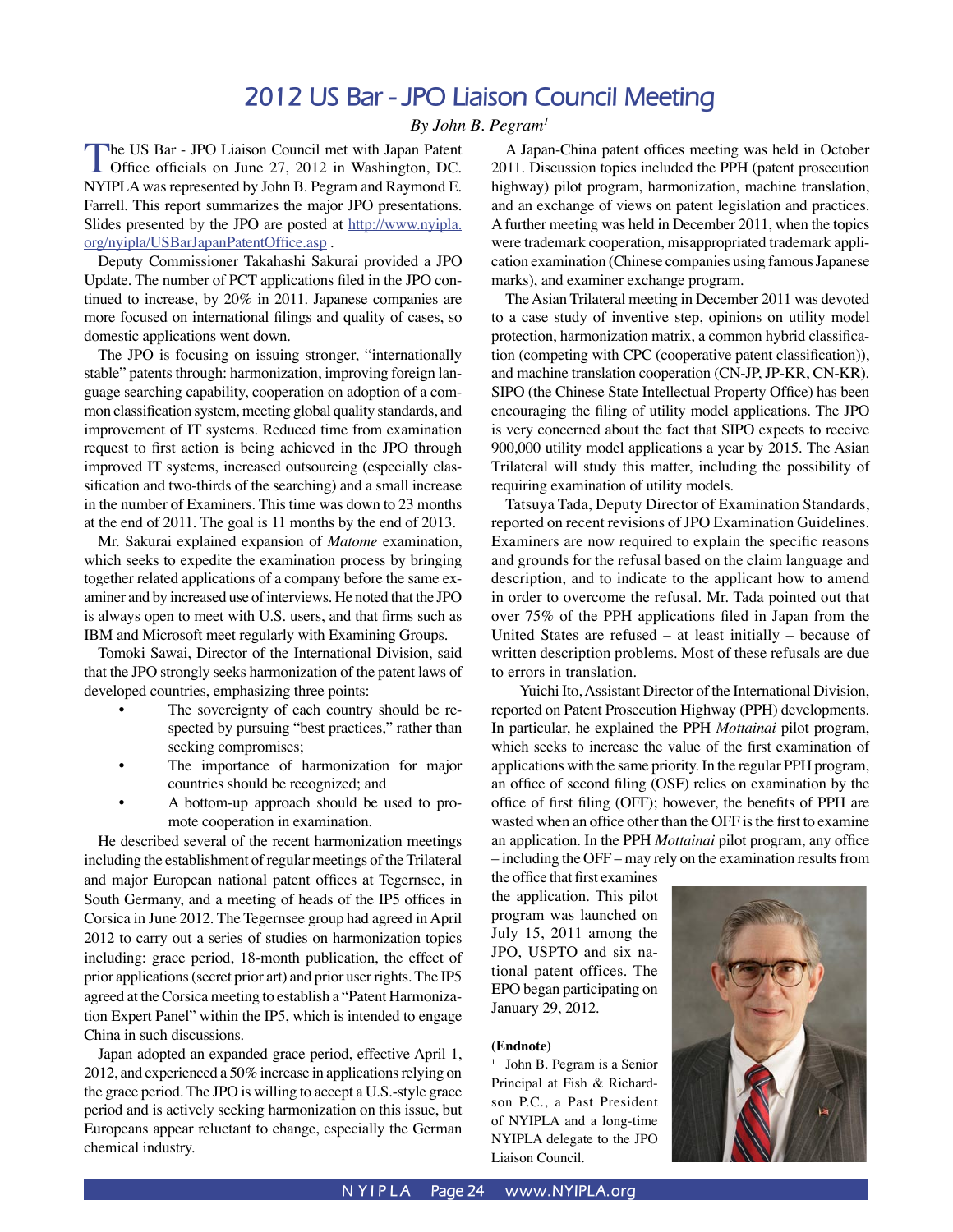

## **June 28, 2012 Women in IP Law and CLE Program**

#### **"An Outside Counsel Perspective: Maximizing Opportunities To Succeed With Colleagues and Clients"**

On June 28, 2012 the Women in IP Law Com-<br>mittee hosted a Continuing Legal Education (CLE) panel and wine tasting networking event at the offices of Goodwin Procter LLP. The panel program was titled "An Outside Counsel Perspective: Maximizing Opportunities To Succeed With Colleagues and Clients." The panel of speakers included Leora Ben-Ami, Kirkland & Ellis; Sona

De, Ropes & Gray; and Marta Gross, Goodwin Procter. Jeanna Wacker from Kirkland & Ellis served as the moderator. The speakers covered a range of topics on the role of outside counsel and how to succeed. The speakers offered advice on how attorneys can market themselves, how mentoring can help a career, and how attorneys can adapt to today's changing market demands.

## **July 12, 2012 CLE Program "Making and Leveraging Connections: How to Develop a Professional Network as a Young IP Lawyer"** *By Jonathan Auerbach*

On July 12, 2012, the Young Lawyers Com-<br>mittee hosted the panel, "Making and Leveraging Connections: How to Develop a Professional Network as a Young IP Lawyer" at the Princeton Club. The panel introduced summer and junior associates to the importance of networking from the perspective of partners and in-house counsel. The panelists were Terri Gillis of Mayer Brown LLP, NYIPLA Immediate Past President; Kevin Culligan of Goodwin Procter LLP; Dorothy Auth of Cadwalader, Wickersham & Taft LLP, NYIPLA Second Vice-President; Kevin C. Ecker of Philips Intellectual Property and Standards, NYIPLA Board of Directors Member; and Frank Sedlarcik of IBM. Jonathan Auerbach of Goodwin Procter LLP was the moderator. Anne Hassett of Goodwin Procter LLP, NYIPLA Board of Directors Member, also attended. The panelists gave

a brief introduction of their practices and began by discussing what they would have done differently regarding networking if they were starting over again as junior associates. The panelists also discussed the importance of joining and actively participating in professional organizations and bar associations and how to develop relationships organically, rather than just for business purposes. The panelists closed by discussing how young associates should make a habit out of balancing networking and business development with their legal work so that they will be able to grow their network as they advance in their careers. The attendees posed thoughtful and relevant questions to the panel throughout. Information on NYIPLA and membership applications were distributed to all attendees. A reception followed the discussion.

# **July 18, 2012 CLE Program "Hot Topics In Trademark Law"**

*By Pina Campagna and Kathleen McCarthy*

n July 18, 2012, the NYIPLA Trademark Law and Practice Committee hosted and the NYIPLA Continuing Legal Education (CLE) Committee co-sponsored the 2012 Half-Day Trademark CLE seminar at The Princeton

Club. The program is an annual event presented by the NYIPLA. This year's program was entitled "Hot Topics in Trademark Law." The Honorable Thomas P. Griesa, United States District Judge for the Southern District of New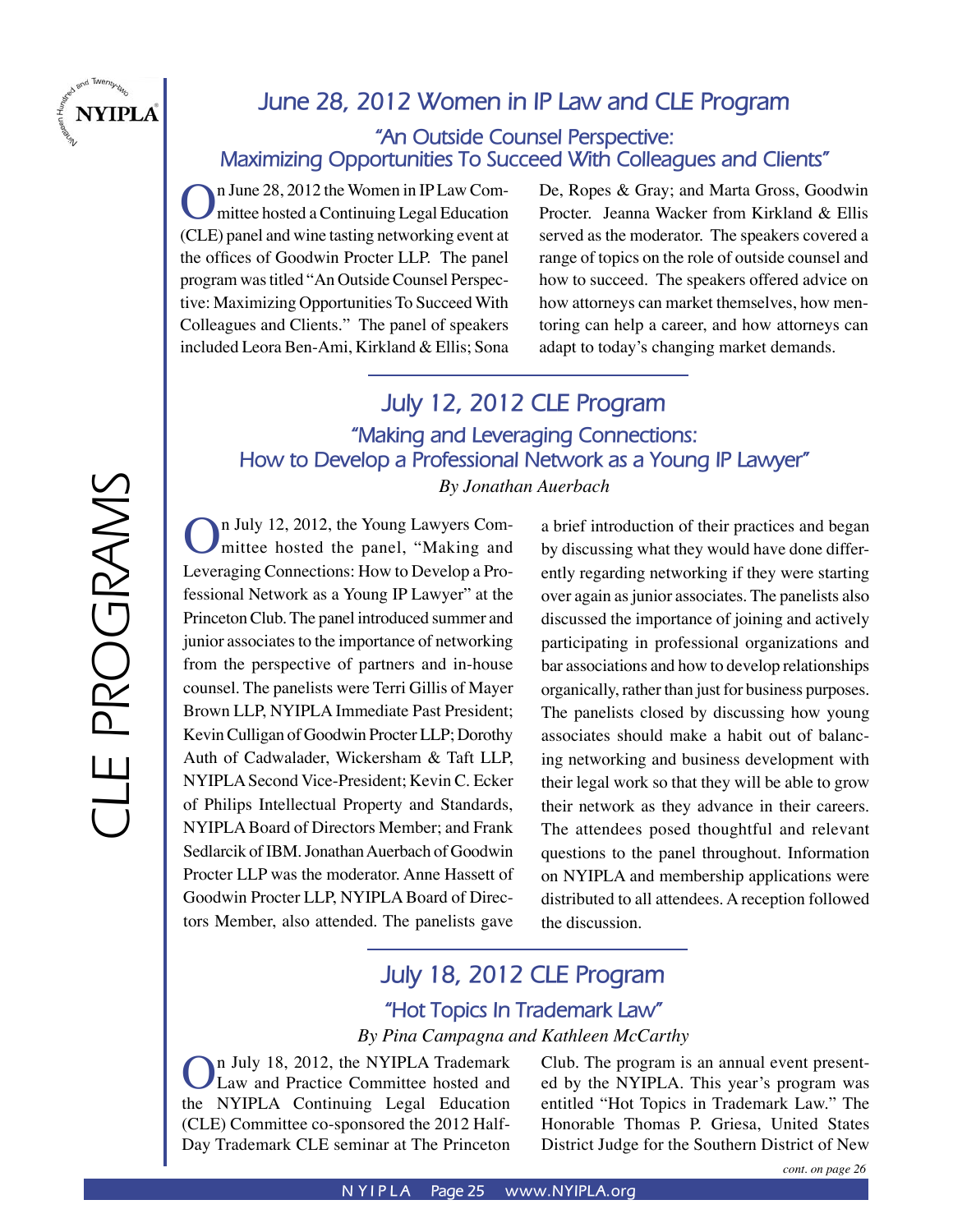York, delivered the keynote address. Robert Rando, co-chair of the NYIPLA CLE Committee, introduced Judge Griesa. Judge Griesa spoke about Rule 1 of the Federal Rules of Civil Procedure, which provides that the Federal Rules "should be construed and administered to secure the just, speedy, and inexpensive determination of every action and proceeding." Judge Griesa expressed concern regarding the exorbitant costs of litigation and opined that the requirements that have been and continue to be added to the Federal Rules are depriving litigants of the promise of Rule 1–that every action and proceeding will receive an "inexpensive determination."

Current co-chairs of the NYIPLA Trademark Committee, Kathleen McCarthy of King & Spalding and Pina Campagna of Carter, DeLuca, Farrell & Schmidt, LLP, served as moderators. In addition, immediate past co-chair Steven Gustavson of Goodwin Procter LLP, NYIPLA Board of Directors Member Richard Parke of Frommer Lawrence & Haug LLP, and NYIPLA Board Liaison Susan Progoff of Dorsey & Whitney LLP were instrumental in developing the program agenda and securing speakers.

Linda Chan of Arent Fox LLP provided an overview of the new Generic Top-Level Domains (gTLDs), the application process, and the current protective measures available for trademark owners. Perry Viscounty of Latham & Watkins LLP discussed the implications of the recent keyword advertising case, *Rosetta Stone Ltd. v. Google, Inc.,* 676 F.3d 144 (4th Cir. Apr. 9, 2012), the first case in which a Court has opened the door to infringement suits against Google based on customer confusion and in which internet service providers could be found liable for direct and/or contributory infringement. Mr. Viscounty provided practical advice for how trademark owners can prevent the use of their trademarks as keywords. Jonathan Moskin of Foley & Lardner LLP and chairman of the NYIPLA Internet and Privacy Law Committee spoke about uses of online tracking technologies for building behavioral profiles and creating behavioral advertising and how

these tracking technologies may have privacy issues. Mr. Moskin discussed FTC-initiated mechanisms and enforcement actions and legislation proposed for protecting consumer privacy.

Jane Pollack of Citigroup spoke on sports sponsorships and sponsor agreements. Specifically, Ms. Pollack spoke about the rights typically granted and excluded from sponsorship agreements, the liabilities and responsibilities of the parties, and how ambush marketing can be prevented. Howard Shire of Kenyon & Kenyon LLP discussed what is required to prove damages in trademark cases and how to do so. Mr. Shire began with the sections of the Lanham Act that govern the recovery of damages for the violation (or willful violation) of any right of the registrant of a mark and continued with a discussion of each of the principles of equity, i.e., defendant's profits, plaintiff's actual damages, and attorney fees. Pasquale Razzano of Fitzpatrick Cella Harper & Scinto provided an update on trademark dilution in the Trademark Trial and Appeal Board (TTAB) and the courts. Mr. Razzano presented recent case law that further clarified and distinguished the meaning of "famous mark" as in the *Rosetta Stone v. Google* case, the meaning of the term "association arising from the similarity" of the marks as in *Levi Strauss & Co. v. Abercrombie & Fitch Trading Co.,* 633 F.3d 1158 (9th Cir. 2011), and dilution by blurring and tarnishment. Mark Bloomberg of Ropes & Gray and co-chair of the NYIPLA CLE Committee provided the closing remarks.

The NYIPLA would again like to express its gratitude to the speakers for their time in preparing and presenting the talks on today's hot topics and to the attendees for attending the program. The NYIPLA Trademark Law and Practice Committee continues to welcome any and all comments, requests and recommendations regarding the content and timing of this annual program. In addition, the NYIPLA Trademark Law and Practice Committee will continue to accept members for the 2012-2013 year for those interested in participating.



**If you have any NYIPLA historical records, specifically Bulletins (1967-1981), Greenbooks (prior to 1951), and Judges Dinner booklets (1973 & prior to 1971), please contact Bill Dippert at wdippert@eckertseamans.com or 1.914.286.2813.**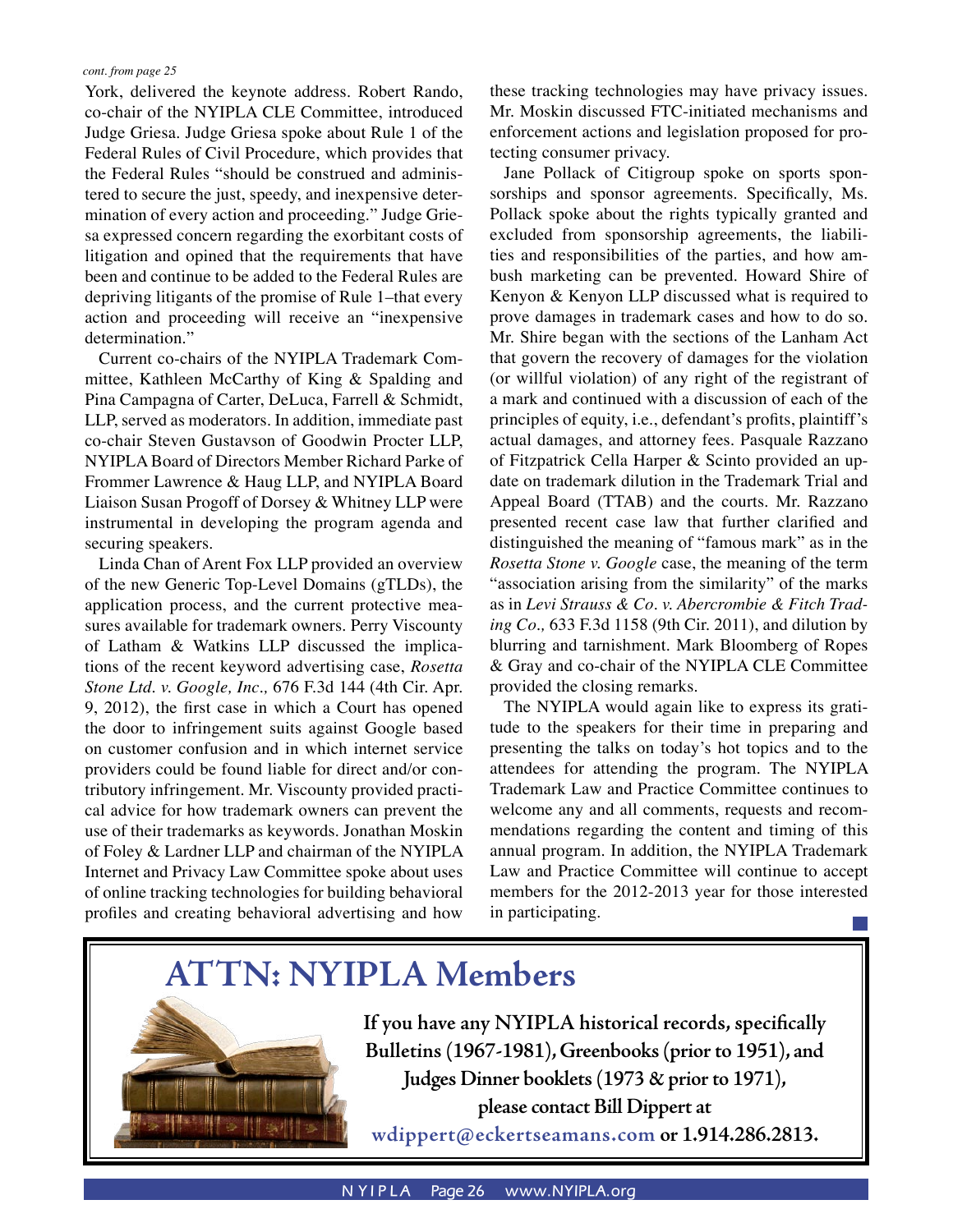

#### **MINUTES OF MAY 22, 2012 Meeting of The Board of Directors THE NEW YORK INTELLECTUAL PROPERTY LAW ASSOCIATION**

The Board meeting was called to order at The Princeton Club, 15 West 43rd Street, New York, NY 10036 at 5:35 pm by President Thomas Meloro. In attendance at the Board meeting were:

> Thomas Meloro Dorothy Auth Leora Ben-Ami Jeffrey Butler Kevin Ecker Bruce C. Haas Walter Hanley

Annemarie Hassett Charles Hoffmann Ira Levy Anthony Lo Cicero Wanli Wu Theresa Gillis

Past Presidents in attendance included: Dale Carlson, Mark Abate, Chris Hughes, Melvin Garner, Ed Filardi, David Kane, John Pegram and Ed Vassallo.

Absent and excused from the meeting were Denise Loring, Alexandria Frisbie and Richard Parke. Feikje van Rein and Robin Rolfe were in attendance from the Association's executive office.

Tom Meloro called the meeting to order. Tom welcomed the new members to the Board and thanked the Past Presidents for their attendance.

The Board approved the Minutes of the April 18, 2012 Board meeting.

Tom Meloro made a brief statement to the Board, stating that a great deal had been accomplished in the previous year and that he hoped that the continuity on the Board would allow the Board to accomplish a great deal this year.

The Board discussed the success of the various Committees, indicating that the Committees had become very active and productive. It was noted that a large number of committee activities are already scheduled for this year. There was a discussion of the Women in IP Law Committee and its programs in particular, with Board member comments that they would try to have the women at their firms attend the newly scheduled events. The Board expressed its appreciation to Goodwin Procter for hosting the June panel discussion and wine tasting for the Women in IP Law Committee, noting that having programs with no cost to the attendees was of great advantage to the organization.

The Board then discussed an issue raised by the Amicus Briefs Committee regarding the *Myriad* case, now pending at the Court of Appeals for the Federal Circuit. Tom Meloro and Jeffrey Butler recused themselves from this discussion. The Board briefly discussed the issue presented to the Federal Circuit regarding the role of 35 USC § 101 in biotechnology applications and particularly with regard to "isolated DNA" claims. The Board approved the preparation of an amicus brief which would not take any position on the merits but would consider and discuss the implications of the various possible outcomes in the case.

The meeting was then adjourned by Tom Meloro.

#### **MINUTES OF JUNE 12, 2012 Meeting of The Board of Directors THE NEW YORK INTELLECTUAL PROPERTY LAW ASSOCIATION**

The Board meeting was called to order at the of-<br>fices of Willkie Farr & Gallagher LLP, 787 Seventh Avenue, New York, NY 10019 at 12:35. In attendance at the Board meeting were:

> Thomas Meloro Charles Hoffmann Dorothy Auth Anthony Lo Cicero Leora Ben-Ami Wanli Wu

Bruce Haas Theresa Gillis Walter Hanley Denise Loring Richard Parke

Alexandra Frisbie, Kevin Ecker, Annemarie Hassett, and Jeffrey Butler attended by telephone. Absent and excused from the meeting was Ira Levy. Feikje van Rein attended from the Association's executive office.

Tom Meloro called the meeting to order, noting that the Board had a very full agenda but would try to go through the entire agenda in the allotted time.

The Board approved the Minutes of the May 22, 2012 board meeting.

Jeffrey Butler provided a Financial Report, first reporting that the audit was continuing to progress and that it would hopefully be ready for discussion during the July meeting. Jeffrey continued that the finances of the organization were sound with approximately \$1.2 million in current equity. This positive equity situation was particularly noteworthy as the expenses associated with two Judges Dinners were included in this year's expenses.

*cont. on page 28* Jeffrey Butler then turned to the approval of new members. Terri Gillis moved to waive the reading of the new members' names, and the Board approved the motion. The Board noted that some new members appeared to be from outside the jurisdiction for the NYIPLA and therefore should be added as nonvoting members. The Board also noted that it appeared from the list of New Members that certain firms might be becoming more involved in the organization. It was agreed that Board members should contact individuals at these firms to encourage further participation in committees and activities of the Association. Tom Meloro moved the admittance of the new members subject to a determination whether each new member

BOARD MINUTES BOARD MINUTES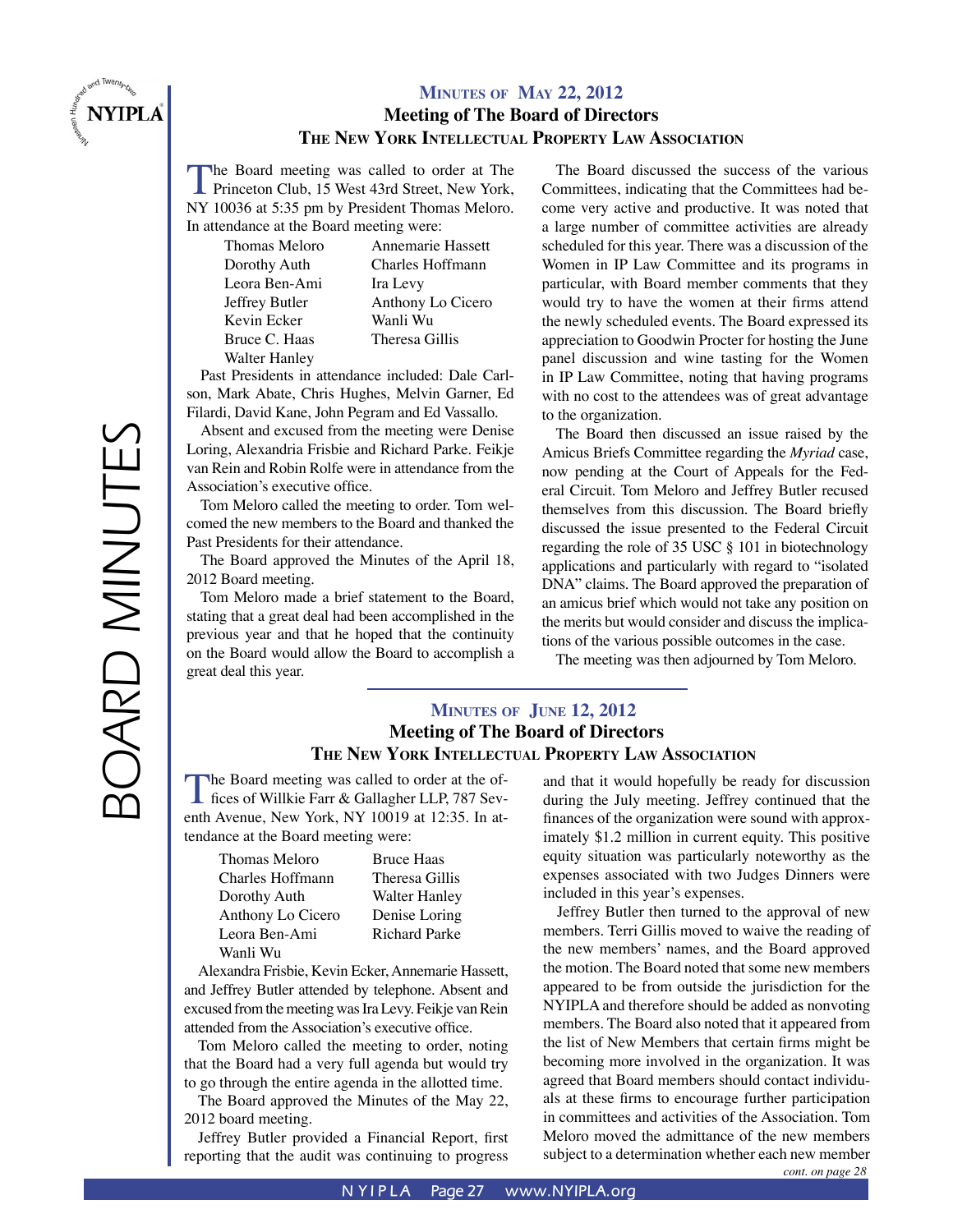would be a voting member or a nonvoting member. The motion was approved by the Board.

Denise Loring then reported on behalf of the Amicus Briefs Committee. The Board discussed the very well written draft brief on the *Myriad* case circulated by the Committee. After discussion, the Board agreed that the brief should include a position on the issue of patent eligibility and favoring the continued patent eligibility of isolated DNA sequences. Tom Meloro, Jeffrey Butler and Terri Gillis were recused from discussion or voting regarding this brief. Denise also updated the Board regarding two issues which may become appropriate for Board consideration.

Annemarie Hassett raised the issue of the statement of interest and the Board agreed that the statement needed to be updated. Annemarie indicated that she would provide a draft updating the statement of interest for this amicus brief as well as for future use.

Anthony Lo Cicero and Annemarie Hassett then reported on work ongoing regarding alternative formats and rates on behalf of the CLE and Meetings and Forums Committees. Tony and Annemarie noted that a questionnaire was being sent to member firms and corporations regarding member needs for practical CLE training in areas such as trial skills. The Board considered whether the results might be published in some form and will consider this after the results are analyzed. Annemarie and Tony further noted that the Committees were looking at the Association's CLE programming broadly, recognizing that work pressures and economics limit participation in some events. Feikje noted that Ira Levy had reported that the Meetings and Forums Committee did have a meeting calendared and was discussing additional formats.

Richard Parke reported on the Trademark program on behalf of the CLE Committee. Richard noted that Judge Griesa had agreed to speak at the trademark luncheon and that the panel for the program included attorneys from law firms and at least one attorney from a corporation. The Board discussed the timing of the trademark luncheon, noting that it is reasonably close to the INTA annual meeting. While there was the view that the closeness to INTA might lessen attendance and that the Committee could consider whether there are alternatives in the future, the Board stressed the need to have programs related to all aspects of intellectual property law and considers the trademark program important for the members of the Association.

Anthony Lo Cicero next reported on the 2012 Annual Meeting. Tony mentioned and the Board agreed that having a CLE program was a very positive addition to the day. The Board also agreed that the Committee meeting format prior to the Annual meeting was useful and increased attendance at the Annual Meeting itself.

Tony then reported on the issue of the Judges Dinner Software. This software, which is being written for the Association, integrates many of the functions needed for the efficient management of the Judges Dinner. The cost of the software is approximately \$20,000 and the implementation of the software will be done by Robin Rolfe Resources at no additional cost. Feikje van Rein indicated that the Association's other software was adequate and that the cost of the new software would be a one-time expense. The Board agreed that the cost was appropriate and Feikje indicated that software should be ready for use in conjunction with the 2013 Judges Dinner.

Tom Meloro then discussed Bylaw revisions. As it appears that the Bylaws may be outdated to some extent, a small group made up of Walter Hanley, Terri Gillis, Mary Lee Jenkins, Paul Bondor, and Robert Baechtold will review the Bylaws. The group will provide a report to the Board giving a general overview of the Bylaws and possible issues and then later report to the Board with specific recommendations. The Board wishes to approve any necessary changes by March, so that the changes will be ready for approval at the next annual meeting.

Terri Gillis reported on the Local Patent Rules. Terri reported that the scope and acceptance of Local Patent Rules was still open to discussion.

Tom Meloro then reported on the Association's Diversity Scholarship. Tom discussed a suggestion to have a  $501(c)(3)$ foundation created to fund the Scholarship, noting certain fundraising and tax advantages. The Board agreed that considering the creation of a separate foundation may be advantageous.

Bruce Haas presented on behalf of the Membership Committee. Bruce led a Board discussion focused on the Association's desire to increase membership outside of Manhattan and including those in corporations. The Board discussed the possibility of having programs in locations outside Manhattan and discussed that possibility of new rate structures to encourage membership.

Wanli Wu, reporting for the Publications Committee, noted that the Committee was functioning well and that the *Bulletin* was on track for timely publication.

Kevin Ecker provided an update regarding the Inventor of the Year Committee. Kevin noted the Committee was meeting the following week and was attempting to create a set of Frequently Asked Questions to be available to possible candidates to assist with the process.

Walter Hanley reported on the Conner Writing Competition, indicating that the Committee needed to update the list of professors teaching intellectual property because the Committee solicits student articles through the professors. It was agreed that the Association's administrative office might be able to assist.

The Copyright Committee report was given by Charles Hoffmann, who noted that a June meeting was scheduled to discuss future events.

Alexandra Frisbie reported on behalf of the Corporate Committee, stating that the committee was attempting to meet shortly to discuss its future activities and that the Committee would like to work with other Committees as appropriate to include the perspective of corporate counsel.

Charles Hoffmann reported for the Internet and Privacy Law Committee, indicating that the Committee was working to increase its membership.

Dorothy Auth reported for the Patent Law and Practice Committee. The Committee was working to run a CLE program in September with the PTO. There is also a possibility of a July meeting with SIPA (Shanghai IP Administration).

Anthony Lo Cicero then reported for the Patent Litigation Committee, stating the Committee will be meeting shortly.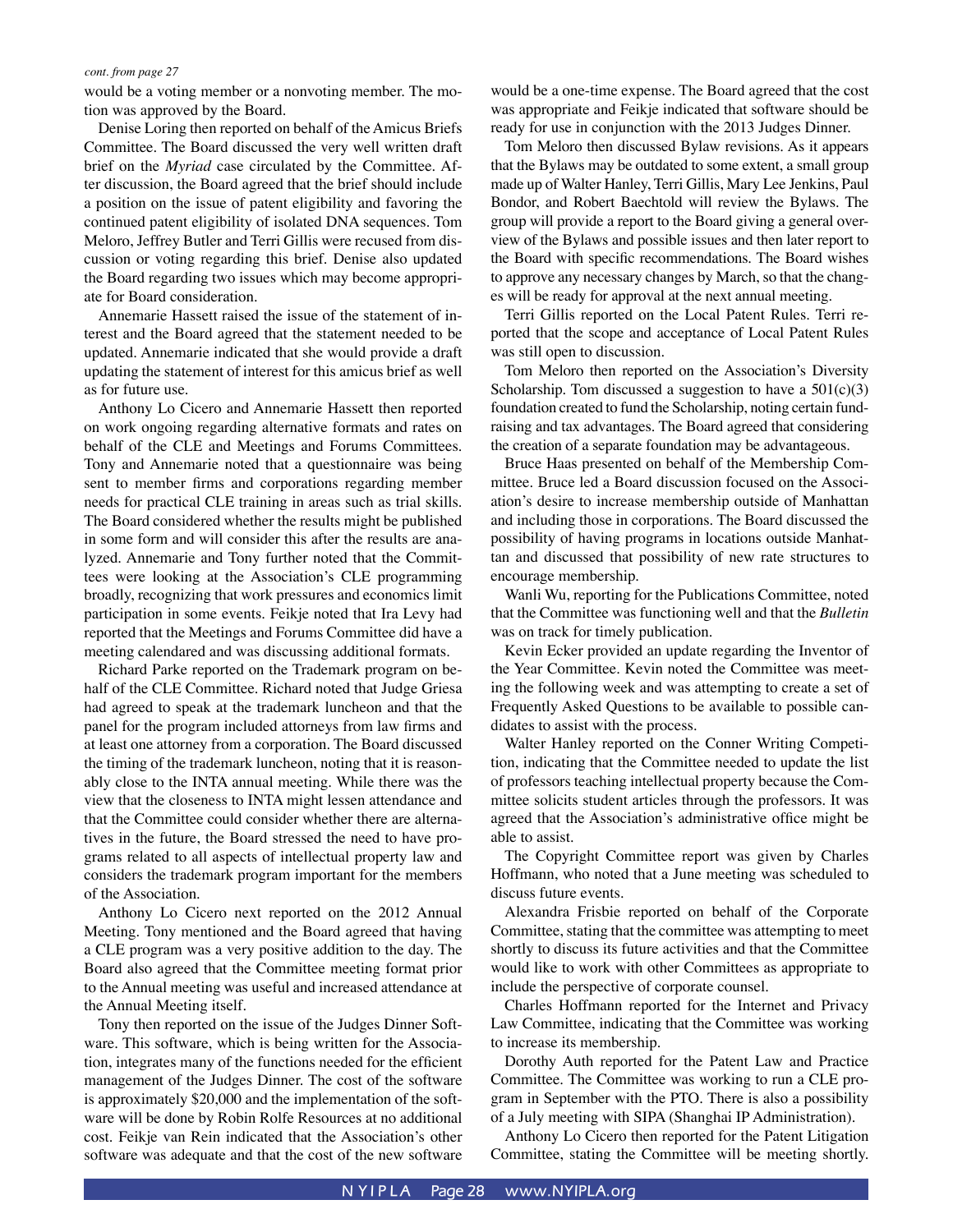Speaking for the Trademark Practice Committee, Tony noted that this Committee should be meeting shortly as well.

The Website and Records Committee Report was given by Jeffrey Butler, who noted that old documents were being imaged and that the website was vastly improved but the Committee was looking at continued improvement.

Leora Ben-Ami reported for the Women in IP Law Committee, noting that Goodwin Procter was sponsoring a panel discussion and wine tasting in June.

Annemarie Hassett reported for the Young Lawyers Committee, indicating that the Committee was having a panel discussion on the development of business development goals on July 12th. The Committee is also considering mini seminars in various local law schools to discuss careers in IP with law students.

The Board determined that there was no need for an Executive Session and therefore the meeting was adjourned at 2:05 p.m.

#### **MINUTES OF JULY 17, 2012 Meeting of The Board of Directors THE NEW YORK INTELLECTUAL PROPERTY LAW ASSOCIATION**

The Board meeting was called to order at the offices of Willkie Farr & Gallagher LLP, 787 Seventh Avenue, New York, NY 10019 at 12:30. In attendance at the Board meeting were:

| Thomas Meloro     | Wanli Wu             |
|-------------------|----------------------|
| Charles Hoffmann  | <b>Bruce Haas</b>    |
| Dorothy Auth      | Theresa Gillis       |
| Anthony Lo Cicero | <b>Walter Hanley</b> |
| Kevin Ecker       | <b>Richard Parke</b> |

Alexandra Frisbie and Jeffrey Butler attended by telephone. Absent and excused from the meeting were Leora Ben-Ami, Ira Levy, Annemarie Hassett and Denise Loring. Feikje van Rein and Robin Rolfe attended from the association's executive office.

Tom Meloro called the meeting to order.

The Board approved the Minutes of the June 12, 2012 board meeting.

Jeffrey Butler provided a Financial Report, first reporting that the audit has been finished. Loeb & Troper submitted a first draft and Jeffrey and Feikje are in the process of reviewing the financial report and the management letter. The management letter includes recommendations for changes as to certain of the Association's policies. These recommendations need to be implemented to comply with IRS processes. Kevin Ecker requested further explanation from the auditors as to what actions are needed to be in compliance with the suggested segregation of financial duties at the Executive Office. Jeffrey presented the Annual Report of the Treasurer which shows a decline in the bank accounts as NYIPLA posted two years of Judges Dinner expenses in fiscal year 2011-2012. Overall the revenue numbers are trending downwards which needs attention from the Board and Executive Office to increase program attendance and more members.

Jeffrey Butler then turned to the approval of New Members. Jeffrey moved to waive the reading of the new members' names, and the Board approved the motion. The Board also moved to unanimously approve all of the listed new members.

Tony Lo Cicero reported that the contract with the Waldorf=Astoria has been signed and the next Judges Dinner will be on Friday, March 22, 2013. The Judges Dinner Committee met by phone and recommends that the tables in the Grand Ballroom be charged a modest premium seating fee of \$350. The committee also reviewed the hospitality suite's locations and requirements, and recommends enforcing a membership requirement as well as a minimum table purchase, depending on the size and location of the hospitality suite. A new initiative will be Quiet Rooms for the convenience of guests in the satellite rooms who wish to listen to the keynote speaker. Other items that were discussed included the Towers elevator traffic and the noise level in the Grand Ballroom as well as the satellite rooms and how to encourage guests to be quiet during the keynote speech. The Board approved the Judges Dinner Committee's recommendations.

Richard Parke reported on the upcoming July Trademark program on behalf of the CLE Committee. At the time of the Board meeting, there were 42 people registered. Judge Griesa is scheduled to be the keynote speaker. Richard reported that the Committee will start planning for the November One-Day Patent Program during the summer so the program can be marketed after Labor Day.

Tom Meloro updated the Board on his initiative to set up a separate  $501(c)(3)$  foundation as a means to collect contributions for the yearly diversity scholarship given to a worthy law school. Tom reported that the Chairs of the Diversity Scholarship Committee will present details of this proposal at the September Board meeting.

Bruce Haas reported on the Membership and Corporate Committees' proposal to offer a special corporate member rate of \$150, which includes a \$100 credit to an NYIPLA CLE event. Already-renewed corporate members will receive a credit towards future CLE programs. The Board approved this corporate member offer. Corporate members Alexandra Frisbie, Jeffrey Butler, and Kevin Ecker abstained from voting.

Alexandra Frisbie reported that she will help jumpstart the monthly meetings of the Corporate Committee.

Dorothy Auth, on behalf of the Patent Law Committee informed the Board that the USPTO has reached out to Peter Thurlow, co-chair of the Patent Law Committee to co-sponsor its USPTO Roadshow on September 28 at the Public Library in New York City. The Board approved a co-sponsorship and the hosting of a reception after the USPTO program. The Committee has also been working on implementing the USPTO's initiative to set up a pro-bono patenting program. Tom Meloro requested more information on this initiative.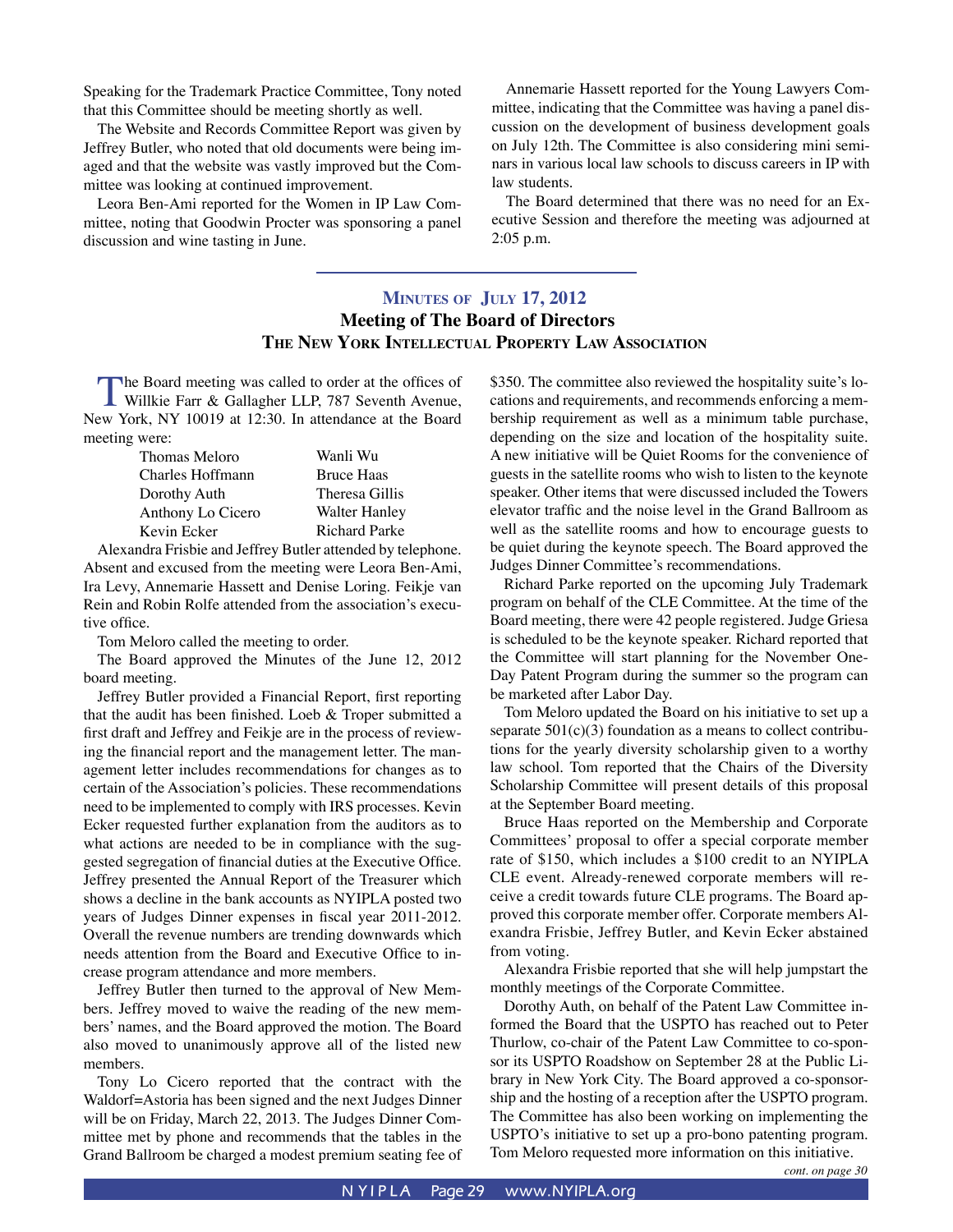**NYIPLA** 

Terri Gillis and Dorothy Auth mentioned that the Women in IP Law program at Goodwin Procter was well attended (50 people) and received excellent feedback.

In Denise Loring's absence, Tom mentioned that there were no noteworthy developments from the Amicus Briefs Committee and the report was included in everyone's Board materials packet.

Tony Lo Cicero reported that the survey on alternative CLE formats has been sent to each identified member firm and the office has received a small number of responses. It is too early to give a comprehensive report to the Board.

Richard Parke reported that the July 12 program for Young Lawyers was well received. NYIPLA received a request from AIPLA to co-promote their young lawyers' program on August 10. The Board decided that it would be a good initiative and to send one broadcast email and to reach out to the NYIPLA Young Lawyers Committee to encourage their attendance. The Executive Office will be onsite with marketing materials.

The Board determined that there was no need for an Executive Session and therefore the meeting was adjourned at 1:57 p.m.



# **Not Receiving NYIPLA E-mails?**

Contact your IT/ISP and request them to place **admin@nyipla.org** on your Safe List!

# NEW MEMBERS

| <b>Last Name</b>     | <b>First Name</b>  | <b>Firm/School</b>                                 | <b>E-mail Address</b>          | Tel. No.     |
|----------------------|--------------------|----------------------------------------------------|--------------------------------|--------------|
| Aisiku               | Ojeiku             | Brooklyn Law School                                | ojeiku.aisiku@brooklaw.edu     |              |
| Anderson, III        | Theodore C.        | Kilgore + Kilgore PLLC                             | tca@kilgorelaw.com             | 214-379-0810 |
| Ayompe               | Augustine          | Benjamin N. Cardozo School of Law                  | ngutiman@gmail.com             |              |
| Baker                | Mark Daniel        | Quinn Emanuel Urquhart & Sullivan LLP              | markbaker@quinnemanuel.com     | 212-849-7136 |
| Bapna                | Abhishek           | Kenyon & Kenyon LLP                                | abapna@kenyon.com              | 212-908-6006 |
| Bell                 | Rachel             | Fitzpatrick, Cella, Harper & Scinto                | rbell@fchs.com                 |              |
| Berger               | Lena               | Fordham IP Institute                               | magdalena.berger@gmx.com       |              |
| Bongiorno            | Marina             |                                                    | marina.bongiorno@gmail.com     |              |
| Brake                | Aubrie             | Florida International University                   | aubrieb3@gmail.com             |              |
| Brenckman            | Elizabeth Eilleene | Fish & Richardson, P.C.                            | brenckman@fr.com               | 212-641-2305 |
| Brown                | Andrew             | Paul, Weiss, Rifkind, Wharton & Garrison LLP       | abrown@paulweiss.com           | 212-373-3709 |
| Brukman              | Alla               | Ropes & Gray LLP                                   | alla.brukman@ropesgray.com     | 212-596-9000 |
| Burak                | Robert Daniel      | Amster, Rothstein & Ebenstein LLP                  | rburak@arelaw.com              | 212-336-8000 |
| Capasso              | Jessica            | Amster, Rothstein & Ebenstein LLP                  | jcapasso@arelaw.com            | 212-336-8109 |
| Cardenas-Navia Jaime |                    | Fitzpatrick, Cella, Harper & Scinto                | jcardenas-navia@fchs.com       |              |
| Chatterjee           | Neel I.            | Orrick Herrington & Sutcliffe LLP                  | nchatterjee@orrick.com         | 650-614-7356 |
| Chen                 | Sandra             | Fitzpatrick, Cella, Harper & Scinto                | schen@fchs.com                 |              |
| Cheng                | Vivian             | <b>Emory Law School</b>                            | vivian.cheng@emory.edu         |              |
| Cheng                | Glen               | Jones Day                                          | gcheng@jonesday.com            | 212-326-3468 |
| Cheruvu              | Srikant            | Kenyon & Kenyon LLP                                | scheruvu@kenyon.com            | 212-908-6855 |
| Chiu                 | Kristina           | Benjamin N. Cardozo School of Law                  | kristinachiu@gmail.com         |              |
| Chu                  | Jeffrey            | Fordham University School of Law                   | jchu10@law.fordham.edu         |              |
| Cohen                | Avi                | American Express Travel Related Services Co., Inc. | contractmaster200@gmail.com    | 212-640-7232 |
| Collins              | John               | Frommer Lawrence & Haug LLP                        | jcollins@flhlaw.com            | 212-863-2105 |
| Deblois              | Eryn               | Campolo, Middleton and McCormick, LLP              | edeblois@cmmllp.com            | 631-738-9100 |
| Durri                | Ilirian            | Hofstra University School of Law                   | ilirid@yahoo.com               |              |
| Dykema               | Erik               | King & Spalding LLP                                | edykema@kslaw.com              | 212-556-2100 |
| Edwards              | Jade               | Touro College Jacob D. Fuchsberg Law Center        | jade-edwards@tourolaw.edu      |              |
| Fairneny             | Laura              | Quinn Emanuel Urquhart & Sullivan LLP              | laurafairneny@quinnemanuel.com | 212-849-7333 |
| Fernando             | Dinisha            | Benjamin N. Cardozo School of Law                  | dinisha.fernando@gmail.com     |              |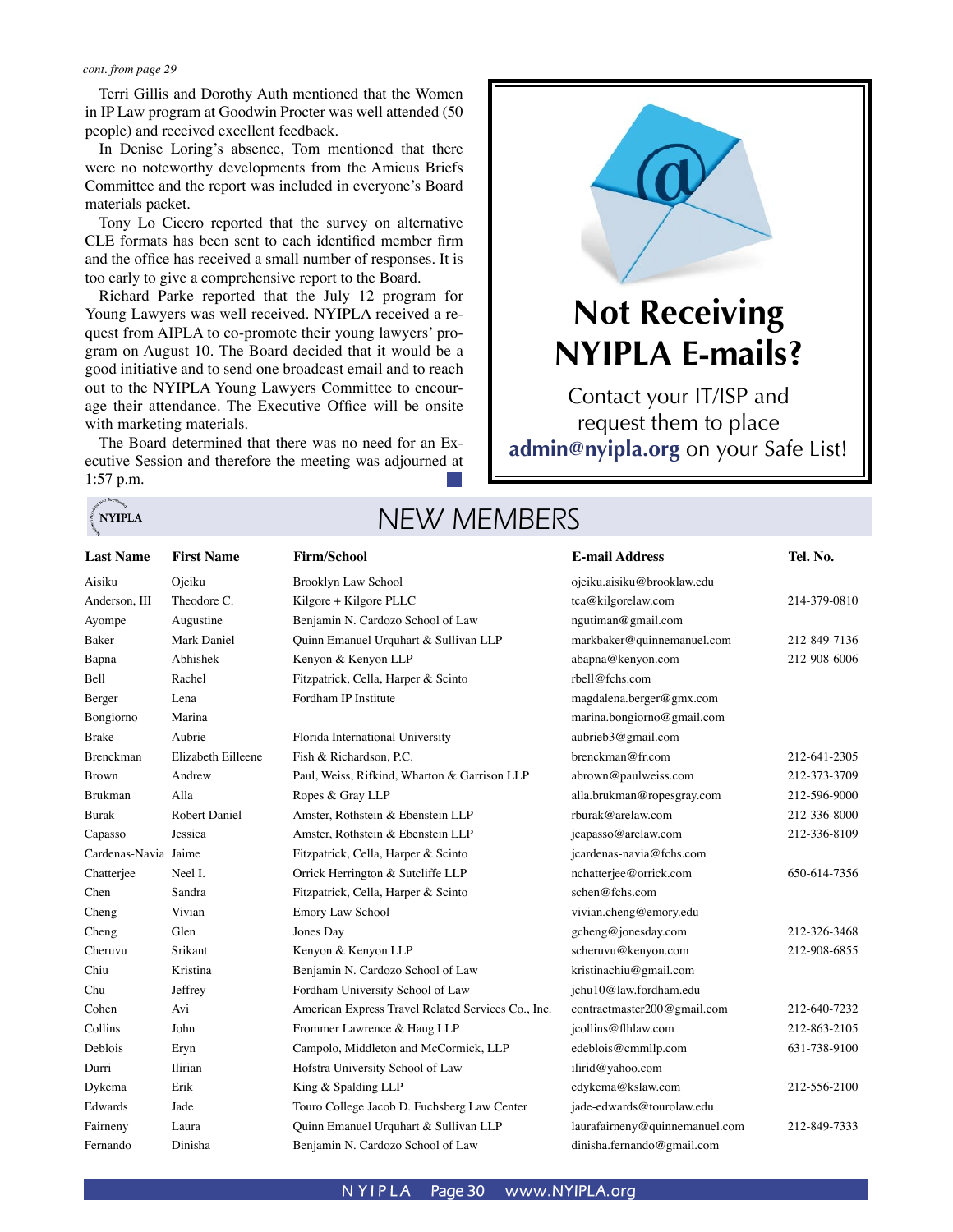# NEW MEMBERS

 $\sum_{i=1}^{n}$ NYIPLA

| <b>Last Name</b> | <b>First Name</b>       | <b>Firm/School</b>                                      | <b>E-mail Address</b>                                  | Tel. No.     |
|------------------|-------------------------|---------------------------------------------------------|--------------------------------------------------------|--------------|
| Fett             | Rebecca                 | Paul, Weiss, Rifkind, Wharton & Garrison LLP            | rfett@paulweiss.com                                    | 212-373-3954 |
| Frankl           | Arianna C.              | Cole Schotz Meisel Forman & Leonard, P.A.               | afrankl@coleschotz.com                                 | 646-563-8943 |
| Fuller           | Maegan                  | Brooklyn Law School                                     | maegan.fuller@brooklaw.edu                             |              |
| Ghosh            | Debmallo Shayon         | New York University School of Law                       | dsghosh@alumni.cmu.edu                                 |              |
| Goldstein        | Richard                 | Goldstein Law Offices, P.C.                             | goldstein@goldsteinpc.com                              | 212-656-9100 |
| Gonzalez         | Julian                  | Benjamin N. Cardozo School of Law                       | julian.gonzalez@law.cardozo.yu.edu                     |              |
| Gorman           | Danielle Ella           | Benjamin N. Cardozo School of Law                       | dgorman10@gmail.com                                    |              |
| Greenbaum        | Eric A.                 | Greenbaum PC                                            | eg@greenbpatent.com                                    | 516-304-5048 |
| Hagen            | <b>Brent Timothy</b>    | New York University School of Law                       | brent.hagen@nyu.edu                                    |              |
| Haider           | Saira B.                | Fordham University School of Law                        | shaider@law.fordham.edu                                | 212-261-5670 |
| Hasan            | Kulsoom                 | Kenyon & Kenyon LLP                                     | khasan@kenyon.com                                      | 212-908-6195 |
| Henry            | Christopher             | The Law Offices of Christopher Henry                    | christopherhenrylaw@gmail.com                          |              |
| Herstoff         | Jonathan A.             | Frommer Lawrence & Haug LLP                             | jherstoff@flhlaw.com                                   | 212-588-0800 |
| Hill             | Alexander               | New York Law School                                     | ach247@gmail.com                                       | 585-245-3624 |
| Hill             | Michael                 | Kramer Levin Naftalis & Frankel LLP                     | mhill510@gmail.com                                     | 212-715-9114 |
| Hopkins          | Christopher             | Fitzpatrick, Cella, Harper & Scinto                     | chopkins@fchs.com                                      |              |
| Hwang            | Charles S.              |                                                         | charles.sj.hwang@gmail.com                             |              |
| Jariwala         | Aakash B.               | Kramer Levin Naftalis & Frankel LLP                     | ajariwala@kramerlevin.com                              | 212-715-9223 |
| Jiang            | Chloe                   | Fitzpatrick, Cella, Harper & Scinto                     | cjiang@fchs.com                                        |              |
| Jones            | Michael Ryan            | Brooklyn Law School                                     | michael.jones@brooklaw.edu                             |              |
| Kaal             | Amina                   | Goodwin Procter LLP                                     | akaal@goodwinprocter.com                               | 212-459-7334 |
| Karmel           | Dan                     | Benjamin N. Cardozo School of Law                       | dan.karmel@gmail.com                                   | 248-761-6643 |
| Katsnelson       | Regina                  | New York Law School                                     | reginakatsnelson@gmail.com                             | 347-234-6533 |
| Keller           | Jessica                 | Hofstra University School of Law                        | jkelle12@gmail.com                                     |              |
| Kim              | <b>Immanuel Tae Suk</b> | Fordham University School of Law                        | tkim23@law.fordham.edu                                 |              |
| Kim              | Josephine               | University of Pennsylvania Law School                   | joskim@law.upenn.edu                                   | 949-422-1586 |
| Klibert          | Kimberly Ann            |                                                         | kaklibert@gmail.com                                    |              |
| Kobet            | Eric Wade               | New York University School of Law                       | ericwkobet@gmail.com                                   |              |
| Laubach          | Kristin                 | Benjamin N. Cardozo School of Law                       | kristin.laubach@law.cardozo.yu.edu                     |              |
| Lauture          | Christine-Marie         | Brooklyn Law School                                     | c.lauture@gmail.com                                    |              |
| Lim              | Stephanie Sng           | Benjamin N. Cardozo School of Law                       | stephanieslim@gmail.com                                |              |
| Lin              | Robert                  | Paul, Weiss, Rifkind, Wharton & Garrison LLP            | rlin@paulweiss.com                                     | 212-373-3796 |
| Liu              | Agatha H.               | Fitzpatrick, Cella, Harper & Scinto                     | aliu@fchs.com                                          | 212-218-2929 |
| Lower            | Robert Bruce            | Washington and Lee University                           | robertbrucelower@gmail.com                             |              |
| Lu               | Margaret C.             | Kenyon & Kenyon LLP                                     | mlu@kenyon.com                                         | 212-908-6141 |
| Lucier           | Allison M.              | Paul, Weiss, Rifkind, Wharton & Garrison LLP            | alucier@paulweiss.com                                  | 212-373-3450 |
|                  |                         |                                                         | barry@suttonmagidoff.com                               | 212-584-1990 |
| Magidoff         | Barry G.                | Sutton Magidoff LLP<br>Fordham University School of Law | tiffanymahmood@gmail.com                               |              |
| Mahmood          | Tiffany                 | Robins, Kaplan, Miller & Ciresi LLP                     |                                                        | 212-980-7400 |
| Marcus           | Jonathan                | Northeast Utilities                                     | jjmarcus@rkmc.com<br>parthiban.mathavan@quinnipiac.edu |              |
| Mathavan         | Pat                     |                                                         |                                                        | 860-257-1460 |
| Mathews          | Cole Spencer            | New York University School of Law                       | csm318@nyu.edu                                         |              |
| McKenzie         | Rayna                   | St. John's University School of Law                     | rayna.mckenzie@gmail.com                               | 914-413-0162 |
| Mehta            | Sanjeev                 | Amster, Rothstein & Ebenstein LLP                       | smehta@arelaw.com                                      | 212-336-8130 |
| Mensah           | Josef K.                | Drexel University Earle Mack School of Law              | jmensah06@yahoo.com                                    |              |
| Miller           | Gregory                 | Dorsey & Whitney LLP                                    | miller.gregory@dorsey.com                              | 212-735-0765 |
| Morano           | Anthony                 |                                                         | ammorano@gmail.com                                     | 718-351-6393 |
| Moses            | Andrew                  | Benjamin N. Cardozo School of Law                       | andrewwmoses@gmail.com                                 | 973-668-9183 |
| Mottes           | Lisa Marie              | Fitzpatrick, Cella, Harper & Scinto                     | lmottes@fchs.com                                       | 212-218-2372 |
| Ng               | Eunice                  | Fitzpatrick, Cella, Harper & Scinto                     | eng@fchs.com                                           | 212-218-2347 |
| Nguyen           | Jennifer                | Dorsey & Whitney LLP                                    | nguyen.jennifer@dorsey.com                             | 212-692-1612 |
| Olinzock         | Matthew William         | Kramer Levin Naftalis & Frankel LLP                     | molinzock@kramerlevin.com                              | 212-715-9292 |

*cont. on page 32*